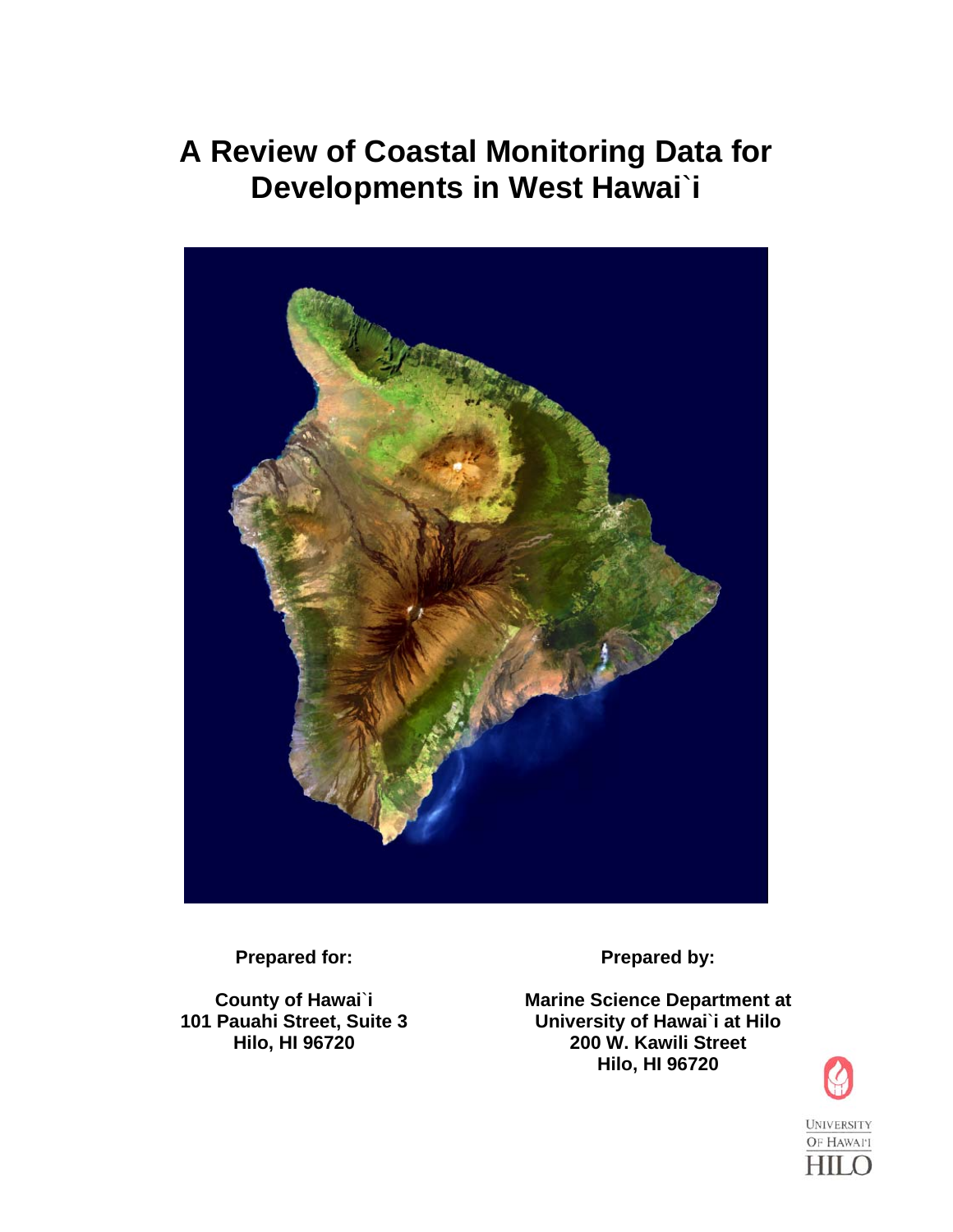# **A REVIEW OF COASTAL MONITORING DATA FOR DEVELOPMENTS IN WEST HAWAI**`**I**

**Prepared For:** 

**County of Hawai**`**i 101 Pauahi Street, Suite 3 Hilo, HI 96720** 

**Prepared by:** 

# **Marine Science Department at University of Hawai**`**i at Hilo 200 W. Kawili Street Hilo, HI 96720**

# **Dr. Tracy Wiegner (Principal Investigator) Dr. James Beets Dr. Walter Dudley Dr. Lisa Muehlstein Dr. Michael Parsons**

**April 2006** 

The preparation of the report was financed in part by the Coastal Zone Management Act of 1972, as amended, administered by the Office of Ocean and Coastal Resource Management, National Ocean Service, National Oceanic and Atmospheric Administration, United States Department of Commerce, through the Office of Planning, State of Hawai`i

A publication of the County of Hawai`i pursuant to National Oceanic and Atmospheric Administration Award No. NA03NOS4190082 and funds provided by the Office of Planning, Department of Business, Economic Development and Tourism, State of Hawai`i





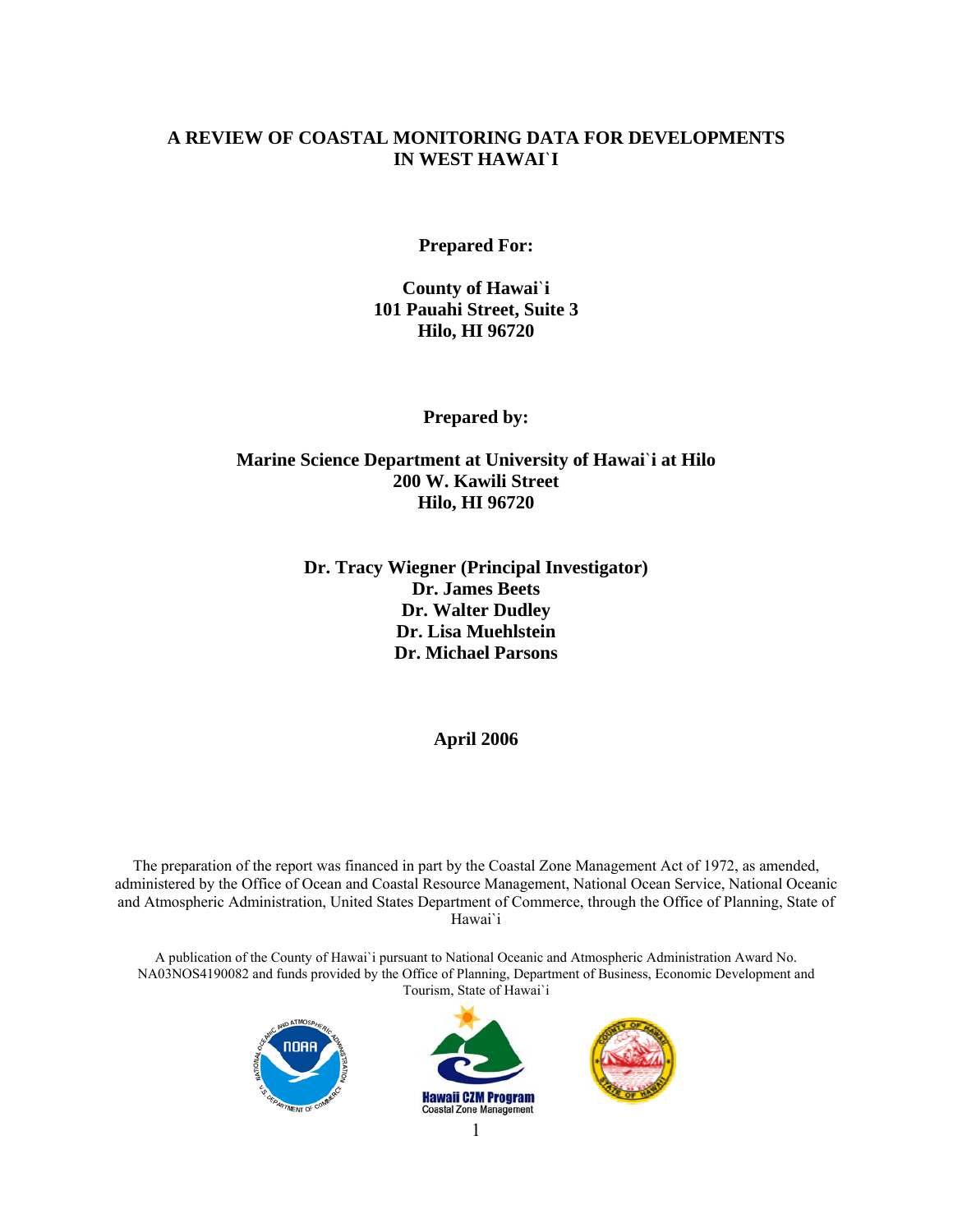# **TABLE OF CONTENTS**

| IV. Review of water quality parameters measured in West Hawai i16        |
|--------------------------------------------------------------------------|
|                                                                          |
|                                                                          |
|                                                                          |
|                                                                          |
|                                                                          |
|                                                                          |
| V. Findings from historical water quality data from West Hawai i39       |
|                                                                          |
| B. Analysis of historical water quality data for Waikoloa and Hokuli'a42 |
| C. Analyses of water quality compliance for Waikoloa and Hokuli'a 47     |
|                                                                          |
|                                                                          |
|                                                                          |
|                                                                          |
|                                                                          |
|                                                                          |
|                                                                          |
|                                                                          |

**XI. Appendix I – 'West Hawai**`**i Coastal Monitoring Program – Monitoring Protocol Guidelines', April 1992.**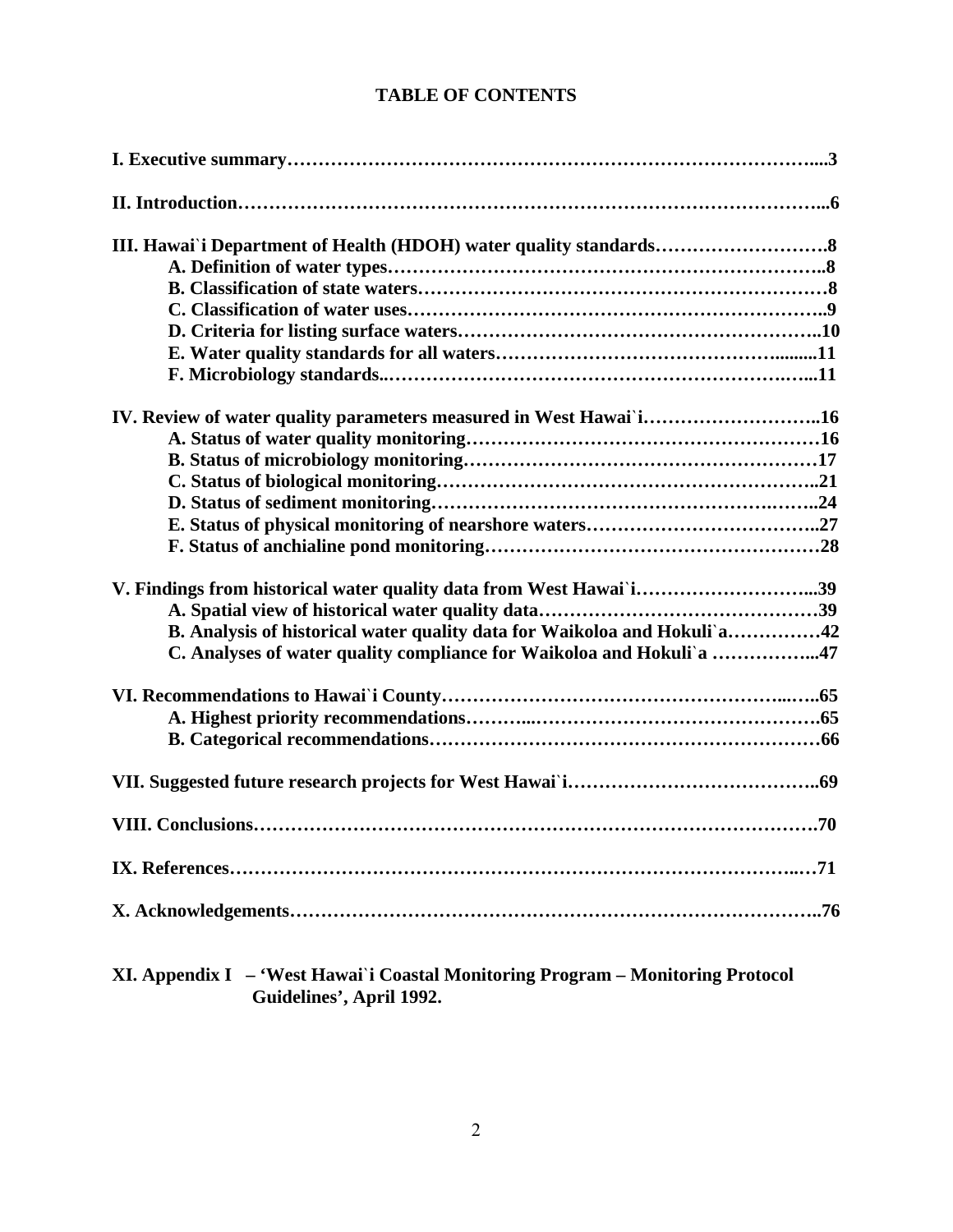# **I. EXECUTIVE SUMMARY**

The West Hawai`i Coastal Monitoring Task Force was established in 1990 with the charge to develop coastal monitoring guidelines for West Hawai`i. In 1992, these guidelines were published and intended to provide minimum components of a coastal monitoring program to be implemented by developers, government agencies, and other interested or concerned groups (West Hawai`i Coastal Monitoring Task Force 1992). The guidelines incorporated concepts of sustainable development and limits to acceptable change in coastal waters of West Hawai`i. These guidelines also provided a mechanism for identifying "unacceptable" change in West Hawaiian coastal waters so that corrective action could be taken and waters would then be in compliance with Hawai`i Department of Health (HDOH) water quality standards.

In 2004, the County of Hawai`i contracted the Marine Science Department at the University of Hawai`i at Hilo to evaluate monitoring data from development projects in West Hawai`i for spatial and temporal trends and to evaluate whether developments were in compliance with HDOH water quality standards (HDOH 2004). Monitoring reports from 13 development projects were reviewed to evaluate water quality, microbiological, biological, geological, and physical data collected during these projects. Only three of the development projects [Waikoloa, Natural Energy Laboratory of Hawai`i (NELHA), and Hokuli`a] contained sufficient data over a sufficient duration to evaluate temporal trends for water quality and compliance with HDOH water quality standards (HDOH 2004); none of the other developments even came close to having sufficient data for these types of analyses. Thus, we used water quality data from Waikoloa, NELHA, and Hokuli`a to evaluate effects of resort/residential development on coastal water quality.

Four classes of waters [groundwater, anchialine ponds, coastal waters (estuaries, embayments, open coastal waters), oceanic water] were sampled for water quality parameters [i.e., nutrients, chlorophyll *a* (Chl *a*), turbidity, bacterial indicators of human waste] during monitoring projects for developments in West Hawai`i. Of these four classes, only coastal and oceanic waters are regulated for water quality by HDOH. Most of the parameters regulated for coastal waters (nutrients, Chl *a*, turbidity) were consistently measured during monitoring projects. However, fewer of the regulated parameters were sampled for oceanic waters. Nitrate  $(NO<sub>3</sub>)$  and ammonium  $(NH_4^+)$  were the only parameters consistently sampled in coastal waters at development sites, whereas total nitrogen (TN), total phosphorus (TP), and Chl *a* were not consistently sampled. Similarly, fecal coliform and enterococci, two standard indicator bacteria of human waste contamination that HDOH regulates for in inland and marine recreational waters, were sampled at only three developments.

The only biological parameter regulated by HDOH is Chl *a*; however, the West Hawai`i Coastal Monitoring Task Force (1992) recommended that corals, fish, macroinvertebrates, macroalgae, benthic substrate characteristics, marine mammals, and turtles be monitored in coastal waters of West Hawai'i. Chl *a*, corals/benthic substrate cover, macroinvertebrates, and fish were the most commonly sampled biological parameters at the developments. Turtle data were only presented in one report. Overall, biological data were not collected consistently during the development projects so trend analysis was not possible.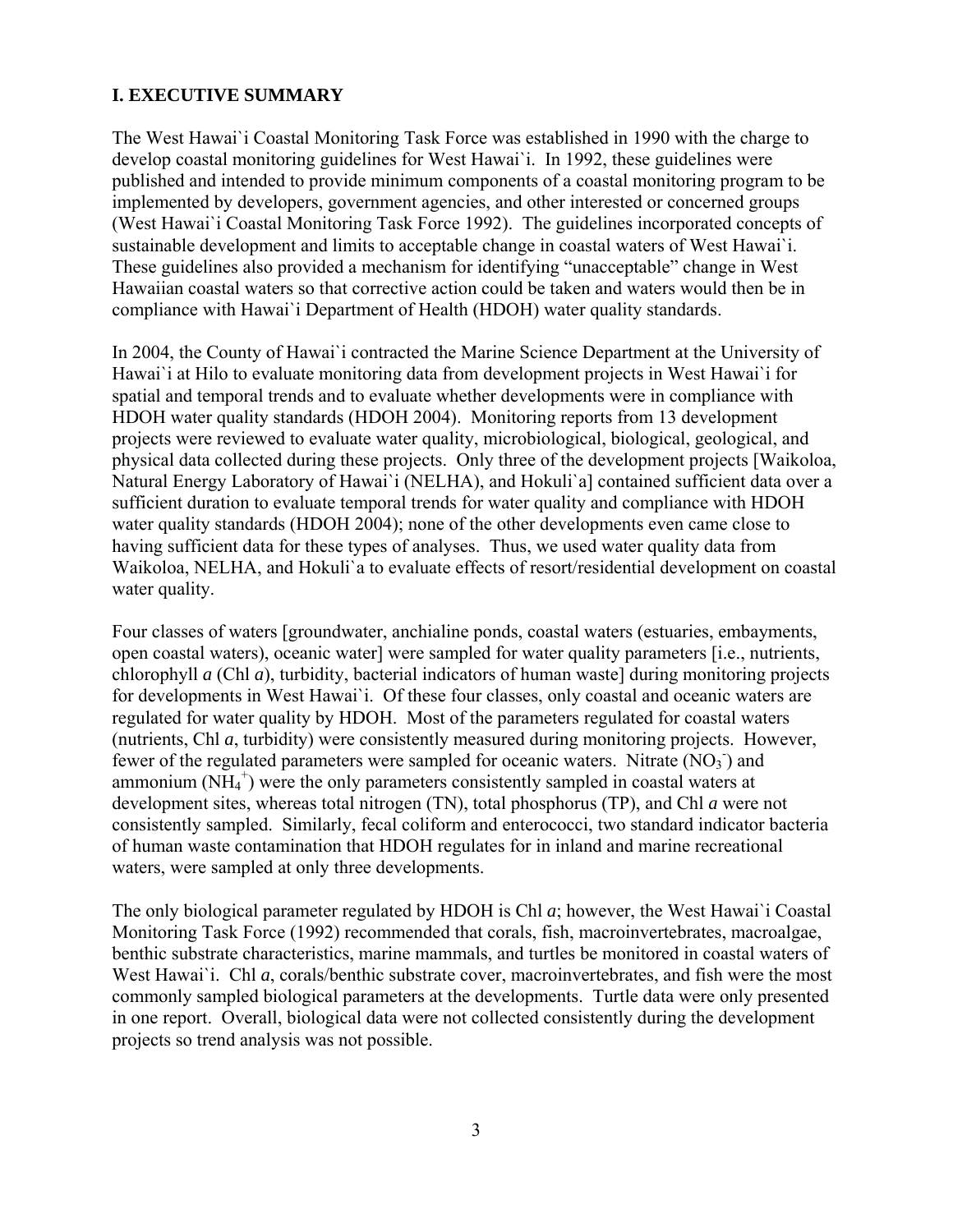Sediment analyses and sea/weather conditions were the geological and physical parameters lacking from most development project monitoring reports. Sediment analyses and monitoring for Class II beaches, marine pools, protected coves, and reef flats and communities are required by HDOH (HDOH 2004). Only two development projects in West Hawai`i conducted sediment analysis. Sea/weather conditions were recommended to be included in all coastal water quality measurements by the West Hawai`i Coastal Monitoring Task Force (1992). Water circulation, current meter, drogue, and wind velocity measurements were not presented in any of the reports and only in rare instances were weather conditions mentioned.

Anchialine ponds were examined at six of the 13 developments reviewed. Within the United States, these unique habitats are only found in Hawai`i. Currently, anchialine ponds are not protected by the State of Hawai`i for preservation or water quality. Investigations have documented the decline of water quality and biological integrity of anchialine ponds adjacent to developments (Brock 1985; Brock et al. 1987). However, no HDOH water quality standards exist for anchialine ponds. Inorganic nutrients  $[NO<sub>3</sub>$ ,  $NH<sub>4</sub><sup>+</sup>$ , phosphate  $[PO<sub>4</sub><sup>3</sup>$ -)] were primarily sampled in these ponds, while TN, TP, and Chl *a* were not consistently measured. Sediment analyses were not carried out for anchialine ponds, although it was recommended by the West Hawai`i Coastal Monitoring Task Force (1992). Additionally, water quality data from anchialine ponds at Waikoloa and Hokuli`a were compared to previous measurements at Kaloko-Honokohau National Historic Park (KAHO) to evaluate effects of development on water quality in these ponds. Anchialine ponds at both Waikoloa and Hokuli`a have nutrient concentrations that were >70% higher than concentrations reported for KAHO. Nutrient concentrations in the ponds at both Waikoloa and Hokuli`a were often higher than concentrations measured in highly polluted rivers and estuaries. It is estimated that nutrient concentrations in the anchialine ponds at Waikoloa have more than doubled since the resort's development. Likely sources of nutrients to these ponds are irrigation water enriched with treated sewage used to water development grounds (Waikoloa), dry fertilizers applied to golf courses (Waikoloa), and remnant nutrients from historical agriculture and cattle grazing (Hokuli`a).

Historical water quality analyses from Waikoloa and Hokuli`a revealed that nitrogen water quality parameters have significantly increased at both developments over the past ten years. Specifically, TN and dissolved organic nitrogen (DON) concentrations increased 49% and 107%, respectively, at Waikoloa from 1991 to 2002. At Hokuli`a, all nutrient parameters showed significant increases in concentrations from 1991 to 2001, with  $NO<sub>3</sub>$  concentrations exhibiting the largest concentration increase of 410%. Nutrient concentrations were more elevated at low salinities, suggesting that nutrients originate from freshwater sources like fertilizers, irrigation water, or waste water. These elevated nutrient concentrations may lead to algal blooms in West Hawai'i, which may be comprised of exotic and/or harmful species. In Maui County, frequent exotic algal blooms from elevated nutrients in the coastal waters have resulted in the loss of millions of dollars annually from potential revenue in property values and income from hotel and rental properties (West Maui Watershed Management Advisory Committee 1997; Davidson et al. 2003). Tens of thousands of dollars have also been spent to remove algae from beaches (West Maui Watershed Management Advisory Committee 1997; Davidson et al. 2003).

Phosphorus and nitrogen concentrations in open coastal waters at Waikoloa, NELHA, and Hokuli'a often exceeded HDOH water quality standards.  $PO<sub>4</sub><sup>3</sup>$  concentrations were out of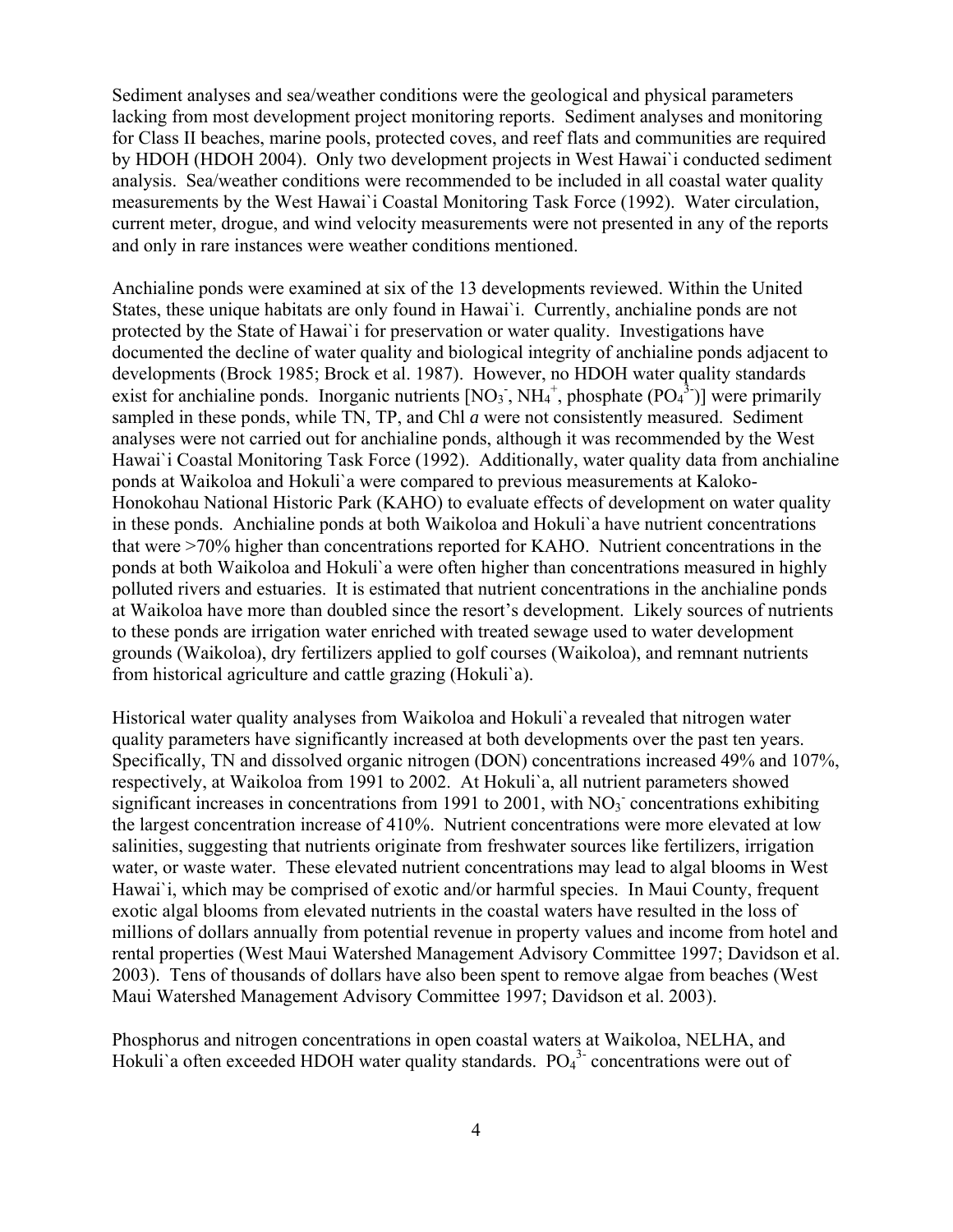compliance 68%  $(\pm 22)$ , 64%  $(\pm 33)$ , and 23%  $(\pm 29)$  of the time at Waikoloa, NELHA, and Hokuli'a, respectively.  $PO_4^3$  values were 1 to 5 times higher than HDOH standards. NO<sub>3</sub> concentrations were out of compliance 73% ( $\pm$ 24), 86% ( $\pm$ 14), and 39% ( $\pm$ 39%) of the time at Waikoloa, NELHA, and Hokuli'a, respectively.  $\overline{NO_3}$  concentrations were up to 16 times higher than HDOH standards. Paradoxically, control sites at Waikoloa and Hokuli`a developments often had higher nutrient concentrations than sampling sites at the development itself. Results from these analyses are consistent with historical temporal trends for these sites, suggesting that conditions in West Hawai`i may be developing for extreme environmental degradation, possibly resulting in algal blooms like those in West Maui.

Our primary conclusion is that the West Hawai`i Coastal Monitoring Task Force guidelines (1992), which were sound and appropriate for the time, have not been adequately implemented and development monitoring projects have not been scientifically evaluated. From our review of the development projects' monitoring reports, **three major recommendations** are made to Hawai`i County. **1)** Guidelines from the West Hawai`i Coastal Monitoring Task Force (1992) need to be revised, amplified, enhanced, adhered to, and enforced. Guidelines for environmental reports need to be provided to developers prior to application. **2)** A county-wide coastal water monitoring program needs to be developed to monitor long-term environmental changes at existing and future developments, as well as, other identified sites in West Hawai`i. This program will provide crucial data for evaluation of environmental conditions and impacts on coastal resources and water quality. We suggest that the program be directed by Hawai`i County and funded from fees charged to existing and future resorts and developments in West Hawai`i. **3)** Hawai`i County needs to develop an anchialine pond protection/management program. This program would include a) an enforcement policy of no net loss of ponds on both public and private lands, b) conducting an island-wide inventory of anchialine ponds, and c) establishing water quality standards for ponds. Without development of an anchialine protection/ management program, anchialine ponds will most likely disappear within the next two decades (Brock and Kam 1997).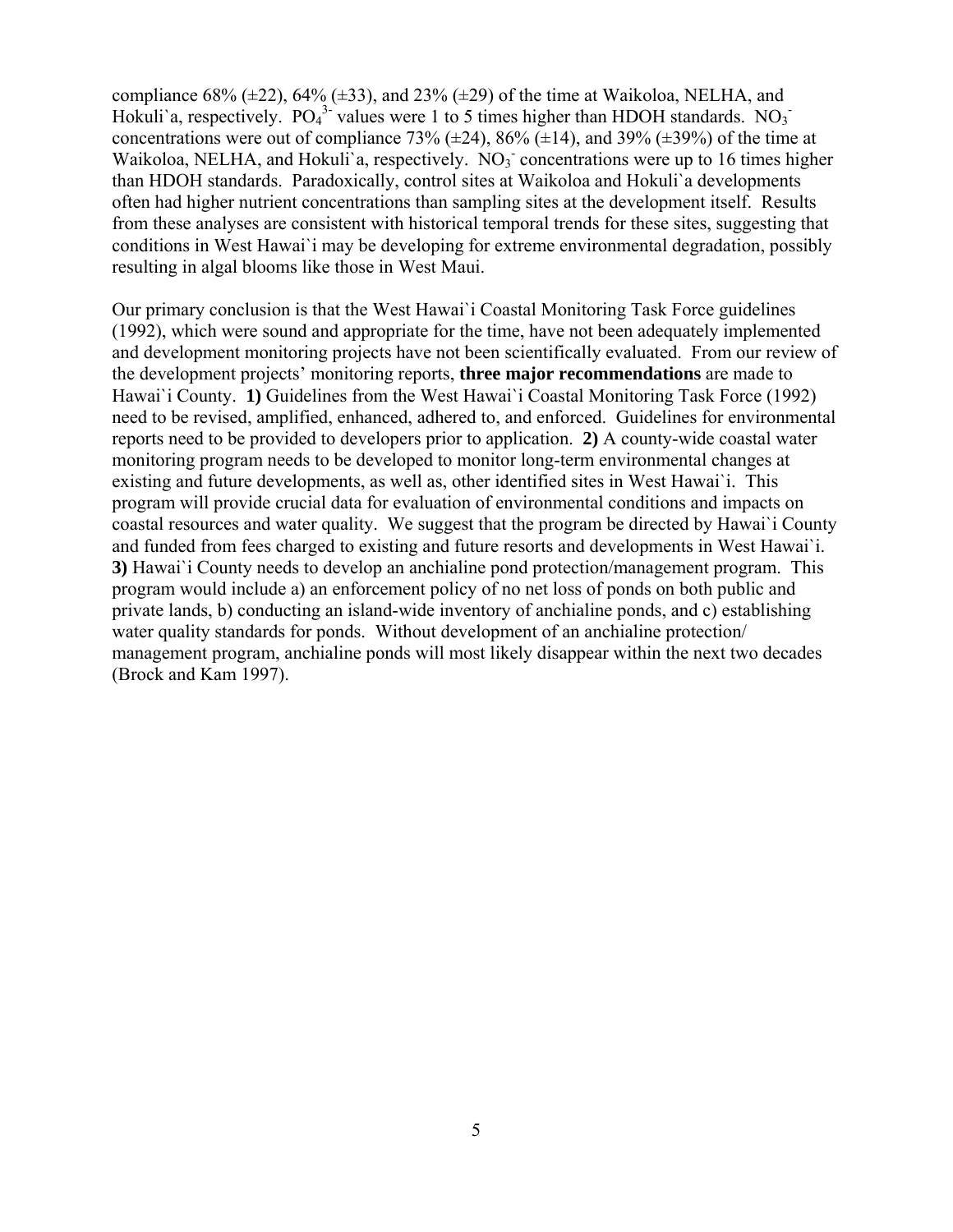#### **II. INTRODUCTION**

The Hawai`i County Comprehensive Development Strategy Report prepared by the Hawai`i Island Economic Development Board in 1998 states that:

*Hawai`i County and its residents keenly appreciate the beauty and fragility of the islands, and agree that protection of the environment is a primary goal and significant cultural value. The county's limited resources and its dependence on the visitor industry mandate that economic development go in tandem with conservation and preservation of the environment. County residents largely recognize that the scenic beauty and pristine environment is a mainstay of the successful visitor industry component of the economy.* 

Wise stewardship of Hawai`i has always mandated protection of the marine environment as a primary goal, and it has become an increasing challenge in the coastal zone of West Hawai'i, as it has faced unprecedented development during the later decades of the  $20<sup>th</sup>$  century. During the past 25 years, the population of Kailua-Kona more than doubled and in the decade from 1980 to 1990, the resident population of Hawai`i Island experienced 30% growth. This was also a decade of explosive resort development in West Hawai`i. In response to concern about degradation of the marine environment from extensive coastal development, the West Hawai`i Coastal Monitoring Task Force was formed and a workshop convened in December 1990. One goal was for guidelines to be produced and a monitoring program established to describe existing conditions and assess potential impacts of coastal development on coastal resources. The Task Force consisted of 18 knowledgeable and interested individuals representing federal, state, and county agencies, community organizations, the University of Hawai`I (UH), and several private consulting firms. Of the PhD scientists in the group, the majority were professional environmental consultants. Dr. Walter Dudley, UH-Hilo Professor, was a member of the Task Force and the only University scientist who did not also work for a private consulting firm.

An additional Task Force workshop and several Task Force working group meetings were held during the following year, and in April 1992 a set of "Monitoring Protocol Guidelines" was published (Appendix I). The guidelines were intended to provide "the minimum components of a coastal monitoring program" to be implemented by "coastal developers, government agencies and other interested and concerned groups." The guidelines were also developed "with the clear understanding that specific projects" might "require additional monitoring to assess the potential impacts of these projects." The proposed coastal monitoring program was to be an "on-going, dynamic monitoring effort to assess the environmental characteristics of the coastal area over time" thereby producing time series data for future analysis. Furthermore, the guidelines incorporated "concepts of sustainable development......and limits of acceptable change" implying that "unacceptable" change would be identified and corrective action taken.

The 1992 Monitoring Protocol also served as the basic guidelines for "development of more detailed regional or site specific monitoring programs." The monitoring program was designed to provide data for use by government agencies, university scientists, public and private coastal developers, and the general public. The data were also to be made available for coastal ecosystem research and public education programs.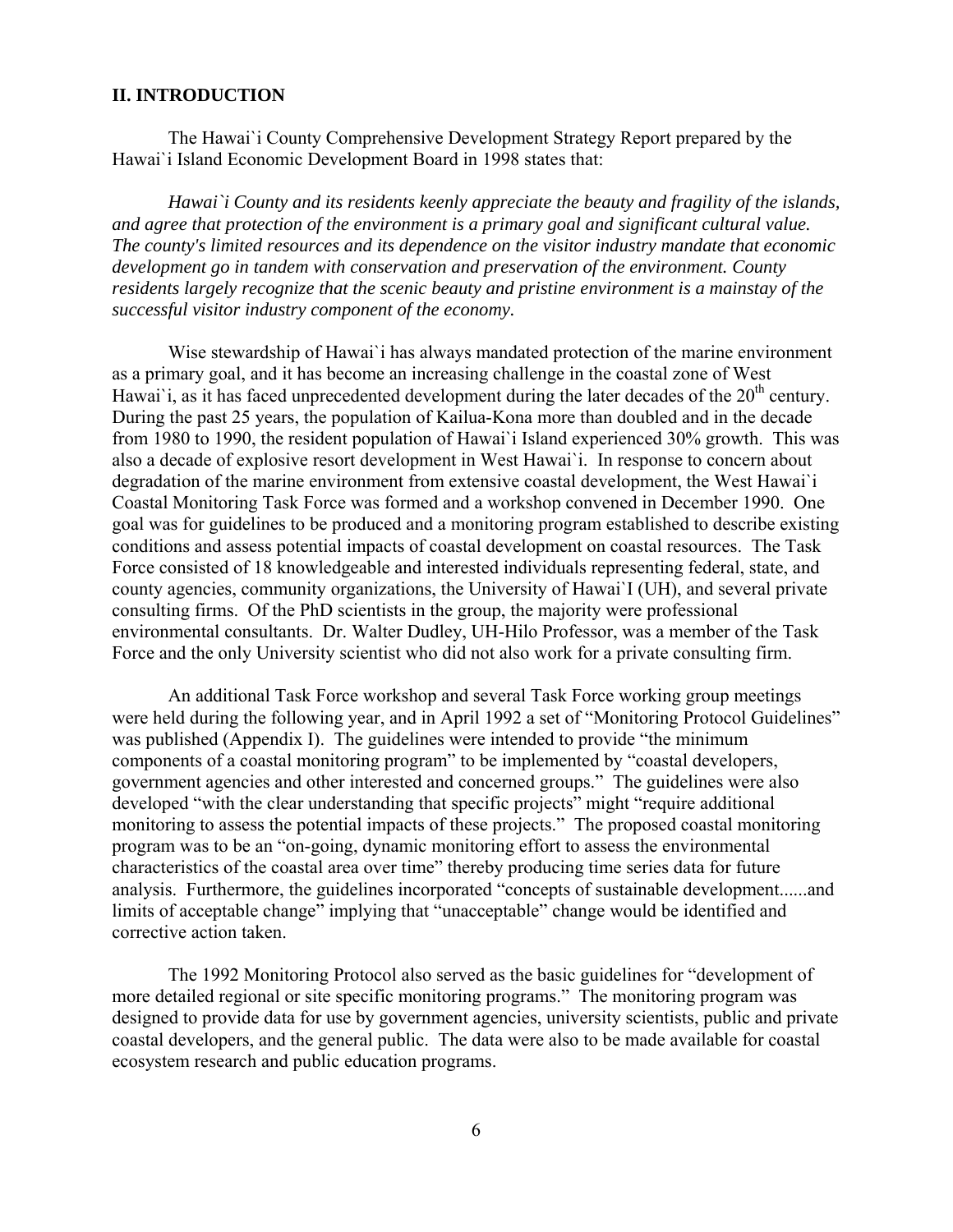The protocol called for control stations to be established in "undeveloped or minimally developed" coastal areas. Any deviation from the protocols would only be allowed with a "scientific rationale." Finally, the "Monitoring/Survey Protocols" clearly listed five objectives: 1) develop a data base of existing conditions, 2) quantify natural variability of parameters in an area, 3) define long-term trends through on-going monitoring, 4) define potential impacts resulting from specific types of coastal projects, uses, and activities, and 5) develop resource management tools necessary for protection, preservation, and enhancement of coastal resources.

This report is an evaluation of compliance with these Monitoring/Survey Protocols and examination of whether or not each objective was met. Long-term trends found in the monitoring data available are described. Recommendations are made for future monitoring/survey guidelines.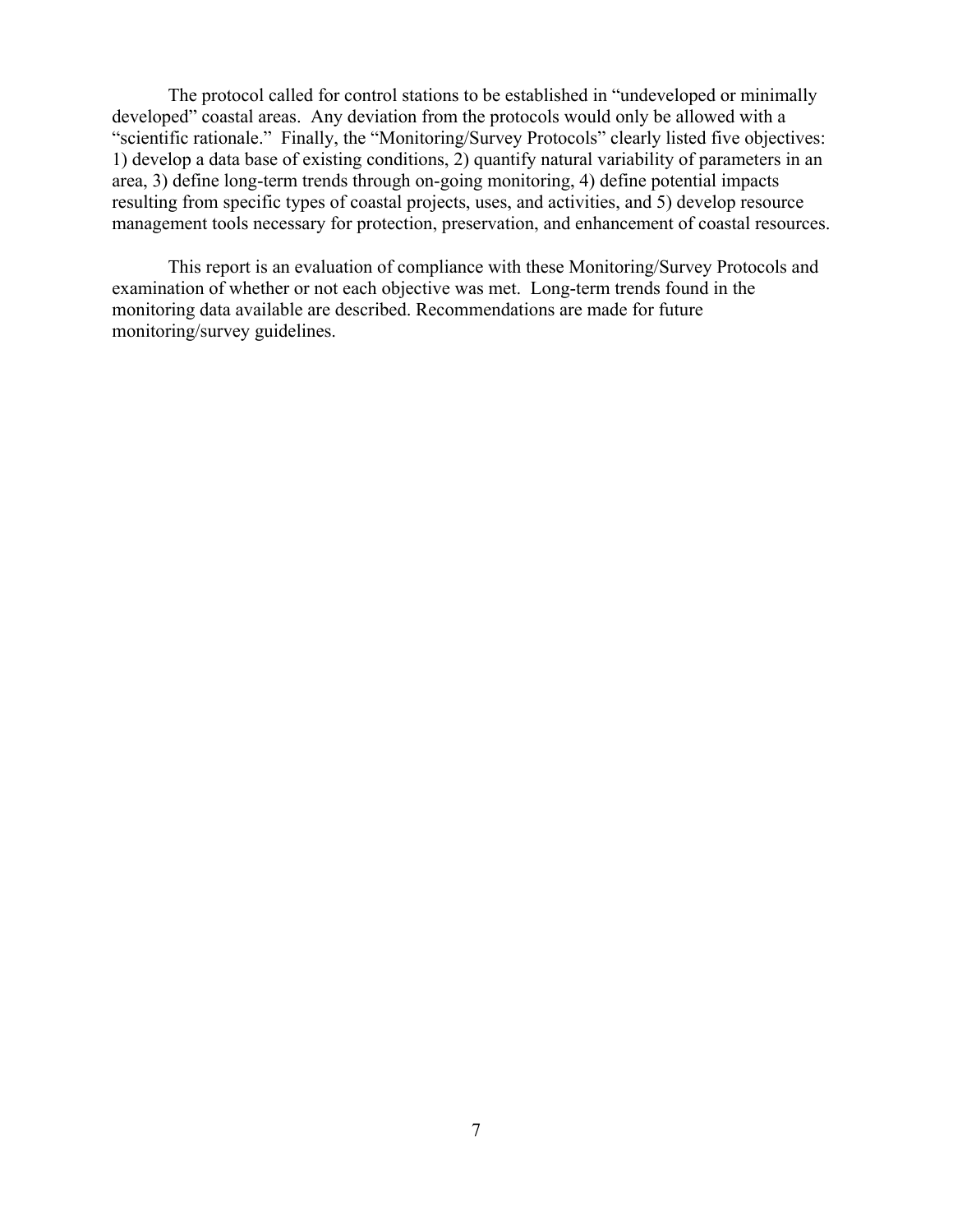# **III. HAWAI`I DEPARTMENT OF HEALTH (HDOH) WATER QUALITY STANDARDS**

# **A. Definitions of Water Types (HDOH 2004)**

1. Anchialine ponds: bodies of coastal standing waters that have no surface connection to ocean, but clearly display both tidal fluctuations and salinity ranges characteristic of fresh and brackish water, indicating subsurface connections to the water table and ocean. 2. \*Brackish waters: water with dissolved inorganic ion concentrations (salinity) >0.5 ppt and <32 ppt (see Section IV, E, on recommendations for changing *brackish waters*

definition.).

3. \*Coastal waters: waters surrounding the islands from the coast to a point 3 miles offshore (see Section IV, E, on issues surrounding definition of wet and dry season for open coastal waters).

4. Coastal wetlands: natural or man-made ponds and marshes having variable salinity, basin limits, and permanence.

5. Ditches/flumes: fresh waters flowing continuously in artificial channels.

6. Elevated wetlands: natural freshwater wetlands located above 100 m elevation.

7. \*Embayment: marine waters that are land-confined and physically protected with restricted openings to open coastal waters. Restricted opening is defined by the ratio of the total bay volume to the cross-sectional entrance area of seven hundred to one or greater (see Section IV, E, on issues surrounding definition).

8. Estuary: brackish coastal waters contained in a well-defined basin with continuous or seasonal surface connection to the ocean.

9. Flowing springs/seeps: perennial freshwater flows not in distinct channels. Water trickles over rock surfaces.

10. Flowing waters: fresh waters flowing unidirectionally down altitudinal gradients.

11. Fresh waters: waters with a dissolved inorganic ion concentration of <0.5 ppt.

12. Oceanic waters: marine waters outside the 183 m depth contour (600 ft or 100 fathom).

13. Intermittent streams: fresh water flowing in defined natural channels only during part of the year or season.

14. Low wetlands: freshwater wetlands located below 100 m elevation.

15. Reservoirs: standing fresh water in an artificial impoundment.

16. Saline/salt waters: water with dissolved inorganic ion concentration greater than 32 ppt.

17. Saline lakes: standing waters with salinities ranging from brackish to hypersaline, located in a well-defined natural basin, and lacking a natural surface connection to the ocean.

18. Standing waters: waters of variable size, depth, and salinity that have little or no flow and are usually contained in well-defined basins.

19. Streams: seasonal or continuous water flowing unidirectional down altitudinal gradients.

# **B. Classification of State Waters (HDOH 2004)**

1. Inland Waters*:* can be fresh, brackish, or saline

a. *Inland Fresh Waters*

1) Flowing waters: streams, springs/seeps, ditches/flumes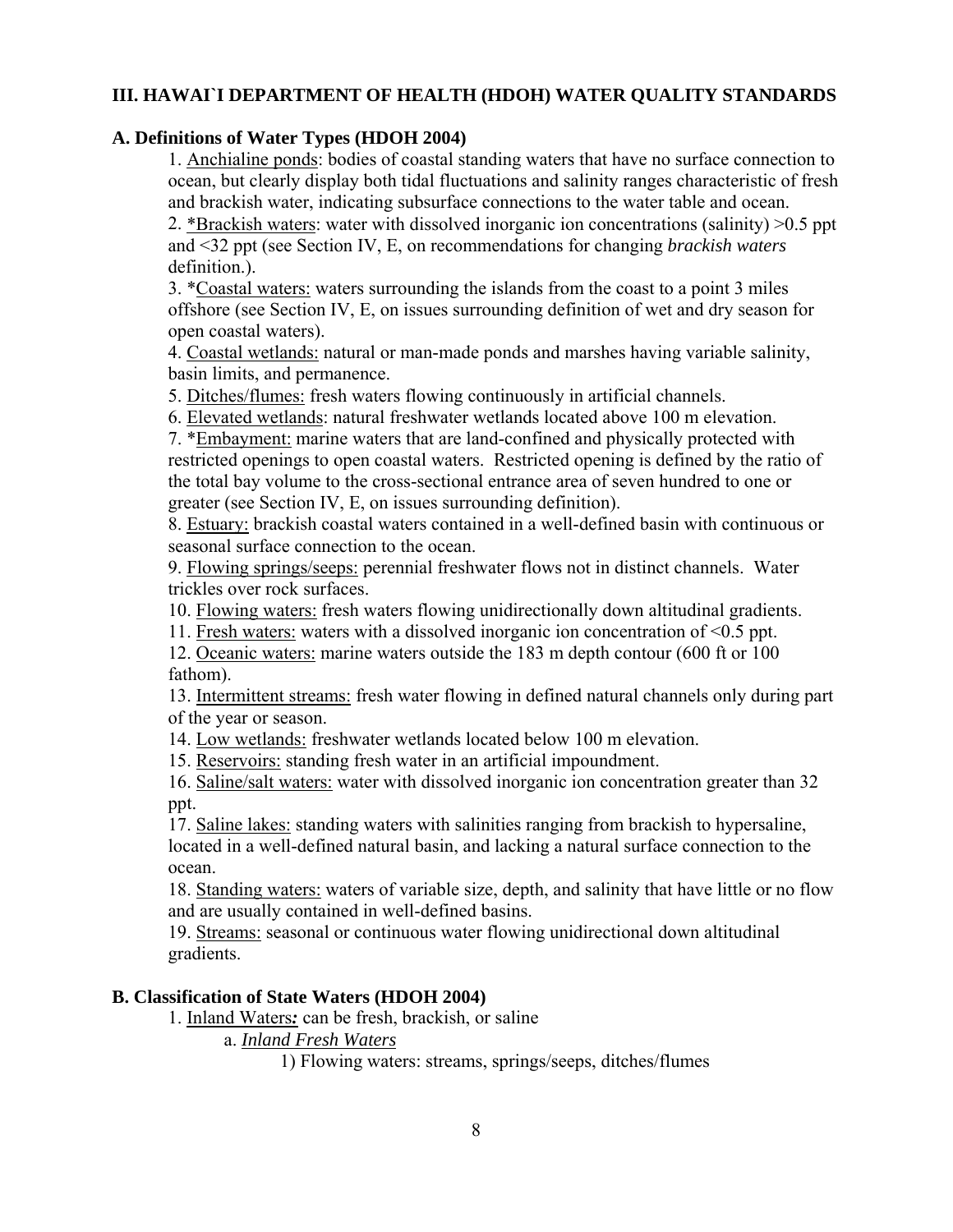2) Standing waters: freshwater lakes, reservoirs

3) Wetlands: elevated wetlands (bogs, marshes, swamps), lowland wetlands (marshes, swamps)

b. *Inland Brackish and Saline Waters*

1) Standing waters: anchialine ponds, saline lakes

2) Wetlands: coastal wetlands (marshes, swamps)

3) Estuaries: natural estuaries (spring- and stream-fed), developed estuaries

2. Marine Waters*:* can be embayments, open coastal waters, or oceanic waters

## **C. Classification of Water Uses (HDOH 2004)**

## 1. Inland Waters:

a. *Class 1*: These waters are to remain in their natural state as much as possible with minimum pollution from humans. Waste discharge into these areas is prohibited.

1) Class 1a: These waters are protected for scientific and educational purposes. These waters serve as areas for native organisms to breed, baseline reference for environmental quality (chemical, biological, geological), aesthetic enjoyment, and other uses that are compatible with protection of these waters.

2) Class 1b: These waters are protected to ensure that they can be used for domestic water supply, food processing, breeding areas for native organisms, baseline reference for environmental quality (chemical, biological, geological), scientific and educational purposes, compatible recreation, and aesthetic enjoyment.

b. *Class 2*: These waters are protected for their recreational, agricultural, industrial, and navigational uses. These uses must also be compatible with the protection and proliferation of fish, shellfish, and wildlife in these areas, as well as the recreational uses of these waters. Discharge into these waters must be treated and fall within the State's water quality standards. No new treated sewage discharge shall be permitted within estuaries. The same applies for new industrial discharges, with the exception of:

1) Acceptable non-contact thermal discharge and drydock

2) Stormwater discharge associated with industrial activities that meet basic water quality criteria for all water bodies (Section III, E) 3) Discharge covered by a National Pollutant Discharge Elimination System general permit

2. Marine Waters:

a. *Class AA*: These waters are to remain in their natural pristine state with minimum pollution or alteration of water quality from any human-caused source or actions. These waters include water less than 18 m depth within a defined reef area and waters up to a distance of 300 m offshore (depth greater than 18 m). b. *Class A*: These waters are for recreational use and aesthetic enjoyment. Additional uses of these waters must be compatible with protection and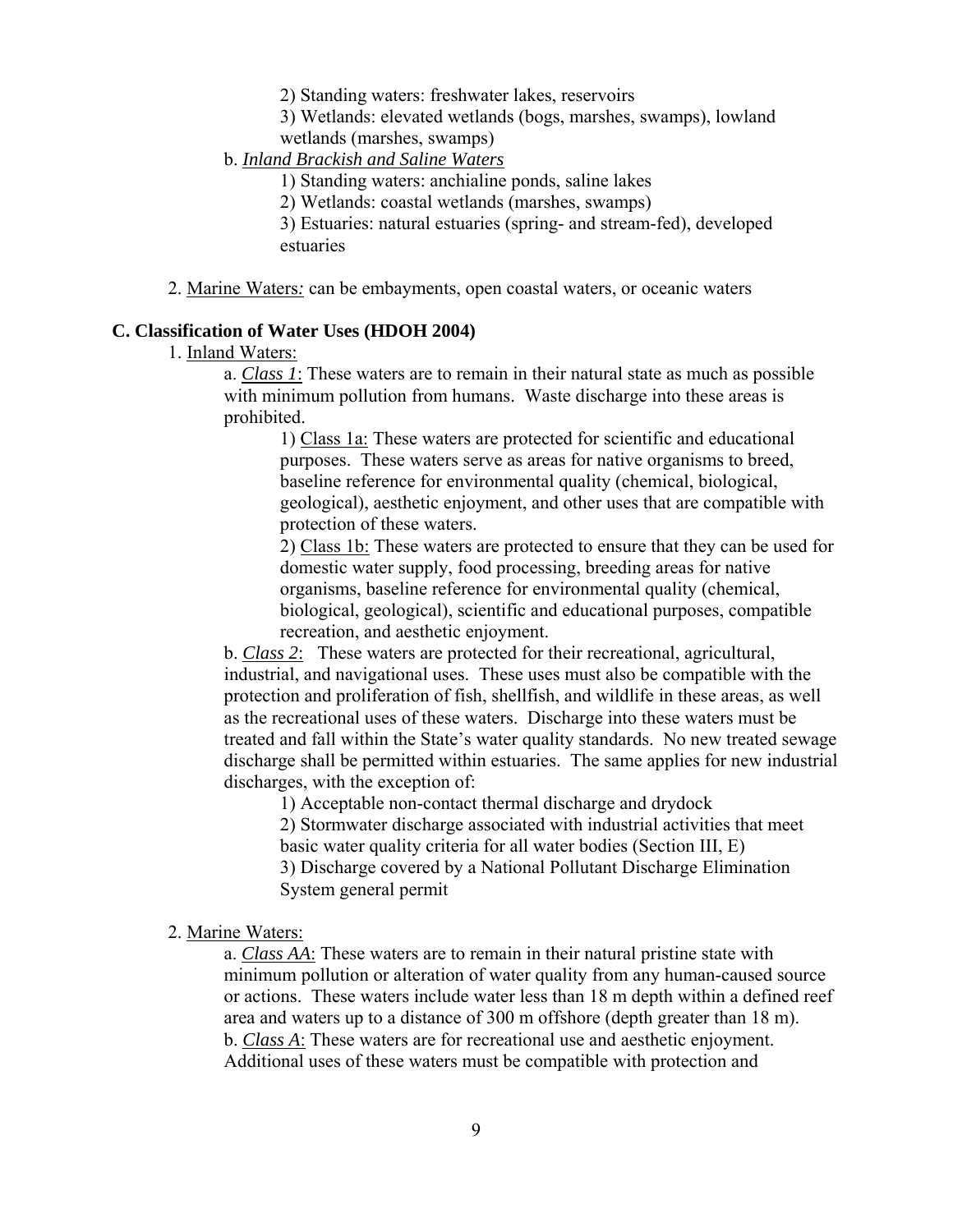proliferation of fish, shellfish, and wildlife, as well as recreation in these waters. Discharge into these areas must be treated and compatible with the water quality criteria for Class A waters. No new sewage or industrial discharge shall be permitted with the exception of:

1) Stormwater discharge associated with industrial activities that meet basic water quality criteria for all water bodies (Section III, E) 2) Discharge covered by a National Pollutant Discharge Elimination System general permit

3. Marine Bottom Ecosystems:

a. *Class I*: These ecosystems are to remain in their natural pristine state with minimum pollution from human sources. Passive human uses of these ecosystems are permitted such as non-consumptive scientific research and education (demonstration, observation, or monitoring).

b. *Class II*: Uses for Class II ecosystems include propagation of fish, shellfish, and wildlife, as well as recreation. Actions that may permanently modify, alter, consume, or degrade the marine bottoms (i.e., dams, landfills, harbors, etc.) must be approved by the director of HDOH.

#### **D. Criteria for Listing Surface Waters (HDOH 2003)**

Criteria listed below were created to evaluate total daily maximum loads (TMDL) for sediment and nutrient inputs to coastal waters (Table 1). They are not the general protocol used by HDOH to monitor coastal water quality (personal communication HDOH). General monitoring protocols need to be developed by HDOH to evaluate water quality compliance with HDOH standards. Critical to these protocols is the establishment of the number of samples that need to be collected to evaluate water quality compliance and the time over which these samples should to be collected must be specified.

1. Listing Priority 1: Water bodies will be listed if the criteria for conventional pollutants (i.e., total suspended sediments, nutrients) are exceeded under the following conditions:

a. Water bodies must be sampled at least 10 times and the geometric mean of the data must exceed the geometric mean of the criterion.

b. For tidally-influenced water bodies (e.g., estuaries, coastal waters), samples must be distributed either on a transect or randomly over the extent of the water body or section of the water body sampled.

c. To evaluate whether the pollutant exceeds the criterion 10% of the time, a sample size of at least 100 is needed. To evaluate whether the pollutant exceeds the criterion 2% of the time, a sample size of at least 500 is needed.

2. Listing Priority 2: Water bodies can be listed even if all the data requirements under Listing Priority 1 are not met under the following conditions:

a. At least 10 samples per site were collected, but wet and dry season were combined because insufficient samples were collected to evaluate wet and dry seasons separately.

b. The majority of the samples (5-9 of the values) exceed the geometric mean for the criterion by a factor 2 or more.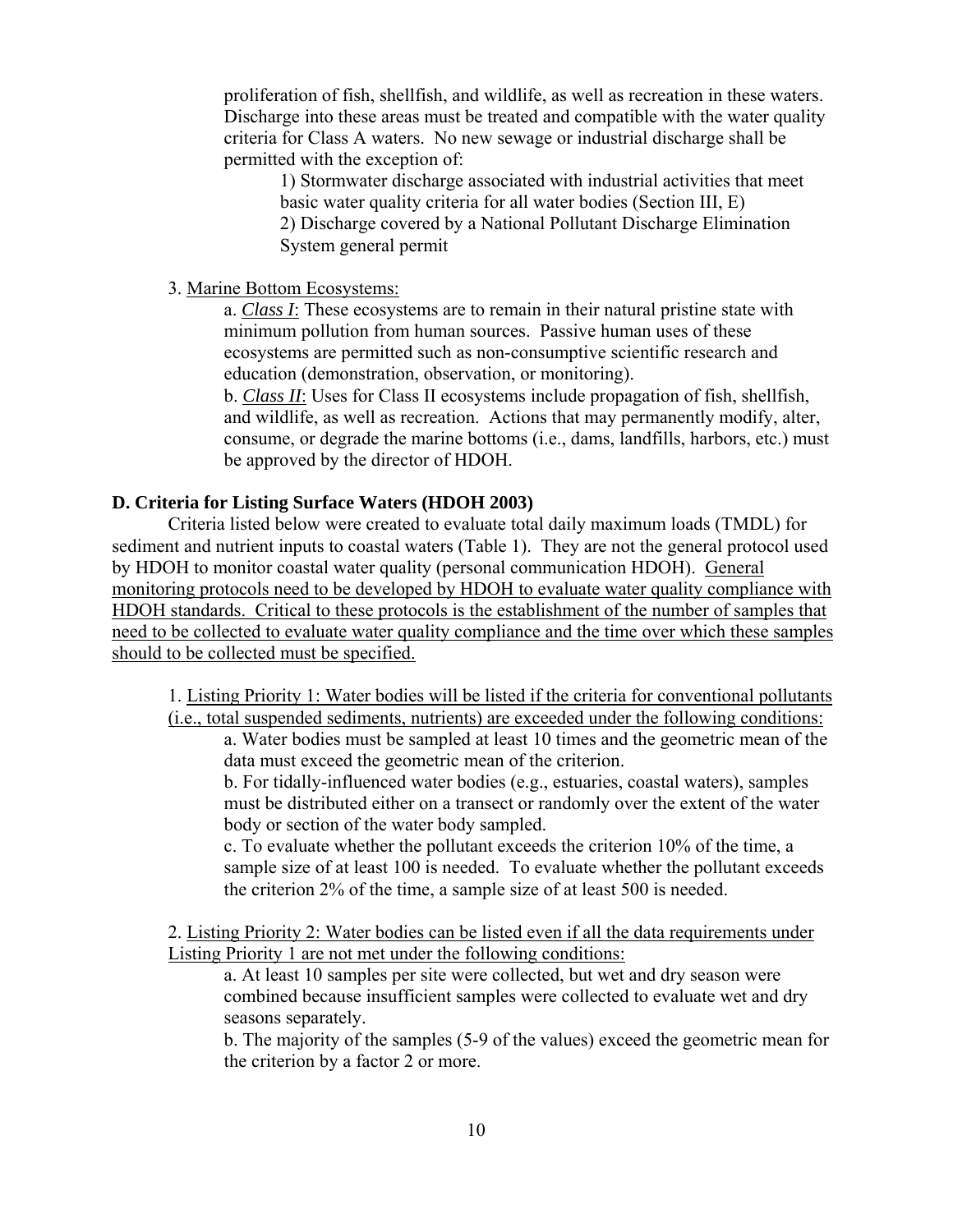- c. Calculations with a sample size of 50 to 90 exceed the 10% criterion.
- d. Calculations with a sample size of 250 to 450 exceed the 2% criterion.

## 3. Listing Priority 3: These water bodies are considered a high priority for additional monitoring.

a. < 5 samples are available for conventional pollutants.

#### **E. Water Quality Standards for All Waters (HDOH 2004)**

1. All waters shall be free of substances attributable to domestic, industrial, or other controllable sources of pollutants, including:

- a. Materials that settle forming 'objectionable' sludge or bottom deposits
- b. Floating debris, oil, grease, and scum
- c. Substances that cause:
	- 1) Water and/or fish to taste funny
	- 2) Water to be an 'objectionable' color or turbidity
- d. High or low temperatures
- e. Biocides
- f. Pathogenic organisms

g. Toxic, radioactive, corrosive, or other deleterious substances at levels or in combination to be toxic to humans, animals, plants or at sufficient levels to render the water body unusable

h. Substances or conditions that produce undesirable aquatic life

i. Soil particles resulting from erosion on land involved in earthworks

## **F. Microbiology Standards**

HDOH follows United State Environmental Protection Agency (USEPA) regulations for enterococci and fecal coliforms, standard indicator bacteria used worldwide as indicators of human waste contamination of water sources ranging from drinking water to recreational waters (Table 1). However, in tropical environments, even in the absence of known fecal contamination, some indicators multiply creating problems for accurate counts in assays (Shibata et al. 2004). HDOH has a lower enterococci standard for monitoring beach water quality than other states and recently added *Clostridium perfringens* as a supplemental, more accurate indicator due to the formation of highly resistant spores (HDOH 2004).

#### 1. Inland Recreational Waters:

a. Enterococcus content shall not exceed a geometric mean of 33 colony forming units/100 ml (CFUs) in not more than five samples which shall be spaced to cover a period between 25 and 30 days. No single sample shall exceed the single sample maximum of 89 CFUs/100 ml or the site-specific, one-sided, 82% confidence limit.

b. Fecal coliforms samples cannot exceed geometric mean of 200 CFUs/100 ml in 10 or more samples in a 30 day period. Not more than 10% of the samples shall exceed 400 CFUs/100 ml in the same 30 day period.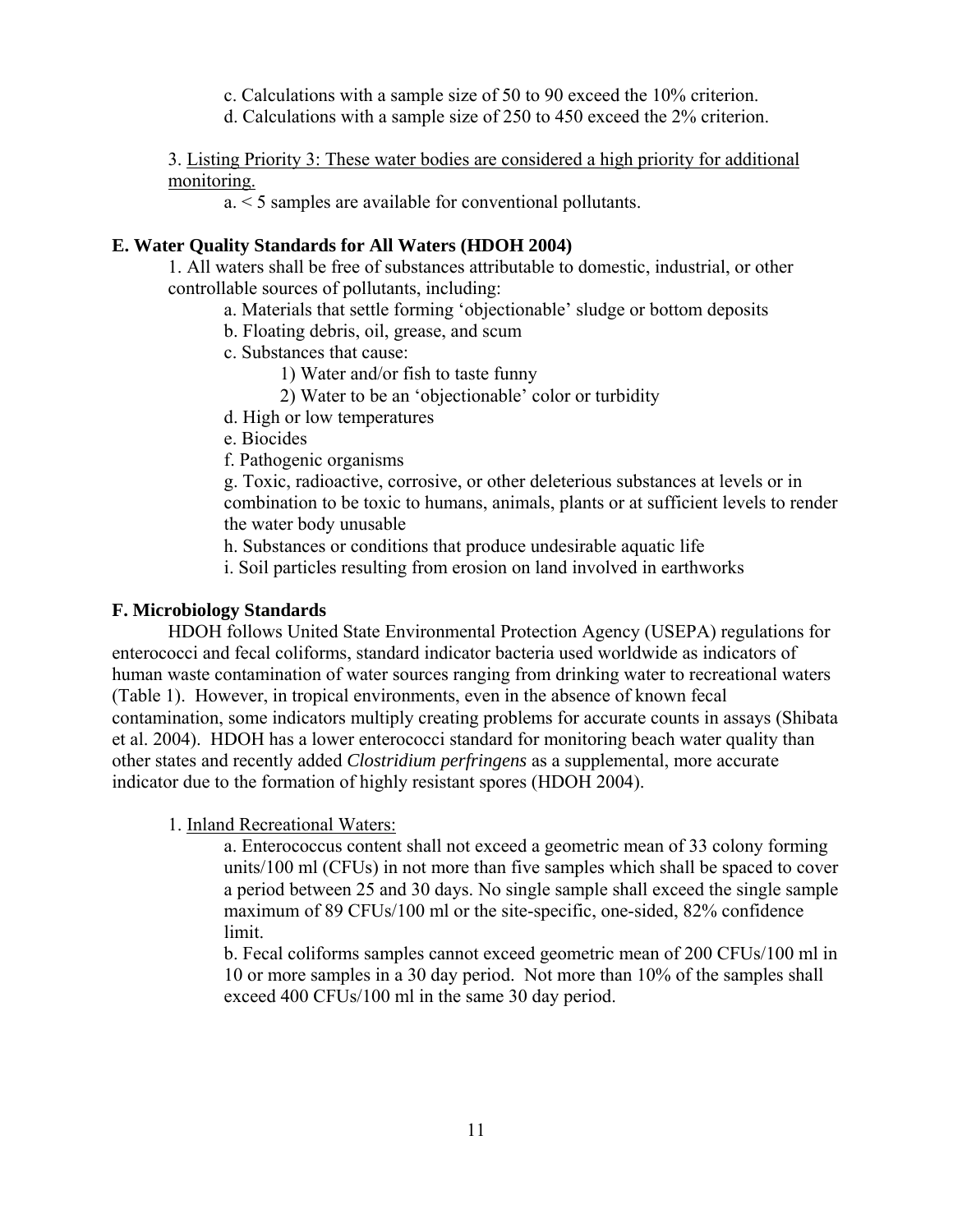# 2. Marine Recreational Waters:

a. Within 300 m of the shoreline, including natural public bathing or wading areas, enterococcus content shall not exceed a geometric mean of 7 CFUs/100 ml in not more than five samples which shall be spaced to cover a period between 25 and 30 days. No single sample shall exceed the single sample maximum of 100 CFUs/100 ml or the site-specific, one-sided, 75% confidence limit. Federal standards for enterococci are 35 CFUs/100 ml (USEPA 1986).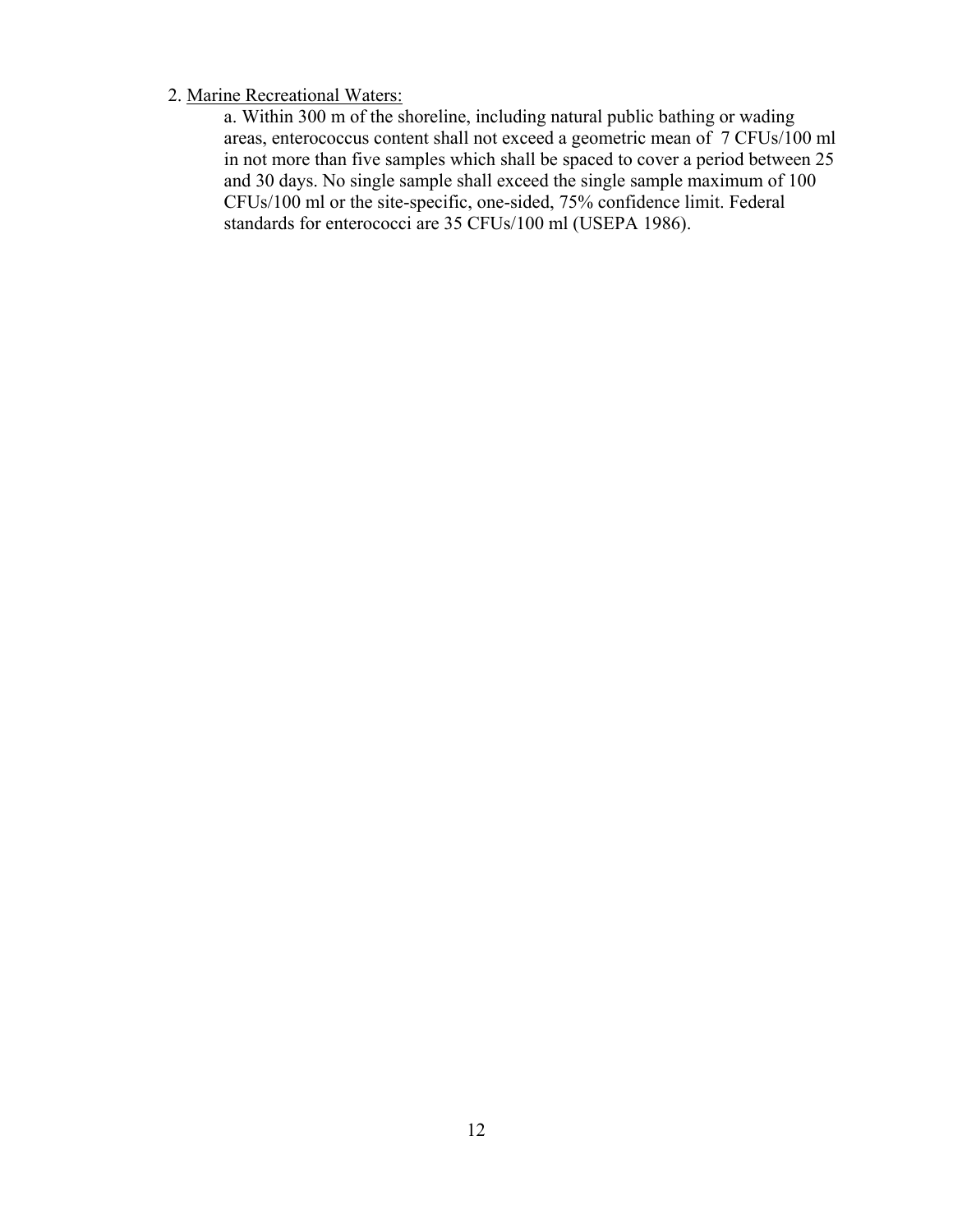| A. ESTUARIES                             |             |                |               |
|------------------------------------------|-------------|----------------|---------------|
| Parameter                                | Standard    | Cannot exceed  | Cannot exceed |
|                                          |             | $10\%$ of time | 2% of time    |
| $TN(\mu M)$                              | 14.28       | 25.00          | 35.70         |
| $NH_4^+(\mu M)$                          | 0.43        | 0.71           | 1.43          |
| $NO_3/NO_2$ ( $\mu$ M)                   | 0.57        | 1.78           | 2.50          |
| $TP(\mu M)$                              | 0.81        | 1.61           | 2.42          |
| Chl a $(\mu g L^{-1})$                   | 2.00        | 5.00           | 10.00         |
| Turbidity (NTU)                          | 1.50        | 3.00           | 5.00          |
| pH                                       | $7.0 - 8.6$ |                |               |
| $\%$ Dissolved O <sub>2</sub> Saturation | 75          |                |               |
| Eh in upper 10 cm of sediments $(mV)$    | $<$ -100    |                |               |

Table 1. HDOH water quality standards (Chapter 11-54, 2004).

| <b>B. EMBAYMENT</b>                      | (wet/dry seasons) |                |               |
|------------------------------------------|-------------------|----------------|---------------|
| Parameter                                | Standard          | Cannot exceed  | Cannot exceed |
|                                          |                   | $10\%$ of time | 2% of time    |
| $TN(\mu M)$                              | $*14.28$ /**10.71 | 25.00/17.85    | 35.70/25.00   |
| $NH_4^+$ (µM)                            | 0.43/0.25         | 0.93/0.61      | 1.43/1.07     |
| $NO_3/NO_2$ ( $\mu$ M)                   | 0.57/0.36         | 1.43/1.00      | 2.50/1.78     |
| $TP(\mu M)$                              | 0.81/0.65         | 1.61/1.29      | 2.42/1.94     |
| Chl a $(\mu g L^{-1})$                   | 1.50/0.50         | 4.50/1.50      | 8.50/3.00     |
| Turbidity (NTU)                          | 1.5/0.40          | 3.00/1.00      | 5.00/1.50     |
| pH                                       | $7.0 - 8.1$       |                |               |
| $\%$ Dissolved O <sub>2</sub> Saturation | 75                |                |               |

\*Wet: applies when the average fresh water inflow from the land equals or exceeds 1% of the embayment volume per day

\*\*Dry: applies when the average fresh water inflow from the land is less than 1% of the embayment volume per day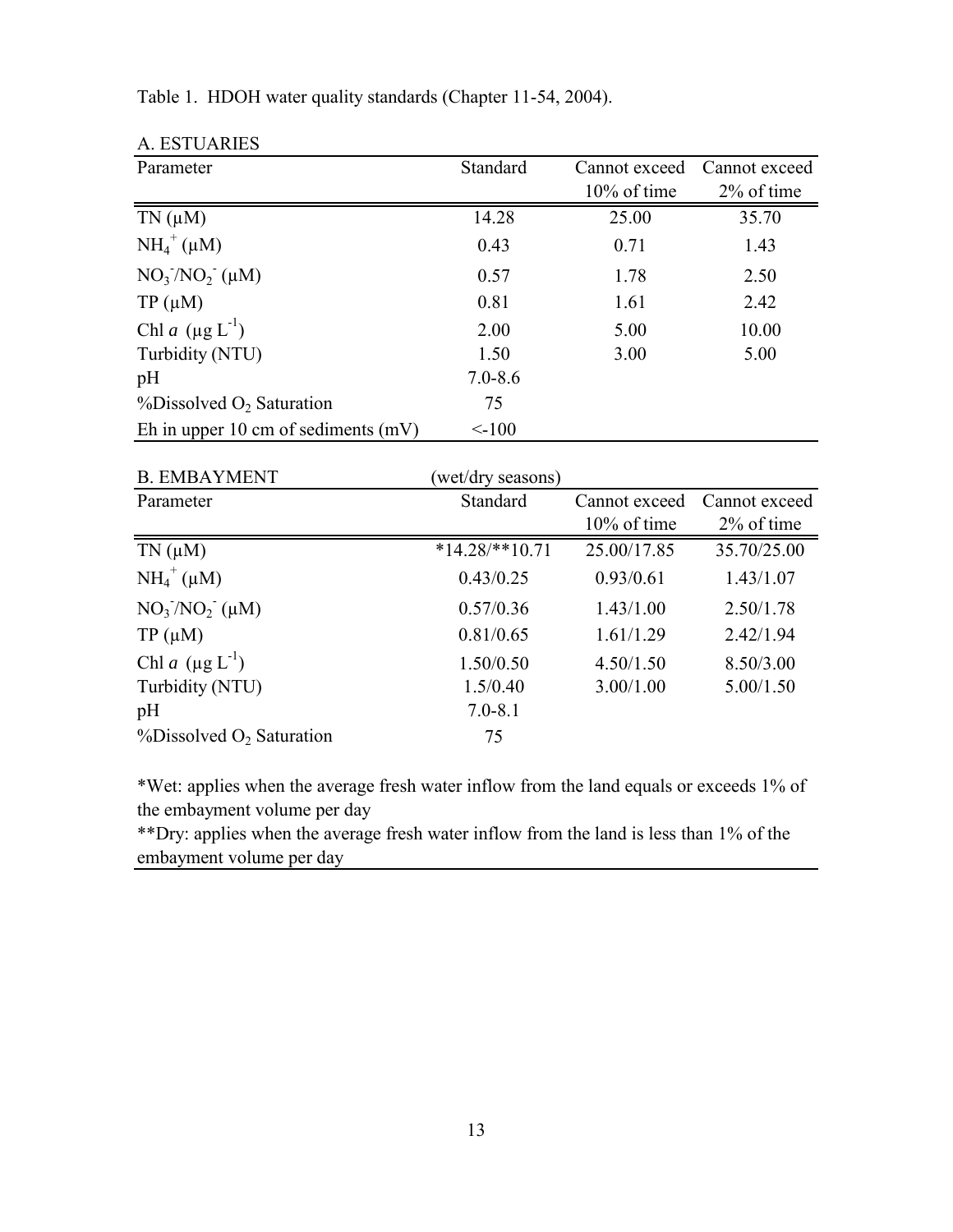Table 1. Continued.

| C. OPEN COASTAL WATERS                   | (wet/dry seasons) |                |               |
|------------------------------------------|-------------------|----------------|---------------|
| Parameter                                | Standard          | Cannot exceed  | Cannot exceed |
|                                          |                   | $10\%$ of time | 2% of time    |
| $TN(\mu M)$                              | $*10.71$ /**7.85  | 17.85/12.85    | 25.00/17.85   |
| $NH_4^+(\mu M)$                          | 0.25/0.14         | 0.61/0.36      | 1.07/0.64     |
| $NO_3/NO_2$ ( $\mu$ M)                   | 0.36/0.25         | 1.00/0.71      | 1.78/1.43     |
| $TP(\mu M)$                              | 0.65/0.52         | 1.29/1.00      | 1.94/1.45     |
| Light Extinction Coefficient (k units)   | 0.20/0.10         | 0.50/0.30      | 0.85/0.55     |
| Chl a $(\mu g L^{-1})$                   | 0.30/0.15         | 0.90/0.50      | 1.75/1.00     |
| Turbidity (NTU)                          | 0.50/0.20         | 1.25/0.50      | 2.00/1.00     |
| pH                                       | $7.0 - 8.1$       |                |               |
| $\%$ Dissolved O <sub>2</sub> Saturation | 75                |                |               |

\*Wet: applies when the open coastal waters receive more than 3 million gallons per day of fresh water discharge per shoreline mile

\*\*Dry: applies when the open coastal waters receive less than 3 million gallons per day of fresh water discharge per shoreline mile

| Parameter                                | Standard | Cannot exceed  | Cannot exceed |  |
|------------------------------------------|----------|----------------|---------------|--|
|                                          |          | $10\%$ of time | 2% of time    |  |
| $TN(\mu M)$                              | 3.57     | 5.71           | 7.14          |  |
| $NH_4^+(\mu M)$                          | 0.07     | 0.13           | 0.18          |  |
| $NO_3/NO_2$ ( $\mu$ M)                   | 0.11     | 0.18           | 0.25          |  |
| $TP(\mu M)$                              | 0.32     | 0.58           | 0.81          |  |
| Chl a $(\mu g L^{-1})$                   | 0.06     | 0.12           | 0.2           |  |
| Turbidity (NTU)                          | 0.03     | 0.1            | 0.2           |  |
| pH                                       | 8.1      |                |               |  |
| $\%$ Dissolved O <sub>2</sub> Saturation | 75       |                |               |  |

# D. OCEANIC WATERS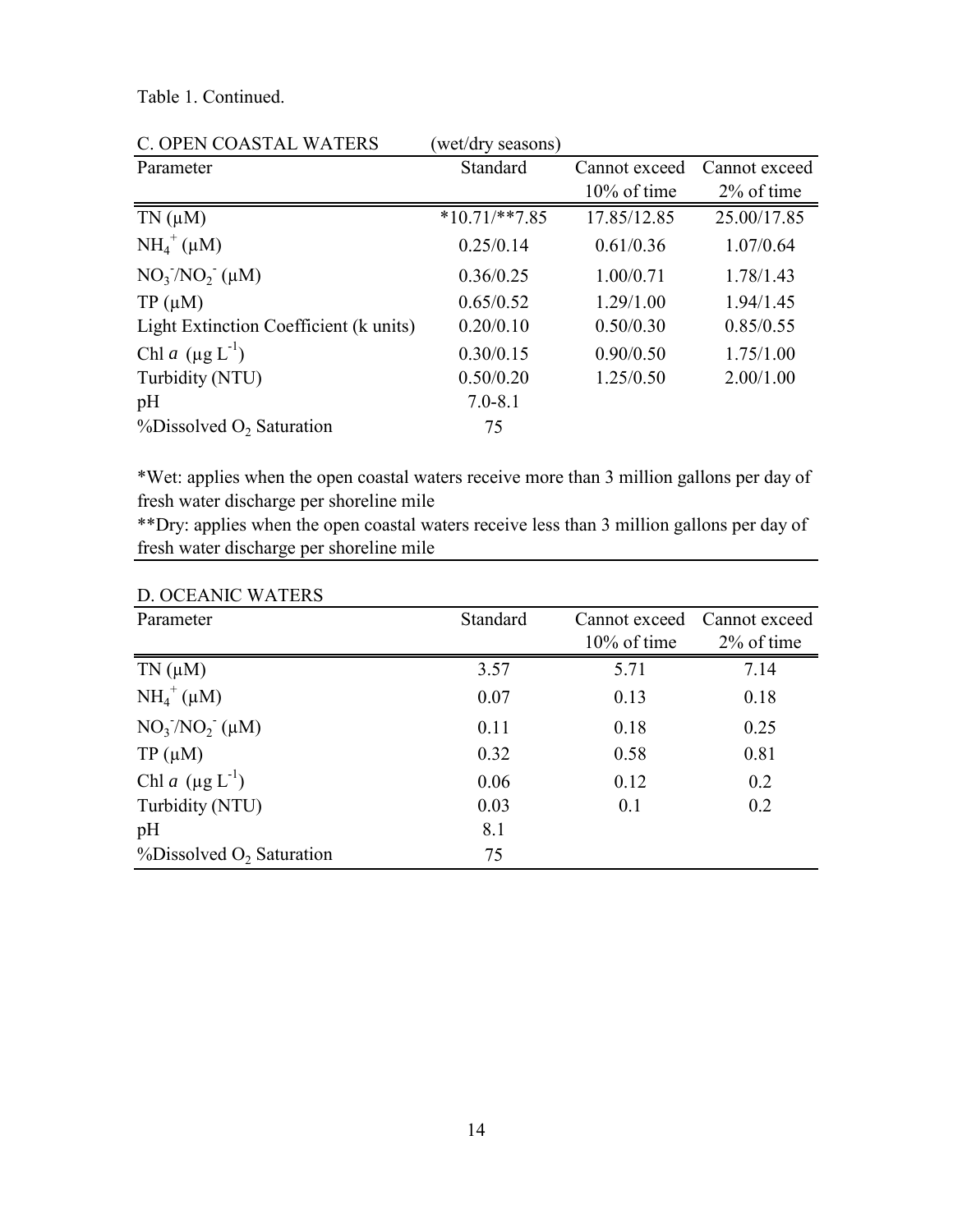Table 1. Continued.

E. KONA COAST (marine waters from Loa Point, South Kona District, clockwise to Mala`e Point, North Kona District, and all areas from the shoreline at mean lower low water to a distance 1000 m seaward, and in nearshore marine waters where the salinity is >32 ppt). These criteria are NOT applicable for Kawaihae and Honokohau Harbors.

| Parameter                                | Standard    |  |
|------------------------------------------|-------------|--|
| $TN(\mu M)$                              | 7.14        |  |
|                                          |             |  |
| $NH_4^+$ ( $\mu$ M)                      | 0.18        |  |
| $NO_3/NO_2$ ( $\mu$ M)                   | 0.32        |  |
| $TP(\mu M)$                              | 0.40        |  |
| $PO_4^{3}(\mu M)$                        | 0.16        |  |
| Chl a $(\mu g L^{-1})$                   | 0.30        |  |
| Turbidity (NTU)                          | 0.10        |  |
| pH                                       | $7.0 - 8.1$ |  |
| $\%$ Dissolved O <sub>2</sub> Saturation | 75          |  |

## F. MICROBIOLOGY STANDARDS FOR INLAND WATERS

| Parameter                                        | Standard | Cannot exceed |  |
|--------------------------------------------------|----------|---------------|--|
|                                                  |          | $10\%$ time   |  |
| Fecal coliforms CFUs/100ml                       | 200      | 400           |  |
| Enterococci CFUs/100ml                           | 33       | $*89$         |  |
| * single sample, one sided, 82% confidence limit |          |               |  |
|                                                  |          |               |  |
| G. MICROBIOLOGY STANDARDS FOR MARINE WATERS      |          |               |  |
| Parameter                                        | Standard | Cannot exceed |  |
|                                                  |          |               |  |
| Enterococci CFUs/100ml                           | 7        | $*100$        |  |
|                                                  |          |               |  |
| * single sample, one sided, 75% confidence limit |          |               |  |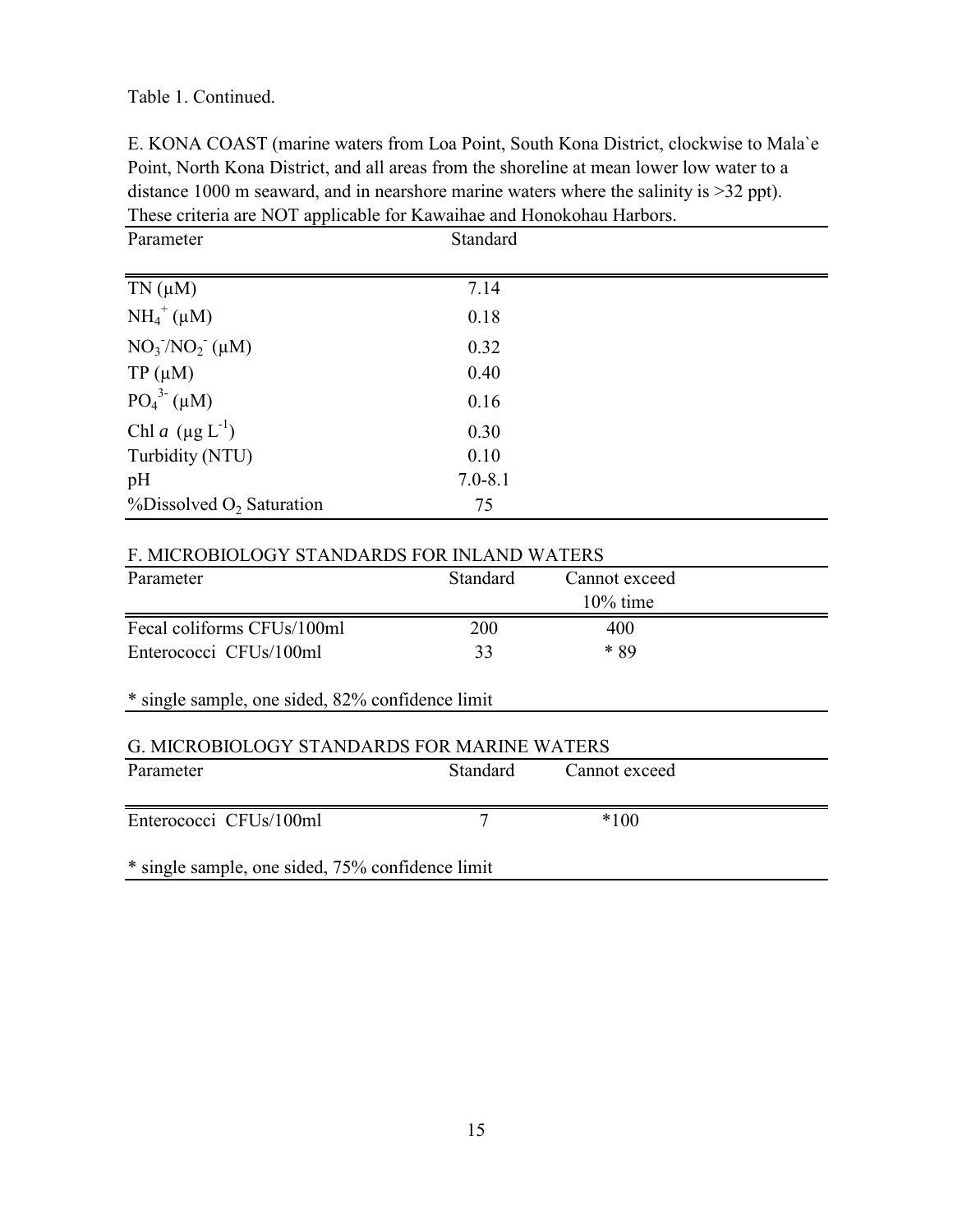## **IV. REVIEW OF WATER QUALITY PARAMETERS MEASURED IN WEST HAWAI`I**

## **A. Status of Water Quality Monitoring**

A total of 13 developments have been sampled for water quality parameters in West Hawai`i. Water types sampled include: groundwater, anchialine ponds, coastal waters (estuaries, embayments, open coastal waters), and oceanic waters. Of these water types, only coastal and oceanic waters are regulated by the state of Hawai`i for water quality (personal communication with HDOH Clean Water and Safe Drinking Water branches). Coastal and oceanic waters are regulated for nutrients [total nitrogen (TN), ammonium (NH $_4^{\text{+}}$ ), nitrate (NO<sub>3</sub>), total phosphorus (TP), and phosphate  $(PO<sub>4</sub><sup>3</sup>)$ ], chlorophyll *a* (Chl *a*), turbidity, and light penetration (only for open coastal waters) (Table 1). There are different water quality standards for wet and dry seasons for embayments and open coastal waters. These seasons are defined by HDOH (Table 1). Special water quality criteria exist for coastal waters located on the west side of the Island of Hawai`i from Loa Point in the South Kona District to Mala`e Point in the North Kona District (Table 1, Figure 1). Of the 13 developments sampled for water quality in West Hawai`i, 12 developments fall into this 'Kona' coastal water category. Additionally, of the 13 developments sampled, only three, Waikoloa, Natural Energy Laboratory of Hawai`i (NELHA), and Hokuli`a, potentially have enough data to evaluate compliance with HDOH water quality standards. Waikoloa and Hokuli`a had 19 and 37 coastal water sites (estuarine and open coastal water), respectively, that could be evaluated for compliance (See Section V for analyses). NELHA had 12 open coastal water and 4 oceanic sites that could be evaluated for compliance (See Section V for analysis).

1. Groundwater: Groundwater was sampled at seven of the 13 developments. The number of wells sampled at a development ranged from one to 16, with water being sampled one to 473 times. Uses for the wells included drinking water, irrigation, sampling, and dust control. The salinity of the water in the wells ranged from fresh to brackish. Generally, these waters were analyzed for nutrients  $(NO<sub>3</sub>$ ,  $NH<sub>4</sub>$ <sup>+</sup>,  $PO<sub>4</sub><sup>3</sup>$ -, TN, TP) and turbidity. Occasionally, these waters were sampled for Chl *a*. However, because most of the waters from these wells were saline, non-drinking groundwater, they are not regulated by the state of Hawai`i. Hence, there are no available criteria to evaluate them.

2. Anchialine Ponds: Anchialine ponds were examined for water quality at six of the 13 developments. The number of ponds sampled at each development varied from two to 11, with water being sampled one to 32 times at a particular pond. Because anchialine ponds are not regulated by the state of Hawai`i, we created our own water quality standards using historical water quality data from anchialine ponds at Kaloko-Honokohau National Historic Park (Table 2). We evaluated these ponds at the developments for nutrients (TN, NH<sub>4</sub><sup>+</sup>, NO<sub>3</sub>, TP, PO<sub>4</sub><sup>3</sup>), Chl *a*, and turbidity (Table 2). We chose to assess the ponds using estuarine water criteria (Table 1) because they most closely represent the physiochemical (temperature, salinity, etc.) conditions found in anchialine ponds. Nutrients (NO<sub>3</sub>, NH<sub>4</sub><sup>+</sup>, and PO<sub>4</sub><sup>3</sup>) and turbidity are the primary water quality parameters that have been measured in the ponds. TN, TP, and Chl *a* were not consistently sampled for anchialine ponds.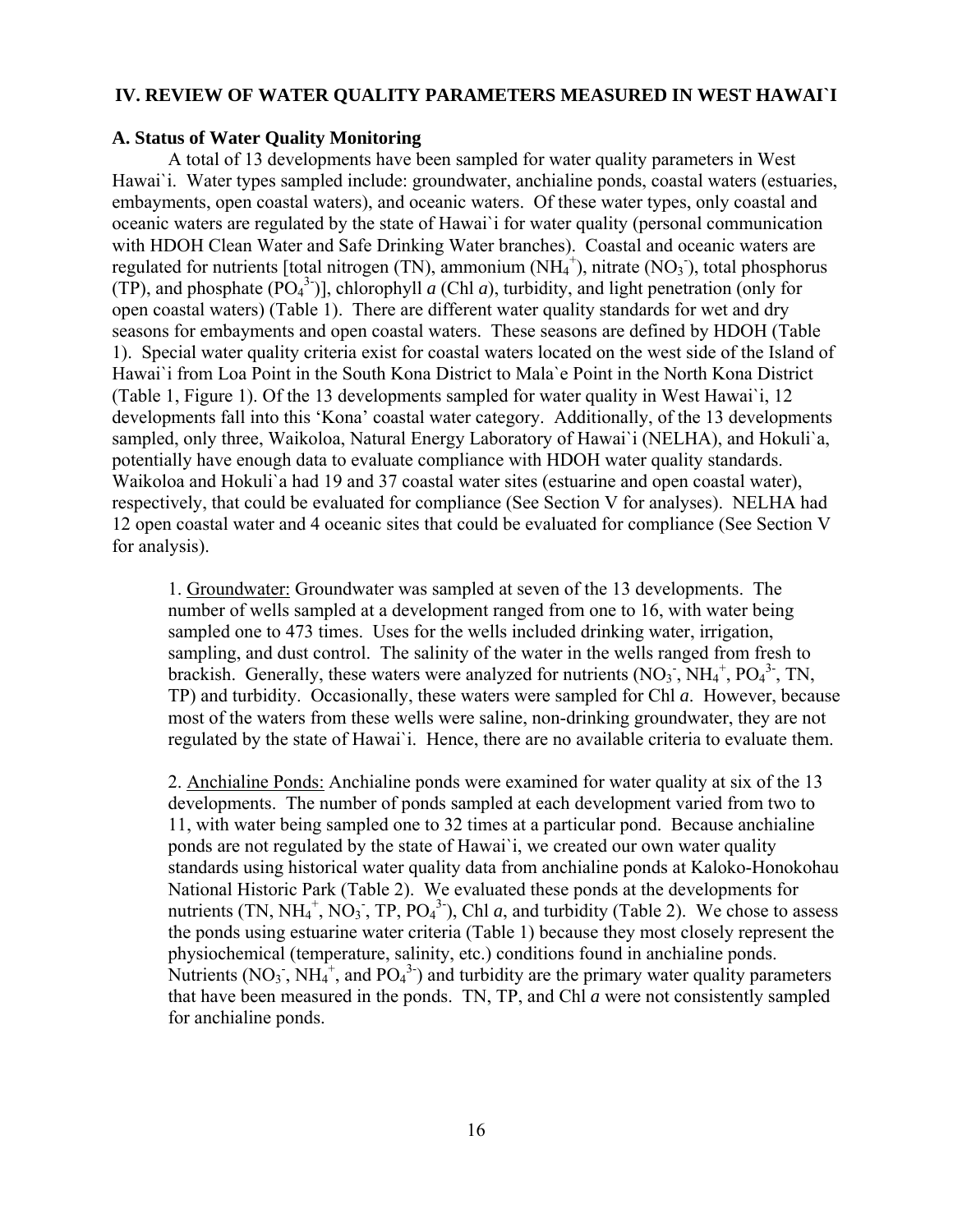3. Coastal Waters (Estuary and Open Coastal Waters): Coastal waters were sampled at 11 of the 13 developments. The number of sites sampled for water quality at each development ranged from eight to 67, with water being collected one to 32 times at a particular site. Coastal waters are regulated for nutrients (TN,  $NH_4^+$ , NO<sub>3</sub>, TP, PO<sub>4</sub><sup>3</sup>), Chl *a*, and turbidity by the state of Hawai`i (Table 1). Of these parameters regulated, most were consistently sampled at the coastal sites.

4. Oceanic Waters: Oceanic waters were sampled at one of the 13 developments. Four sites were sampled at this development, with water being collected from a particular site 12 to 480 times. Oceanic waters are regulated by the state of Hawai`i for nutrients (TN, NH<sub>4</sub><sup>+</sup>, NO<sub>3</sub>, TP), Chl *a*, and turbidity (Table 1). Of these parameters, NO<sub>3</sub> and NH<sub>4</sub><sup>+</sup>, were consistently sampled at each site. The other remaining parameters (TN, TP, Chl *a*, turbidity) were not consistently sampled.

## **B. Status of Microbiology Monitoring**

Monitoring reports from the 13 developments were reviewed for monitoring of fecal coliforms and enterococci. Only three developments monitored fecal coliforms and enterococci, Mauna Lani (Makaiwa Bay and Pauao Bay) and NELHA. These samples were collected from marine waters. Monitoring methods were not clearly outlined in the development monitoring reports and frequency of sampling for all developments was inadequate for analysis using HDOH compliance regulations (Table 1).

#### Recommendations

*Methods***:** Microbiological water quality needs to be monitored consistently with each development permit issued. Standard procedures should be followed according to established and approved State of Hawai`i and USEPA enumeration methods for evaluation of *E. coli* and enterococci (Table 1). A thorough description of quality assurance/quality control and statistical analyses for all microbiological analyses is located in *Standard Methods for the Examination of Water and Wastewater* under Part 9000, Microbiological Examination.

The most recent publication to clearly elucidate the details of the newest improved methods for *E. coli* and enterococci evaluation are USEPA/821/R-97/004 (2000), Method 1600 (2002) and Method 1103.1 (2002). Messer and Dufour (1998) describe the membrane filtration procedure for enterococci enumeration in detail. Shibata et al. (2004) also clearly discuss the methods with detailed descriptions of procedures. Alternative methods became available in 2003 when USEPA approved IDEXX enterococci and *E. coli* tests, the only commercial microbiological tests included in *Standard Methods for Examination of Water and Wastewater*,  $20<sup>th</sup>$  Edition (USEPA, 2003).

*Sampling frequency*: Frequency of sampling is a key factor in adequate evaluation of the conditions of the inland and marine recreational waters. In order to evaluate results with HDOH compliance regulations, sampling must occur at specified intervals consistently over a one month period. Sampling design should be consistent with water quality sampling frequency.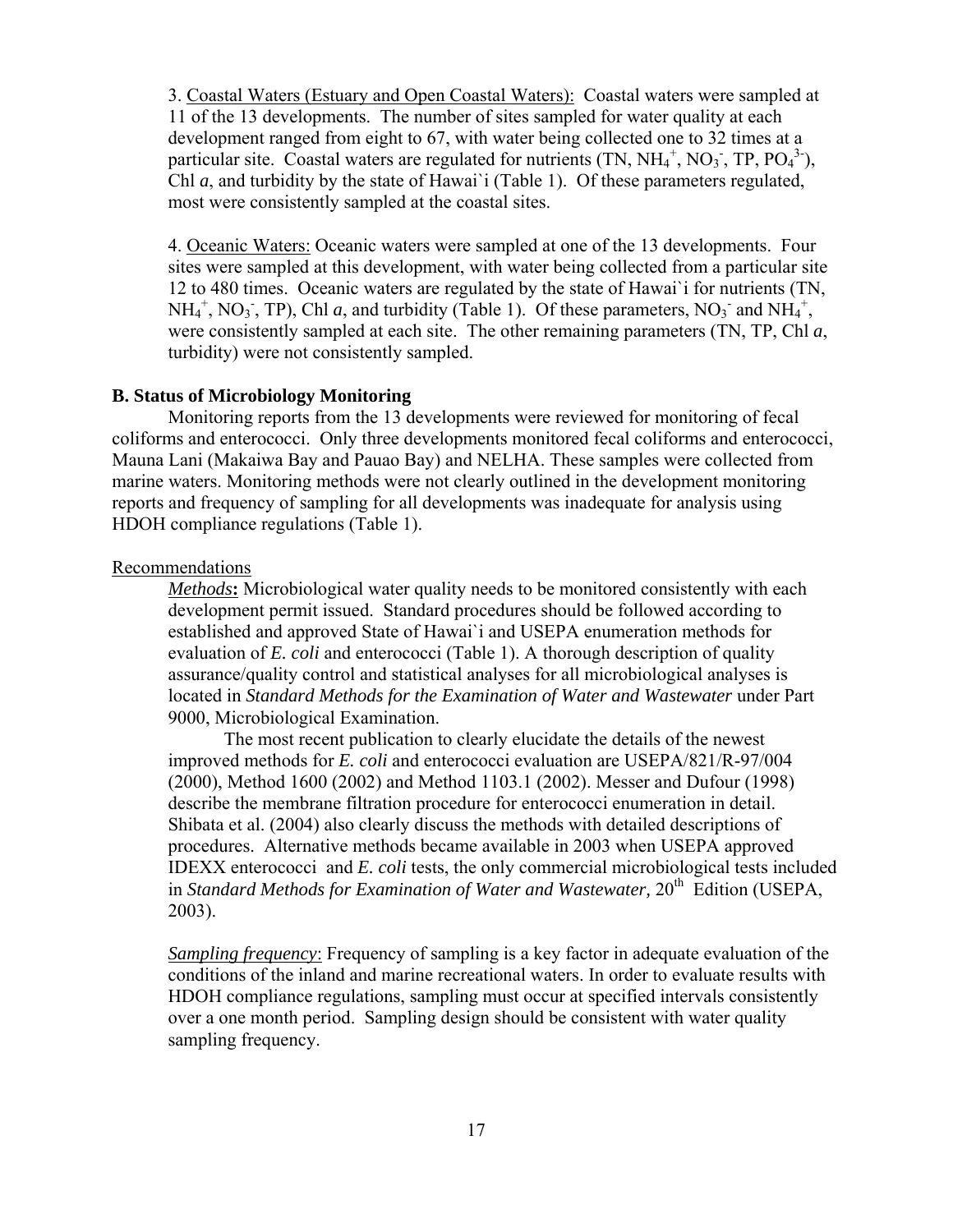*Data analysis*: Data analysis should be consistent with HDOH microbiological analyses for geometric means of *E. coli* and enterococci. Clear directions are presented for analyses in *Standard Methods for Examination of Water and Wastewater,*19th Edition and subsequent editions.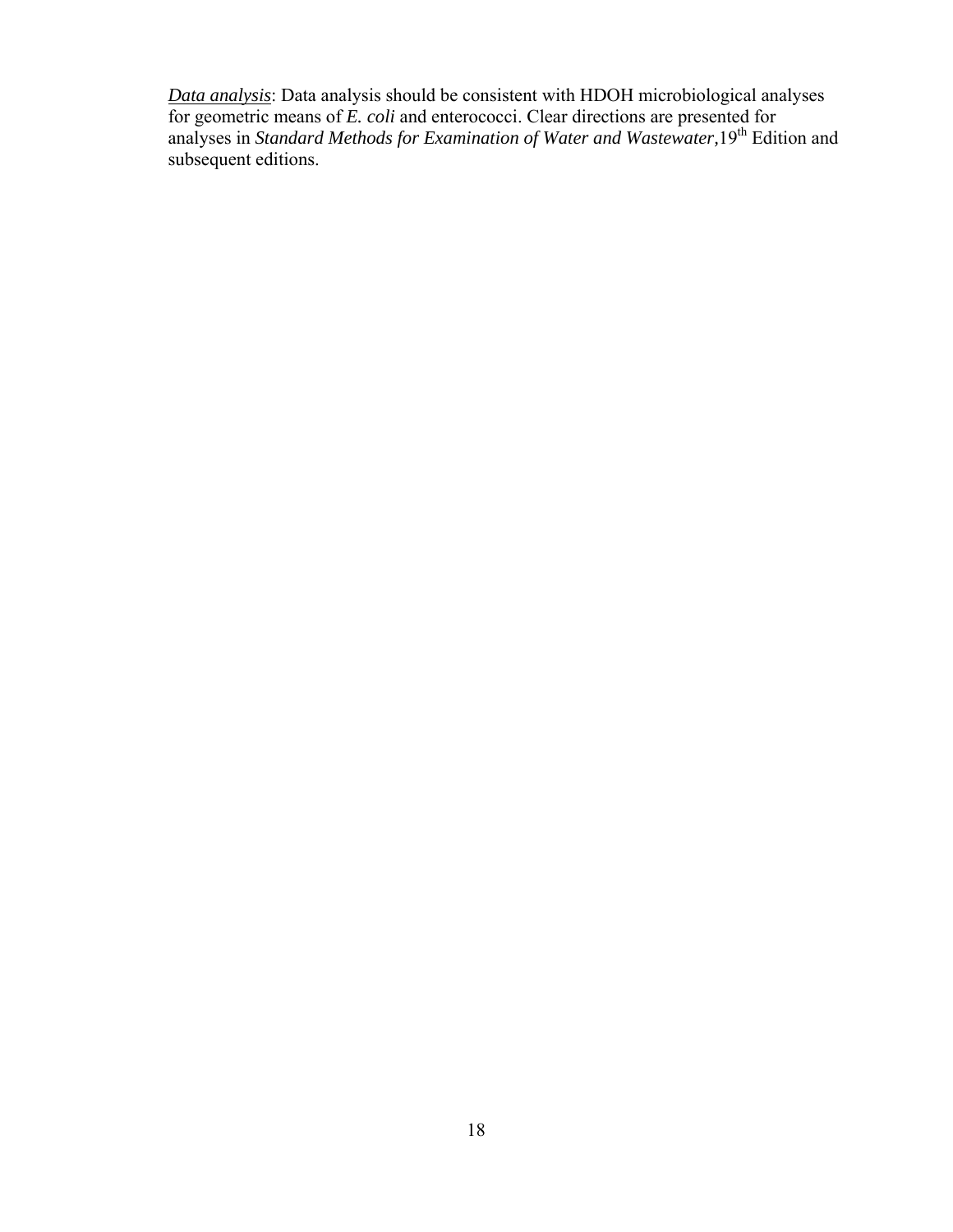Table 2. Water quality standards for anchialine ponds based on measured concentrations at Kaloko-Honokohau National Historic Park (Brock and Kam 1997). In this report, these values are referred to as National Park Service (NPS) standards.

| лиснитенте і отр       |          |
|------------------------|----------|
| Parameter              | Standard |
|                        |          |
| $TN(\mu M)$            | 23.18    |
| $NH_4^+$ ( $\mu$ M)    | 0.51     |
| $NO_3/NO_2$ ( $\mu$ M) | 4.67     |
| $TP(\mu M)$            | 1.32     |
| Chl a $(\mu g L^{-1})$ | 0.36     |
| Turbidity (NTU)        | 0.26     |
| $PO43(\mu M)$          | 0.80     |

ANCHIALINE POND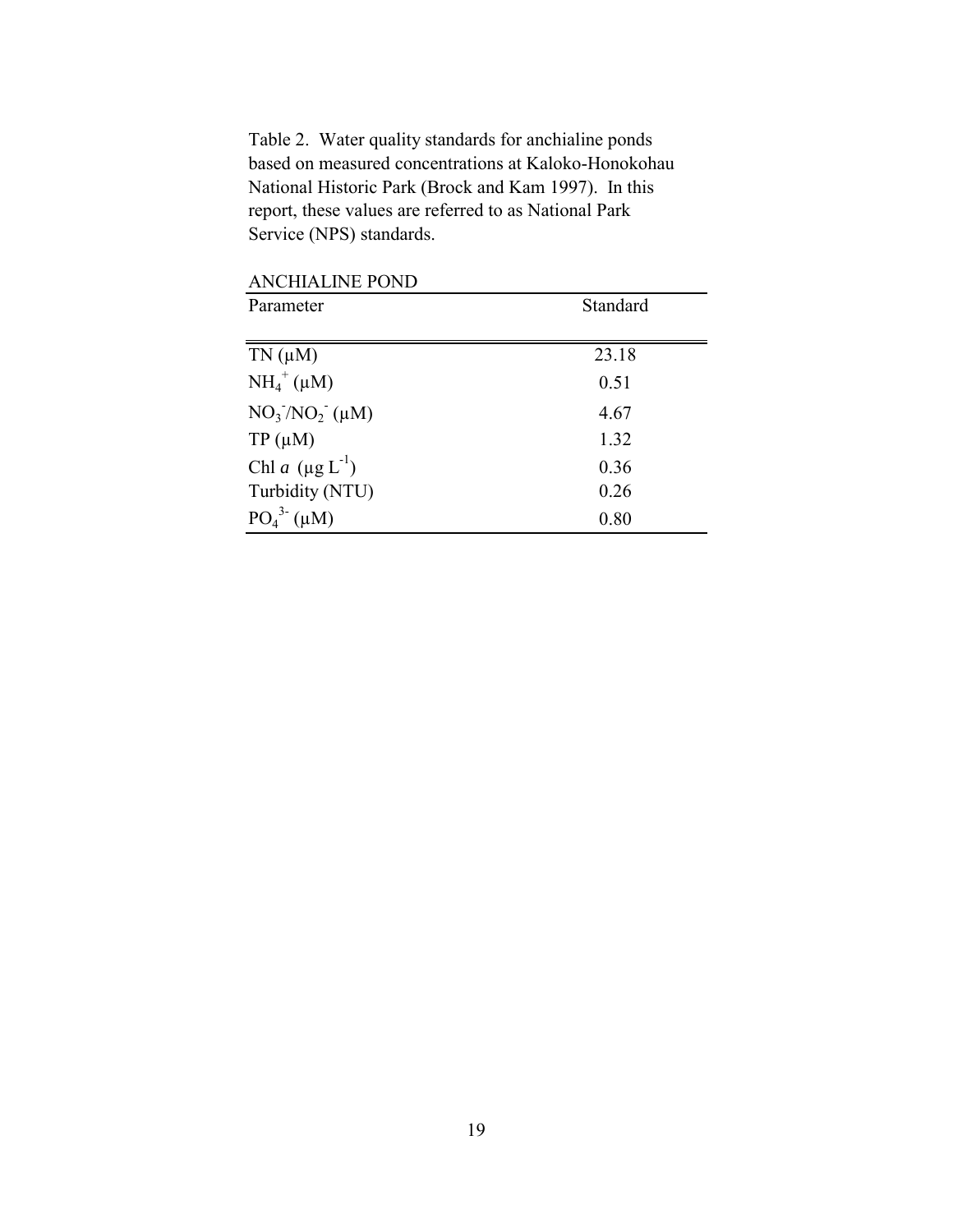

Figure 1. Development project locations in West Hawai`i. Control stations are in italics; Kona Coast waters, as designated in HDOH water quality criteria (Table 1), between Mala`e and Loa Points, are located within the enclosed area.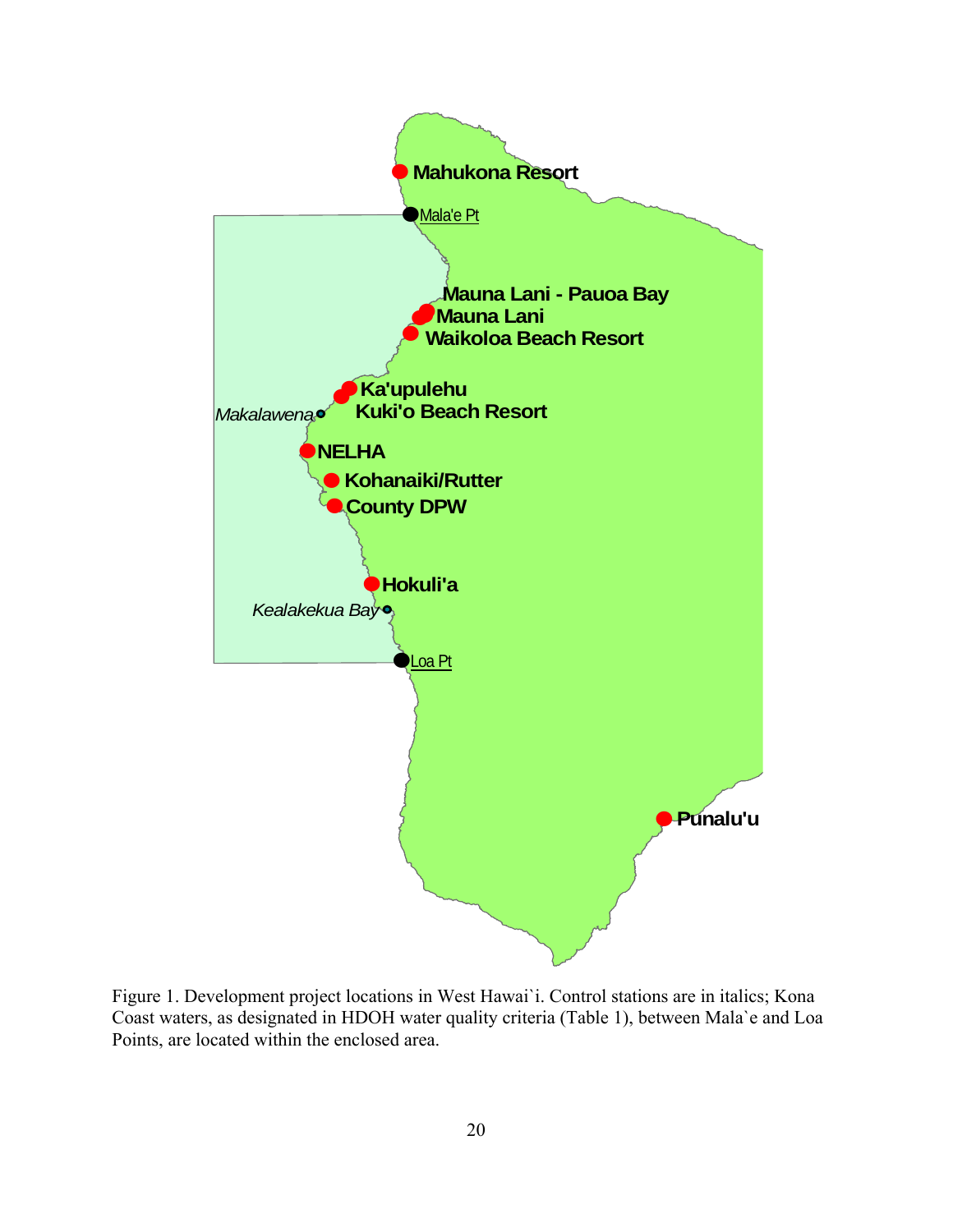#### **C. Status of Biological Monitoring**

In the 'Monitoring Protocol Guidelines', provided by the West Hawai`i Coastal Monitoring Task Force in 1992, several biological parameters and methods were recommended for use in monitoring projects. Six parameters [microbiology, Chl *a*, benthic substrate characteristics (including corals and macroalgae), macroinvertebrates, fishes, marine mammals, turtles] were recommended for biological monitoring using standard quadrat and transect methods for 'Marine Life' (Appendix I, pages 16-17) and similar recommendations for biological monitoring in 'Anchialine Ponds' (Appendix I, pages 18-19). The recommended methods are still relevant and should be implemented for any coastal development project (Appendix I). However, few of the recommended biological monitoring methods have been implemented consistently, and monitoring has not been conducted with sufficient frequency and duration to assess impacts and/or trends. Of the 13 development projects reviewed, none monitored all of the biological parameters (Table 3). The most consistently monitored biological parameter was Chl *a* (the only biological parameter with state regulated criteria), although two developments did not sample Chl *a* (Table 3). Nine development projects collected fish samples, seven sampled invertebrates and benthic substrate characteristics, and one collected data on marine turtles. Generally, data were not collected consistently so trend analysis was not possible.

Three development projects conducted biological monitoring projects of sufficient duration to analyze for trends, Waikoloa, NELHA, and Hokuli`a. Generally, development project monitoring projects did not collect data for biological parameters consistently or comparatively, except for Chl *a* measurements. For the Waikoloa project, only a single biological parameter (Chl *a*) was sampled**.** For the NELHA and Hokuli`a projects, fish and substrate samples were taken in addition to Chl *a*, but not sufficiently for a comparative temporal analysis. Analyses of Chl *a* measurements collected at Waikoloa, NELHA, and Hokuli`a demonstrated large variability in the data, with many measurements above the state-regulated criteria (Figures 2F, 5E, 6F, 7F, 8F). It is valuable to note that the lowest values for Chl *a* measurements were consistently taken at all stations at the beginning of the development monitoring period, suggesting a temporal increases in Chl *a* which is usually associated with increased nutrient loading.

Several development project reports provided adequate descriptions of biological conditions, including data on organism densities and benthic substrate coverage. These descriptions provide good baseline data for future comparisons. However, the present permit system does not provide a mechanism for long-term comparisons. Minimum permit requirements should include assessment of environmental conditions of all adjacent and potentially impacted areas, but a long-term monitoring program is needed for evaluation of trends and impacts (Section VI).

A comparison of the biological data collected during the various development monitoring projects demonstrated large spatial variability among sites. This is an expected result, considering the large range of physical and substrate conditions where sampling has been conducted (e.g., topographic complexity, percent coral cover, slope). Whereas, the spatial comparison of biological data provides an important view of the range of conditions expected on the western coast of Hawai`i, the more important data that would allow for trend analysis must be derived from a consistent monitoring program with established permanent sites. The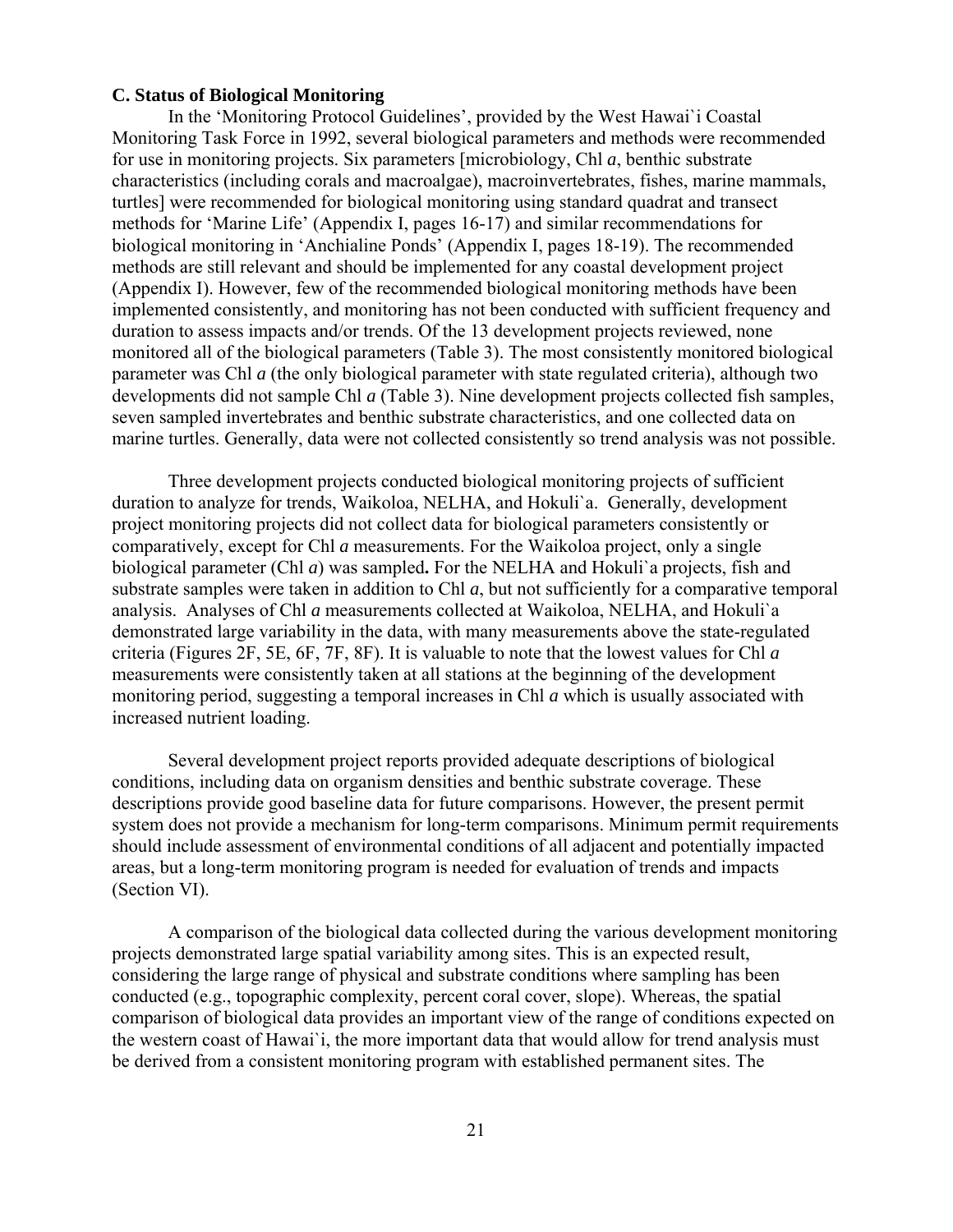establishment of a County Monitoring Program is the most practical means of determination of long-term trends and effects of developments (Section VI).

Fish and benthic monitoring has been conducted along the coast of West Hawai`i as part of the West Hawai`i Aquarium Program (WHAP), conducted by the Hawai`i Division of Aquatic Resources (DAR) and University of Hawai`i at Hilo (Tissot et al. 2004). WHAP has been integrated into a DAR monitoring program, which will hopefully continue to receive funding in future years. WHAP has provided excellent data for trend comparison to future development monitoring projects. The results from this program have provided data demonstrating spatial differences along the western coast and consistent temporal trends at sites with expected seasonal variation. Future monitoring projects need to be planned to take seasonal variation into account.

Marine turtle and marine mammal monitoring was also suggested in the West Hawai`i Coastal Monitoring Task Force monitoring protocols (1992). No marine mammal monitoring data were presented in reports and marine turtle data were included only in reports from Mauna Lani. Casual sightings were mentioned in other reports although no monitoring data were presented.

The most common sea turtle encountered around Hawai`i is the green sea turtle, *Chelonia mydas*. The green sea turtle is listed as a threatened species and protected in Hawai`i under state law, the federal Endangered Species Act, and listed under the Convention on International Trade of Endangered Species (CITES), making it illegal to import or export turtle products. It is illegal to kill, capture, or harass sea turtles. Although nesting grounds are mainly at French Frigate Shoals, turtles find foraging grounds around the Island of Hawai`i and are frequently observed basking on island beaches (Balazs and Chaloupka 2004). Turtles are often highly visible marine animals that attract visitors. The incidence of fibropapillomatosis (FP), a disease most commonly found in green sea turtles, has not been recorded along the west coast of Hawai`i (Aguirre and Lutz 2004), although in Kaneohe Bay, Oahu, the incidence of FP in 1991 in turtles was 92% (Balazs and Pooley 1991 cited in Aguirre and Lutz 2004). FP may soon become an indicator of ecosystem health for benthic ecosystems (Aguirre and Lutz 2004).

Recommendations: Review of biological data emphasized the need for comparative data that is consistently collected in order to assess conditions and impacts along the West Hawai`i coast. A coastal monitoring program coordinated by Hawai`i County would provide more consistent and useful data for environmental assessment, trend analysis, development impact determination, and evaluation of management strategies. Sampling/ monitoring methods should be employed for all biological parameters recommended in the 1992 Monitoring Protocol Guidelines.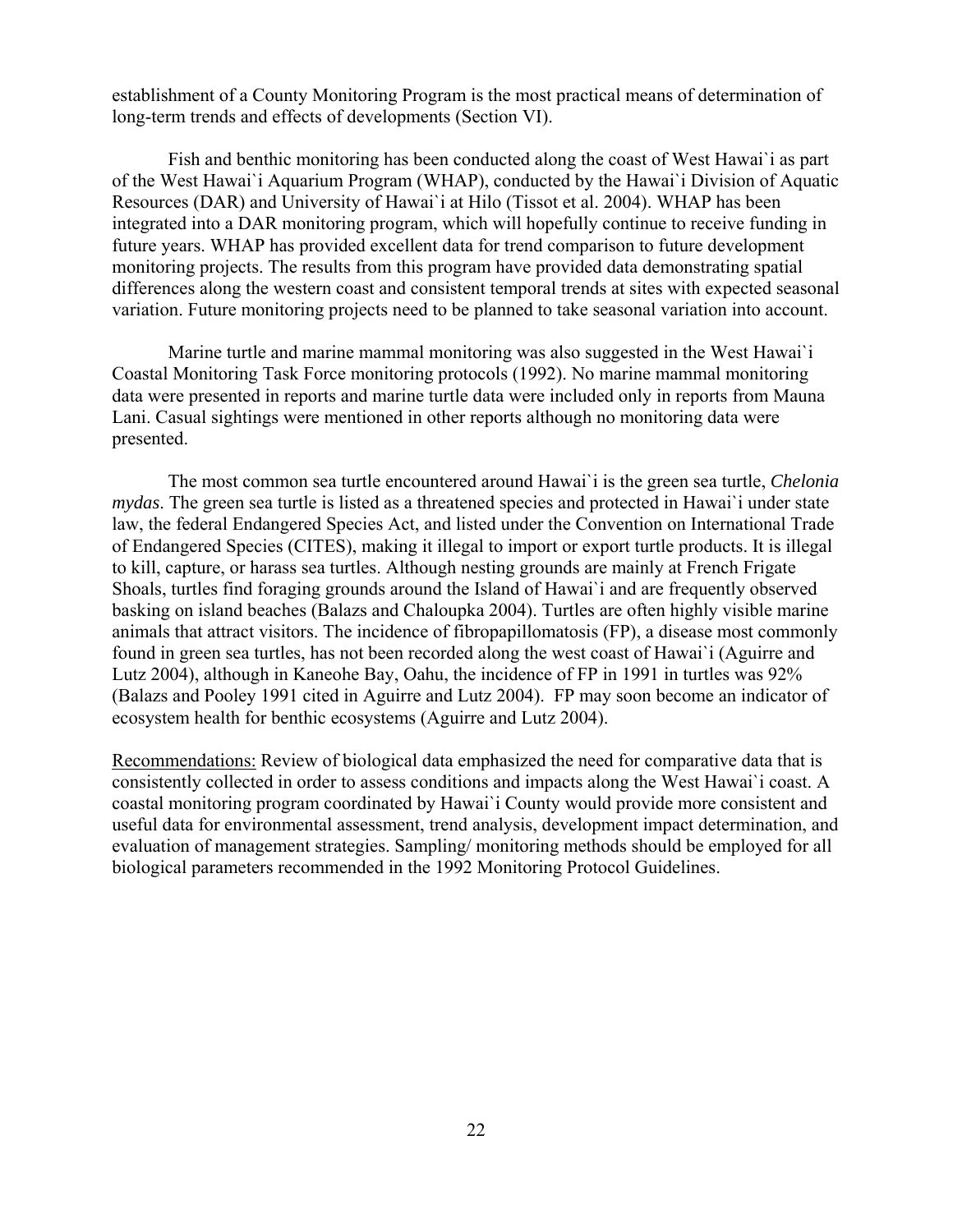Table 3. Biological parameters sampled during development monitoring projects in West Hawai`i. Parameters sampled include: microbiology (Micro), chlorophyll *a* (Chl *a*), benthic substrate (substrate coverage including corals and macroalgae), mobile invertebrates (Mobile inverts), reef fishes (Fishes), marine turtles, and marine mammals. "X" indicates data collection at the development. "-" indicates no data collection at the development.

| Development              | Micro                    | Chl $a$ | Benthic<br>substrate | Mobile<br>inverts        | Fishes | Marine<br>turtles | Marine<br>mammals |
|--------------------------|--------------------------|---------|----------------------|--------------------------|--------|-------------------|-------------------|
| Mahukona                 | -                        | X       | X                    | X                        | X      |                   |                   |
| Mauna Lani (Makaiwa Bay) | X                        | X       | X                    | X                        | X      | X                 |                   |
| Mauna Lani (Pauoa Bay)   | X                        | X       | X                    | $\overline{\phantom{a}}$ | X      | X                 |                   |
| Mauna Lani (S. Kohala)   |                          | X       | X                    | X                        | X      | X                 |                   |
| Waikoloa                 |                          | X       | -                    | $\overline{\phantom{a}}$ | -      |                   |                   |
| Kaupulehu                |                          | X       | X                    | X                        | X      |                   |                   |
| Kukio Beach              | $\overline{\phantom{0}}$ | X       | -                    | $\overline{\phantom{a}}$ | X      |                   |                   |
| <b>NELHA</b>             | X                        | X       | X                    | X                        | X      |                   |                   |
| County DPW               | $\overline{\phantom{0}}$ | X       |                      | $\overline{\phantom{a}}$ |        |                   |                   |
| Kohanaiki/Rutter         |                          | -       |                      | -                        |        |                   |                   |
| Hokuli'a                 |                          | X       | X                    | X                        | X      |                   |                   |
| Punalu'u                 |                          | X       | X                    | X                        | X      |                   |                   |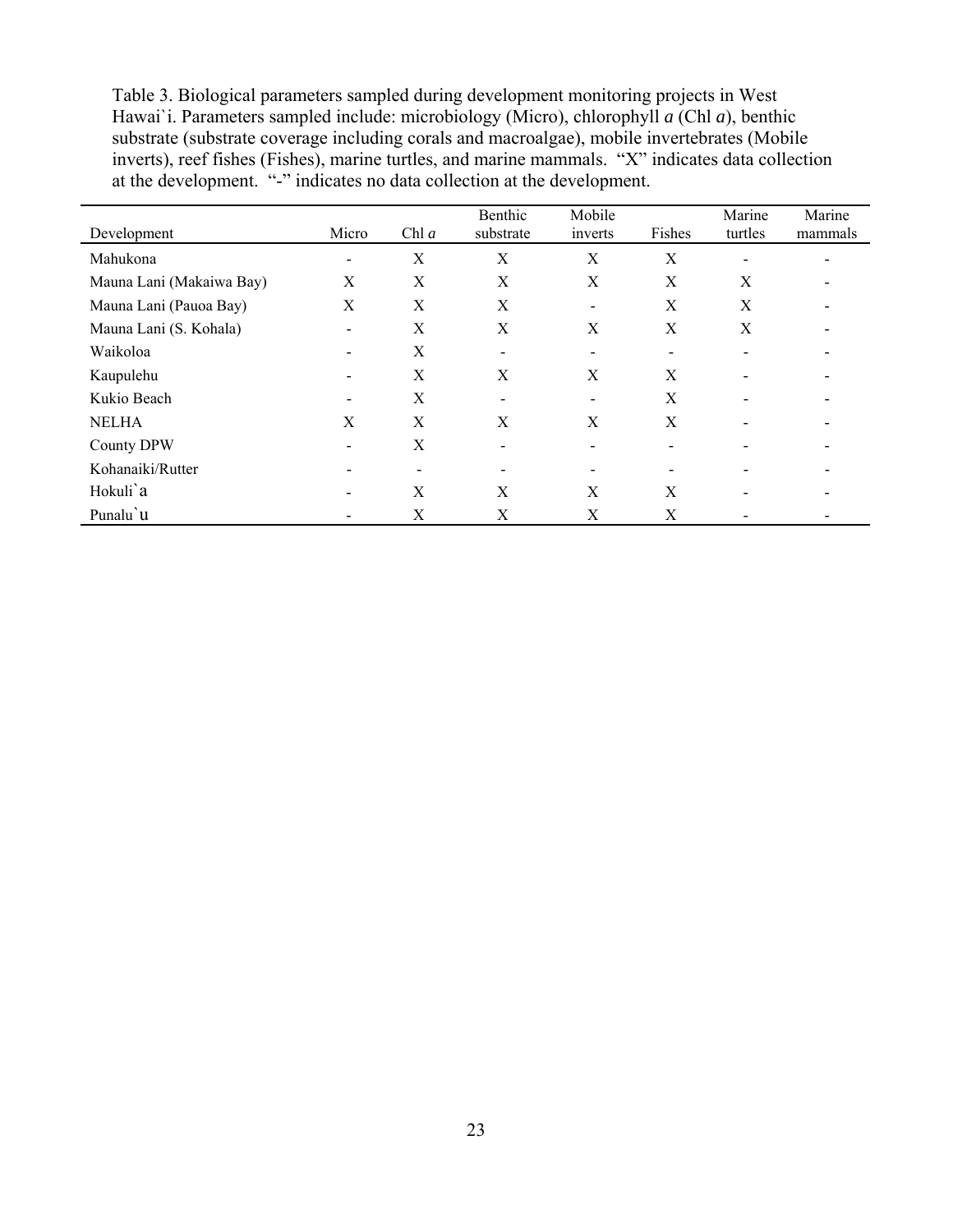## **D. Status of Sediment Monitoring**

Though coral reefs are recognized as structures built by animals and plants, it is rarely appreciated that over half of the material in most coral reef complexes is actually made up of sediments. These sediments can have a significant impact on coral reefs and can damage or kill corals and other reef organisms. Physical smothering of corals is the most obvious impact of increased sedimentation, but chemical effects of the sediment may also be important for long term patterns of nutrient cycling and ecosystem structure change. Because tropical soils are moderately to highly weathered and have a high iron content, it is likely that reefs will experience a higher than normal input of iron oxides from terrigenous sediments. Increased levels of iron oxides can potentially interfere with the biogeochemical cycling of important nutrients, especially phosphorus through adsorption/desorption kinetics. Furthermore, the presence of unconsolidated sediments can prevent the successful settlement of many hermatypic corals larvae. Hence, the sedimentology of a reef is an essential aspect of any thorough coral reef study.

Coral reefs are unique environments biologically, but they are also unique with respect to their sedimentology. They differ from virtually all other benthic marine sedimentary environments in that normal healthy coral reefs produce most of their own sediment. On coral reefs, well over 90% of the sediments come from the reef itself (*endogenous* sediments)(Dudley 1996), whereas most benthic marine environments accumulate sediments transported from elsewhere (*exogenous* sediments). In fact, most reefs produce far more sediment than they can accommodate internally. The excess is carried throughout the reef system and any remaining surplus is transported out of the reef environment to become beach material or transported into the deep sea. As a result, healthy coral reefs are important exporters of carbonate sediments to other marine environments and in Hawai`i are critical in maintaining the sand budget on most beaches.

The USEPA (USEPA, EMAP, 1995) lists the following qualities for which sediment should be analyzed: 1) grain size, 2) total organic carbon, 3) sediment chemistry, 4) benthic community structure, and 5) sediment toxicity.

The 1992 West Hawai`i Coastal Monitoring Program Monitoring Protocol Guidelines call for annual sampling of sediments for pre-selected toxic pollutants if there is no indication of contamination after the first samples are analyzed. Furthermore, it is noted that "catastrophic events may require more frequent data collection and analysis." Grain size analysis must be part of the sampling regime as contaminants have been shown to be concentrated in the fine grain size fractions due to their high surface area to volume ratio and high clay content.

HDOH water quality standards require that "no more than 50% of the grain size distribution of sediment shall be smaller than 0.125 mm in diameter" for all Class II beaches, for all marine pools, protected coves, and for all reef flats and reef communities (HDOH 2004). Furthermore "episodic deposits of flood-borne soil sediment shall not exceed....2 mm on living coral, ....5 mm on hard bottoms,.....[and] 10 mm on soft bottoms" for all reef flat and reef communities (HDOH 2004). Clearly sediment analysis is seen as an important component in any comprehensive marine monitoring program.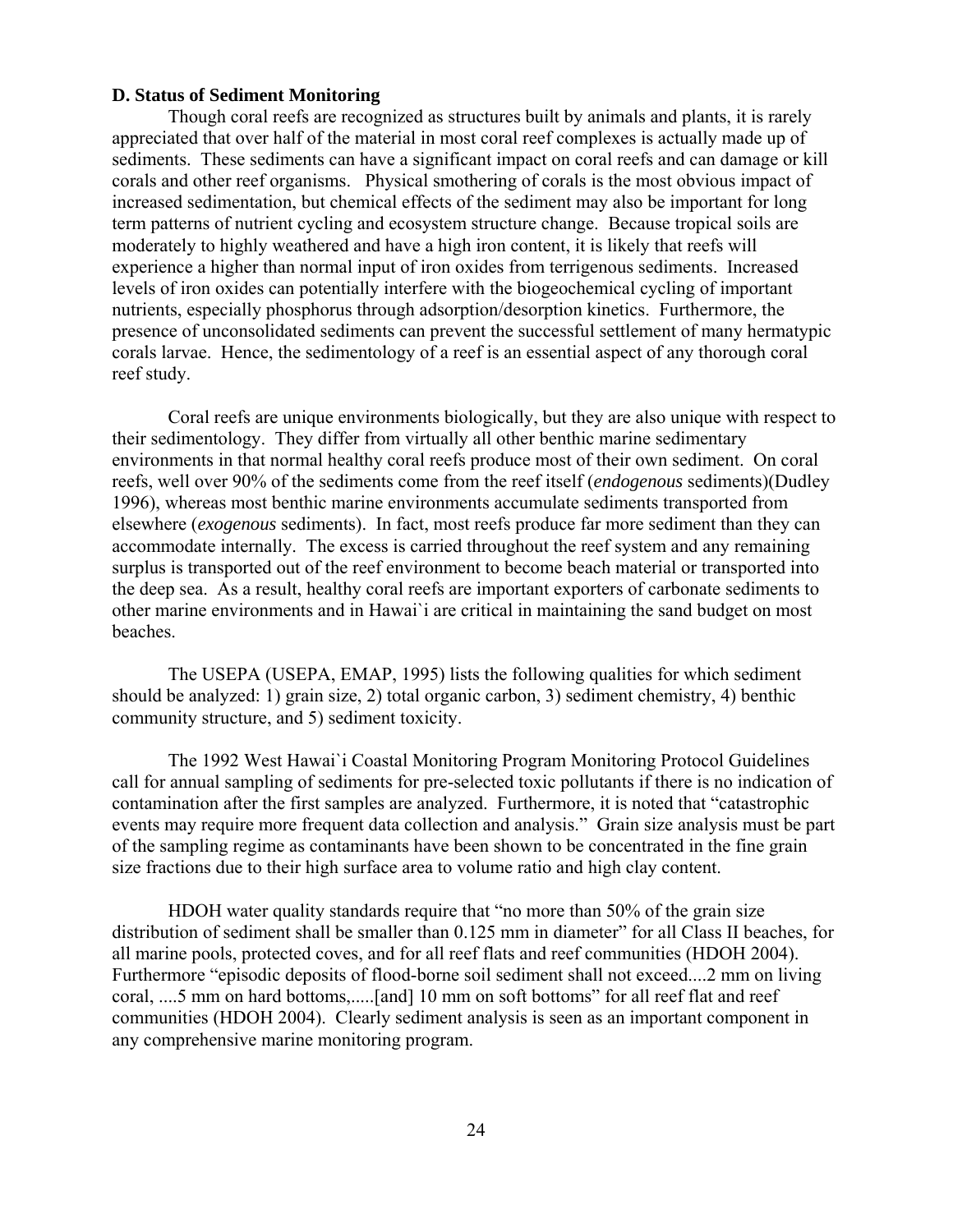Synthesis of Monitoring Data: In spite of the importance of and requirements for carrying out sediment analysis, it is remarkable that grain size analysis was carried out in only two development monitoring projects conducted along the West Hawai`i coastal area (Table 4). These studies examined a total of only 19 sediment samples and sedimentary statistics were calculated for less than half of these samples. In another study, sediment was sampled following a heavy rainfall event in September of 2000 off the Hokuli`a development project (Brock 2000). In this case, only a single chemical analysis was carried out on a marine sediment sample created by actually mixing sediments from five different sampling sites. It was determined that these sediments most closely matched the composition of local soils and not material imported to the project development site. However, no mention was made of activities such as grading and grubbing at the site which might have led to increased soil erosion during the event, and no grain size analysis was carried out. At other sites along the Kona coast, a total of two samples were analyzed for percentage carbonate, two samples for pesticides and toxicity, and one sample was analyzed for elemental composition (Table 4).

Suggested Monitoring Protocol: It is recommended that sediment analysis be carried out as part of all coastal monitoring to include the sediment substrate of coral reef, and reef flat areas, marine pools, protected coves, and anchialine ponds. Such analyses should include, but not be limited to:

1) Grain size analysis of sediments

2) Statistical treatment of grain size analysis to include graphic mean, graphic standard deviation, and skewness

- 3) Percentage carbonate
- 4) Chemical analysis for pre-selected toxic pollutants as warranted

Following rainfall events, measurement of exogenous sediment depth and grain size should be carried out in the above mentioned areas, and following high surf overwash events, anchialine pond sediments should be analyzed. Measurements should be repeated annually or as warranted by extreme weather events as mentioned above or in the event of major development activity potentially impacting coastal areas.

Overall Recommendations: Marine sediments are useful indicators of the health of coral reef and other coastal environments. Sediments are also important as beach materials and as selfadjusting wave energy absorbers. Monitoring sediment composition and grain size distribution are a key element in any marine monitoring program and should be required.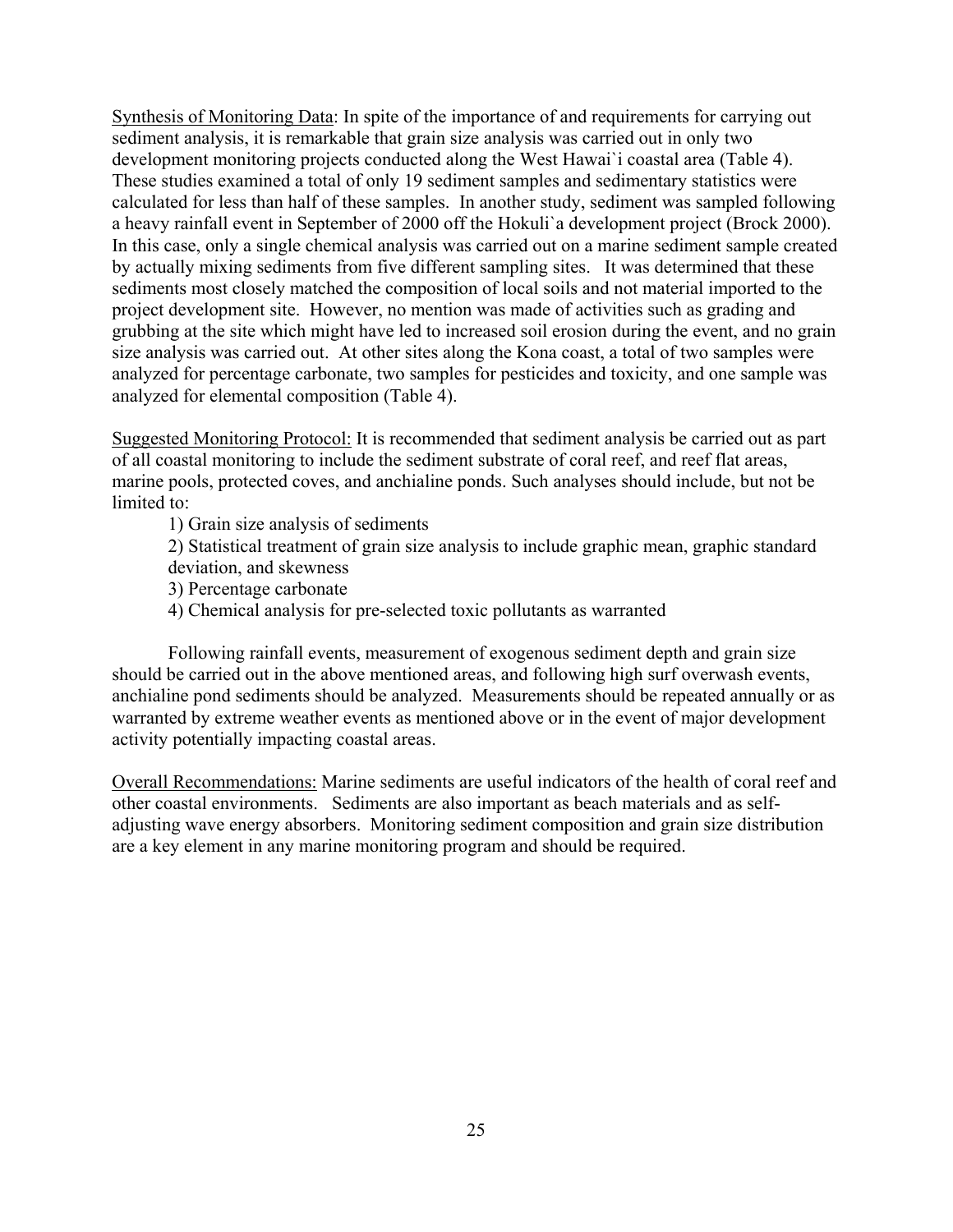|                          |             |            |                   |             | Toxins/pesticides | Elemental |
|--------------------------|-------------|------------|-------------------|-------------|-------------------|-----------|
| Development              | $#$ Samples | Grain size | <b>Statistics</b> | % Carbonate | analyses          | analyses  |
| Mahukona                 |             |            |                   |             |                   |           |
| Puako                    |             |            |                   |             |                   |           |
| Mauna Lani (Makaiwa Bay) |             |            |                   | X           |                   |           |
| Mauna Lani (Pauoa Bay)   |             | X          | X                 | X           |                   |           |
| Mauna Lani (S. Kohala)   |             |            |                   |             |                   |           |
| Waikoloa                 |             |            |                   |             | X                 |           |
| Kaupulehu                |             |            |                   |             |                   |           |
| Kukio Beach              |             |            |                   |             |                   |           |
| <b>NELHA</b>             |             | X          |                   |             |                   |           |
| <b>County DPW</b>        |             |            |                   |             |                   |           |
| Kohanaiki/Rutter         |             |            |                   |             |                   |           |
| Hokuli'a                 |             |            |                   |             |                   | X         |
| Punalu'u                 |             |            |                   |             |                   |           |

Table 4. Development projects where sediment studies were carried out. "X" indicates the type of sediment analysis conducted. "-" indicates where data was not collected.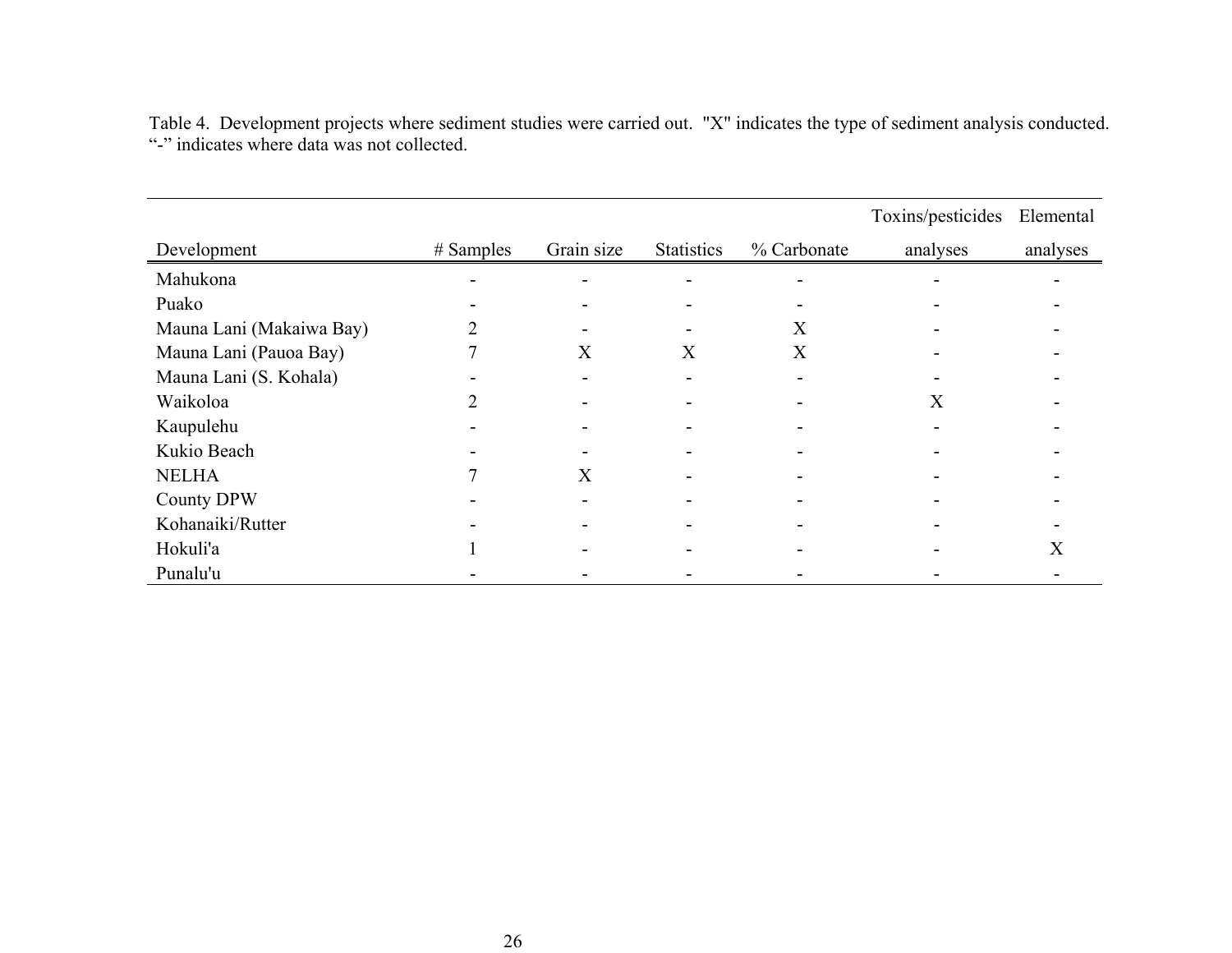# **E. Status of Physical Monitoring of Nearshore Waters**

 The West Hawai`i Coastal Monitoring Program Guidelines (1992) recommend that water quality measurements for nearshore waters include "Sea/Weather Conditions." These are to include "visual observations of surface currents (speed and direction) and wind (speed and direction) during sampling, as well as, historical notes on immediate past weather conditions, i.e. incidents of high surf, rainfall, winds, etc." Where land inputs are significant "measurements should be taken at the 20 m depth contour using *in situ* current meters for at least a three month period." For nearshore water depths between 5 and 20 m, current measurements "are to be taken using surface drogues in conjunction with water quality sampling." Though land inputs of surface water in West Hawai`i tend to be highly episodic, significant groundwater input is constant, hence *in situ* current measurements are appropriate in this area (Mink and Lau 1993).

Synthesis of Monitoring Data: Clearly "Sea/Weather Conditions" can have a major influence on water quality measurements and should follow the recommended protocol. However, in none of the studies carried out in West Hawai`i was circulation actually measured. Neither current meter nor drogue studies were carried out. Wind velocities were not recorded and in only rare instances was mention given to past weather conditions. Lack of circulation and weather data is a serious weakness of all the water quality studies carried out.

Suggested Monitoring Protocol: It is recommended that "Sea and Weather Conditions" be included in all coastal monitoring of water quality. The parameters to be noted and/or measured should include:

1. Tidal state relative to the local datum, noting any local deviations from predicted tide state

- 2. Wind direction and speed
- 3. Surf conditions to include local significant wave height. In addition, buoy data on wave period and height, and swell direction and source should be included.
- 4. Circulation using moored current meters and/or drogues

Recommended Modification to Definition of *Brackish Waters:* HDOH water quality standards define *brackish waters* as having salinities between 0.5 and 32 ppt (Section III, A). The value of 32 ppt for the upper limit for brackish water is quite unusual, if not unique. Normally, the upper limit for brackish water is defined as either 25 ppt or 30 ppt, and in some cases is much lower, for example, the European Economic Community defines brackish water as "water with a salt concentration between 5 and 18 ppt" (75/440/EEC Annex II). Nowhere in the literature could a value as high as 32 ppt be found for the upper limit of *brackish waters*.

The dividing line between marine and brackish water has important implication for regulatory purposes. Using 32 ppt results in some marine waters being classified as estuarine thereby holding these waters to a lower standard on many criteria. It is recommended that 30 ppt be used as the upper limit for marine monitoring purposes and that brackish water be redefined as having salinities between 0.5 - 30 ppt.

Comment on Definition of Embayment and Conditions Defining Wet and Dry Seasons: In HDOH water quality standards (2004), an embayment is defined as marine water body that is land-confined and physically protected with restricted openings to open coastal waters (Section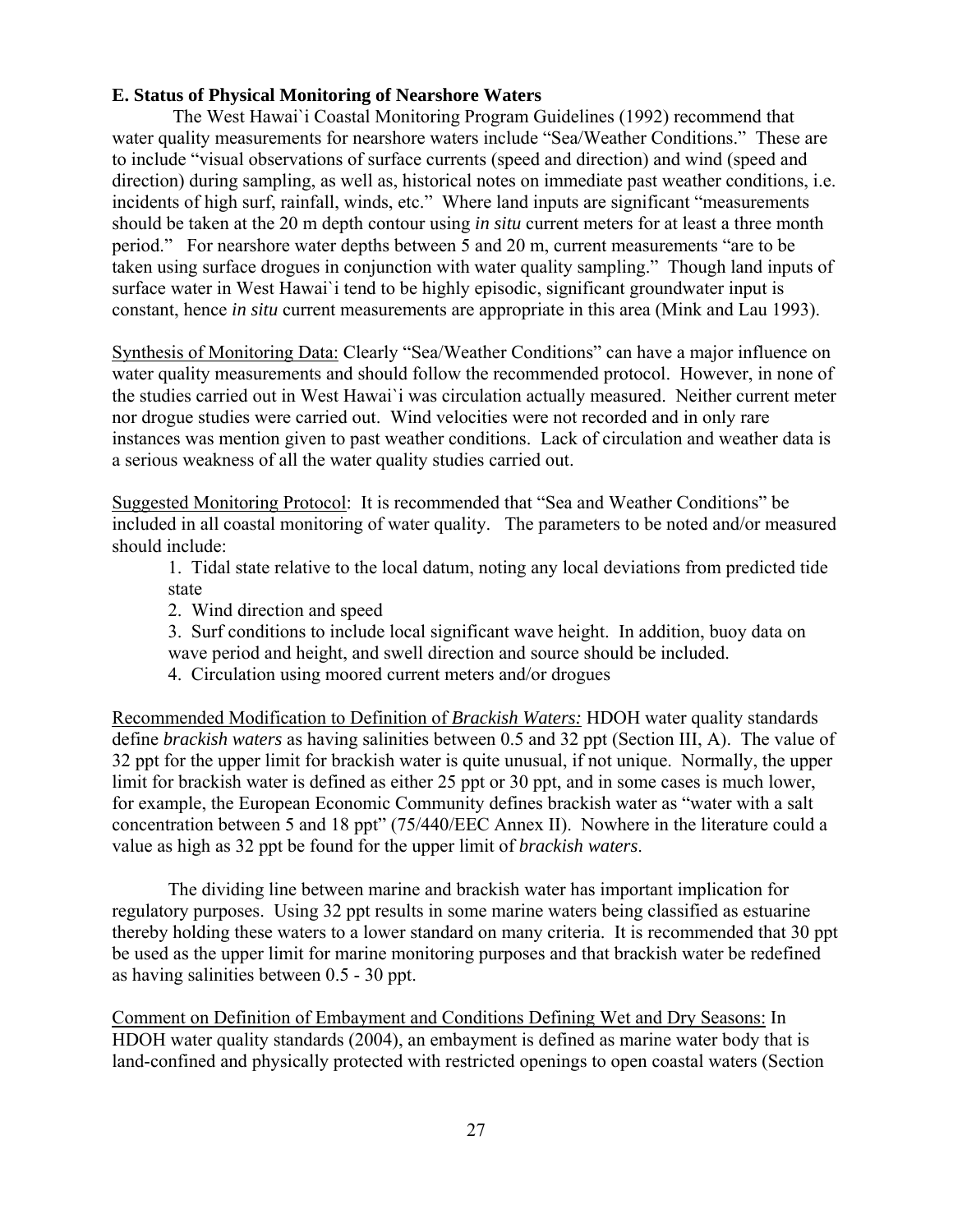III, A). Restricted opening is defined by the ratio of the total bay volume to the cross-sectional entrance area of seven hundred to one or greater. It is extremely difficult to identify an embayment given this definition because bathymetric data does not exist to evaluate the criteria. Additionally, there are water quality criteria for wet and dry seasons in embayments. Conditions delineating the two seasons are based on freshwater flow into the water body. A majority of the streams in Hawai`i are not gaged and so determination of freshwater flow into a coastal area is difficult. Open coastal waters also have wet and dry season water quality standards (Table 1). Like an embayment, wet and dry seasons for open coastal waters are based on freshwater flow into the water body (Table 1). Again, it is difficult to measure these conditions because most Hawaiian streams are not gaged for stream flow and many of the existing United States Geological Survey (USGS) stream gages in Hawai`i State and Island are being closed due to lack of federal and state funding (personal communication with USGS). It is recommended that wet and dry seasons be defined consistently across water bodies. We suggest that the definition for wet and dry season conditions in streams (wet season: November-April; dry season: May-October) be used for all water bodies because it is the simplest of all definitions to determine (HDOH 2004).

#### **F. Status of Anchialine Pond Monitoring**

Anchialine (from the Greek *anchialos*, meaning near the sea) ponds are found exclusively in the tropics and subtropics. They are characterized by a lack of surface connection to the sea, yet having measurable salinities and a damped tidal fluctuation (Hothuis 1973). The ponds are restricted to highly porous substrates such as recent lava flows or limestone adjacent to the sea. These unique habitats, though small in number, are widely distributed globally, being reported from the Sinai Peninsula of the Red Sea, Funafuti Atoll in the western Pacific (Hothuis 1973), Ascension Islands and the Azores in the Atlantic. Localities with the most numerous anchialine ponds are Fiji, Ryukyus, and the Hawaiian Islands, where they have been reported on the islands of Oahu, Maui, Molokai, and Hawai`i. Hawai`i is the only state in the United States with natural anchialine ponds ecosystems. The Hawaiian archipelago's geographic isolation provides for a greater percentage of anchialine endemic species, and therefore the highest level of biodiversity of anchialine-associated species as compared to any other Indo-Pacific region. This combination of geographic rarity and high levels of endemism and biodiversity establishes anchialine ponds as exceptional and valuable ecosystems.

A few anchialine ponds have been discovered on Oahu and 23 have been mapped on Maui near Cape Kinau (Brock 1985). Hawai`i Island has by far the largest number of anchialine ponds and of the estimated 520 ponds on the island, more than 70% occurred along a 53 km continuous section of the Kona coast (Brock et al. 1987).

Anchialine pond organisms fall into two classes, i.e. epigeal and hypogeal species. The epigeal fauna are found in the well-illuminated (sunlit) part of the anchialine system. The hypogeal organisms occur not only in the illuminated part of the system, but also in the interconnected water table below. These species are primarily decapod crustaceans, some of which are known only from the anchialine biotope (Brock 1985).

The Hawaiian anchialine pond ecosystem is dominated by a characteristic assemblage of organisms including crustaceans (shrimps, amphipods), fishes, mollusks, a hydroid, sponges,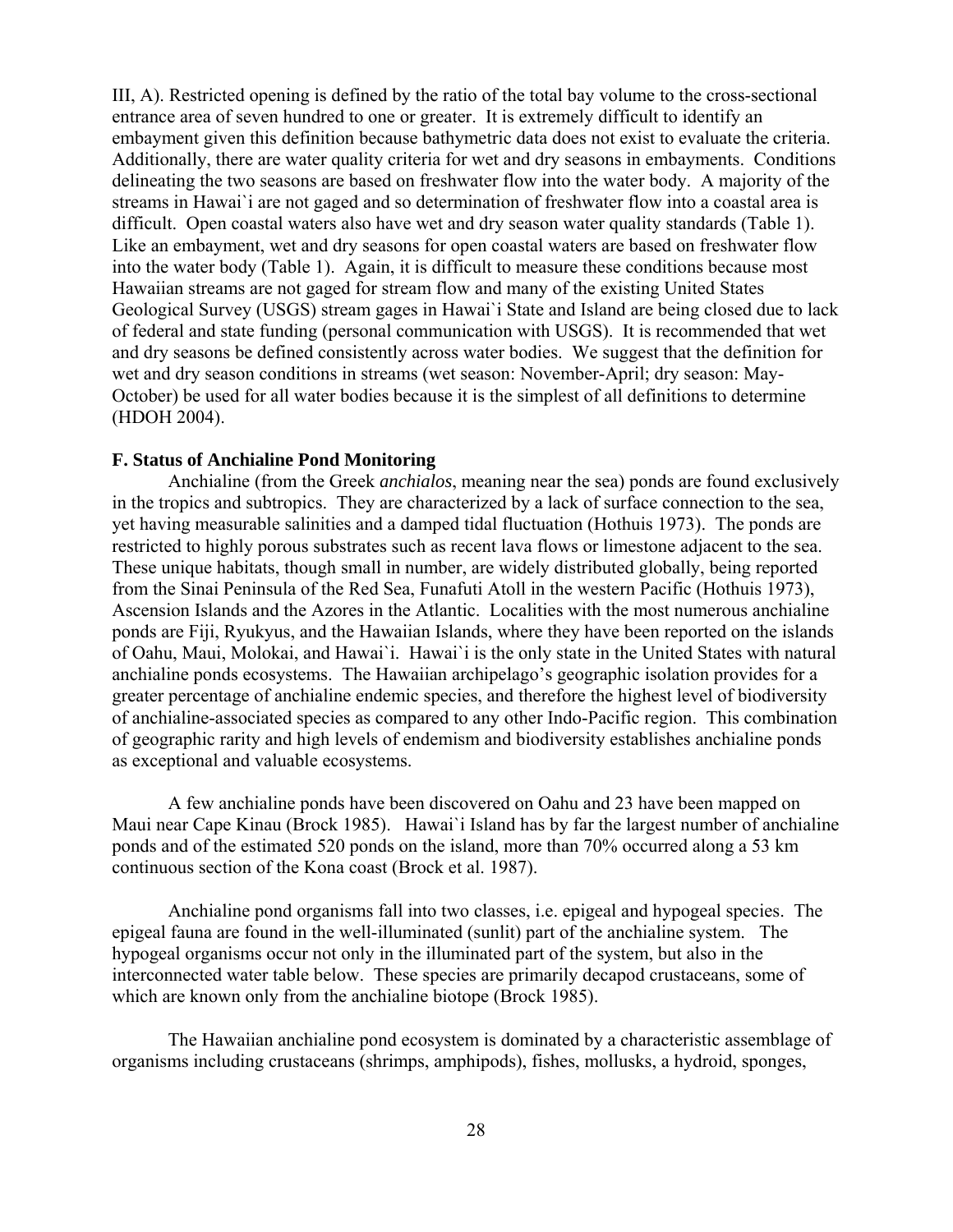polychaetes, tunicates, aquatic insects, algae and aquatic macrophytes. Of the species of hypogeal shrimp found in anchialine ponds worldwide, three are known only from Hawai`i, opae'ula - *Halocaridina rubra*, *Metabetaeus lohena*, and *Procaris hawaiana*. These hypogeal shrimps are usually found in waters with salinities between 2 and 30 ppt and temperatures between 22 and 30°C. When vertical stratification occurs in ponds, the shrimp move through these gradients with impunity, thus implying euryhalinity (Brock 1985).

Most striking and abundant of the Hawaiian hypogeal shrimps is *H. rubra*. It frequently occurs in densities exceeding hundreds of individuals per square meter in a given pond on a rising tide (Brock 1985). Depending on pond depth, shrimp display a tidally linked migration, emerging form the rock interstices with the incoming tide to feed in the pond, and later returning via the interstices to the subterranean labyrinth with the falling tide (Brock 1985). Nothing is known of the population size of these hypogeal shrimp in subterranean interstitial waters. Shrimp have also been recorded to have higher abundances during night hours versus daylight hours, indicating a preference for nocturnal activity (Chai 1993). *M. lohena,* about twice the size of *H. rubra,* is an active predator upon *H. rubra* (Hothuis 1973). At a maximum, *M. lohena* may occur in densities of approximately one per 100 *H. rubra*. Fishes may also be a part of the fauna of the Hawaiian anchialine habitat, but usually their occurrence in a pond signals the lack of hypogeal shrimp.

Probably the most unique aspect of the anchialine pond flora are the bright orange carbonate producing cyanophyta communities (*Schizothrix calcicola*). Their presence usually indicates a normal, healthy pond system (Brock 1985).

Environmental Degradation: A number of possible causes of anchialine pond degradation include: 1) development resulting in pond infilling, 2) development resulting in excessive nutrient loading, 3) recreation near ponds resulting in use as refuse receptacles, 4) use of ponds for cultivation of fishes, and 5) recreation in ponds resulting in bathing. Ponds have apparently been used for bathing since ancient times, but only recently have chemical impacts from soap, shampoo, and suntan lotion been added to the ponds. To this list could be added 6) reduced salinity of pond waters as a result of enhanced fresh water input from landscaping activities.

Perhaps one of the greatest impacts to the biota of anchialine ponds comes through the introduction of exotic fishes to these systems. Fish species prey on the resident crustaceans, particularly the shrimps. Being small and red, opae'ula are an "ideal" food for many fish, both native and exotic. In general, ponds located in heavily populated areas have some common attributes: populations of exotic fishes, sediment dominated by mud, establishment of macroalgae. Without the presence of *H. rubra*, macroalgae overgrow the *Schizothrix* causing major changes in the appearance of the pond and ultimately leading to a system dominated by mud bottom and exotic fishes. *H. rubra* may be considered a keystone species maintaining the benthic community of anchialine ponds (Bailey-Brock and Brock 1993).

Though the Hawaiian Islands have the greatest number of anchialine ponds, many of them have been seriously disturbed by introduced exotic species (Brock 1985; Bailey-Brock and Brock 1993) such that the anchialine habitat and usual complement of native species are now rare on the islands. A 1985 study (Brock) noted loss of eight out of 23 ponds from 1972 to 1985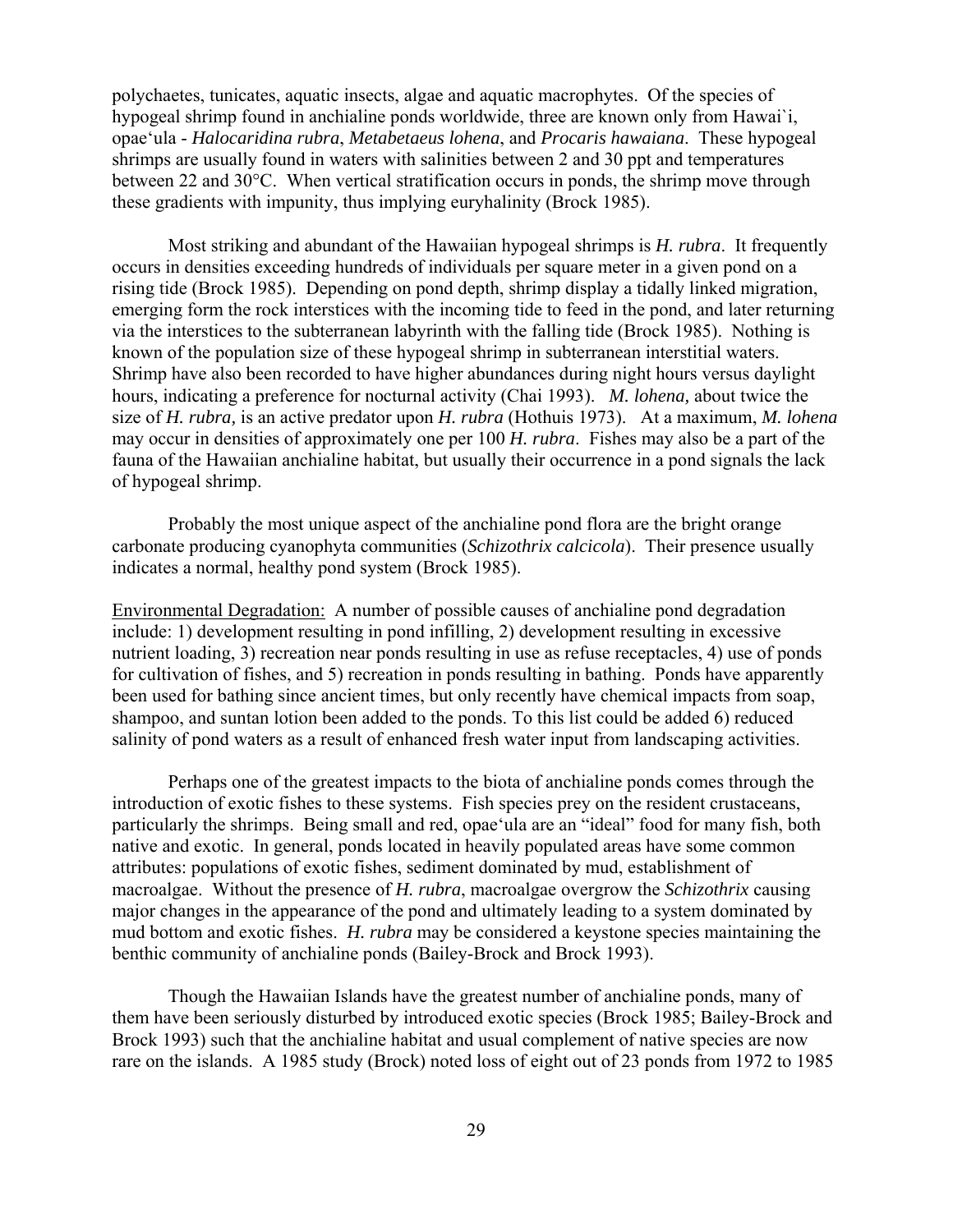on the Kona coast as a result of natural infilling with sand from beach overwash, choking with alien vegetation, and intentional infilling during development. Furthermore, ten of 17 ponds studied showed a loss of native species over the same period as a result of the introduction of fish or habitat deterioration. It is also possible that ponds may be further threatened by a reduction of salinity. All 14 ponds monitored for salinity in both 1972 and 1985 showed a marked reduction in salinity (approximate 25%). It is hypothesized that the reduction is the result of an increase in fresh water infiltration probably from activities related to landscaping and maintenance of nearby vegetation. At least 130 ponds were destroyed in 1985 during the construction of the Waikoloa Resort (Brock et al. 1987). A more recent study (Belt Collins 2000) of ponds at Mauna Lani (TMK 6-8-22:09) found that only 5 of 14 ponds inventoried in 1989 remained. Of the five ponds recorded, the three largest are partially filled with sediments, leaves, and detritus. Of 300 ponds on Hawai`i Island surveyed by Acly in 2002, 43% no longer contain visible shrimp populations. Brock (Personal Communication in Acly 2003) estimated that more than 95% of the anchialine habitat has been lost over the past 20 years.

## Synthesis of Development Projects' Monitoring Data

*Water quality assessment:* To assess water quality in anchialine ponds in West Hawai`i, we compiled water quality data from reports for Waikola from 1991 to 2002 and Hokuli`a from 1991 to 2001. Because anchialine ponds are not regulated by the State of Hawai`i, water quality standards were created using historical water quality data from anchialine ponds at Kaloko-Honokohau National Historic Park (NPS standards; Brock and Kam 1997). Criteria were created for TN, NH<sub>4</sub><sup>+</sup>, NO<sub>3</sub><sup>-</sup>, TP, PO<sub>4</sub><sup>3-</sup>, Chl *a*, and turbidity (Table 2). These parameters were selected based on those regulated by HDOH for estuarine waters (Table 1). Criteria for estuarine waters were selected because these waters most closely represent the physiochemical (temperature, salinity, etc.) conditions found in anchialine ponds. These water quality data were then entered and geometric means for the parameters were calculated and compared to NPS standards (Figure 2). Additionally, frequency of non-compliance with NPS standards per site was recorded (Table 5).

1. Anchialine ponds at Waikoloa: All nutrient parameters  $(TN, NH_4^+, NO_3^-, TP, PO_4^{3})$ were out of compliance with NPS standards at least 67% of the time (Table 5A). These parameters had values 1 to 45 times higher than NPS criteria. Several of these parameters (TN,  $NO_3$ , TP,  $PO_4^3$ ) were out of compliance 90% of the time or greater.  $NO<sub>3</sub>$  had the highest values above NPS criteria; they were 2 to 45 times higher than NPS standards. Chl *a* and turbidity were out of compliance at least 30% of the time, which is the highest observed value for these parameters at Waikoloa (Section V).

2. Anchialine ponds at Hokuli'a: All nutrient parameters (TN,  $NH_4^+$ , NO<sub>3</sub>, TP, PO<sub>4</sub><sup>3</sup>) were out of compliance with NPS standards 100% of the time (Table 5B). NO<sub>3</sub> had the highest values above the NPS criteria; they were 80 to 96 times higher than NPS standards. The other nitrogen parameters were also extremely high. TN values were 24 to 30 times higher and  $NH_4^+$  values were 2 to 82 times higher than NPS criteria. Turbidity values were also out of compliance; these values were 1.5 to 4 times higher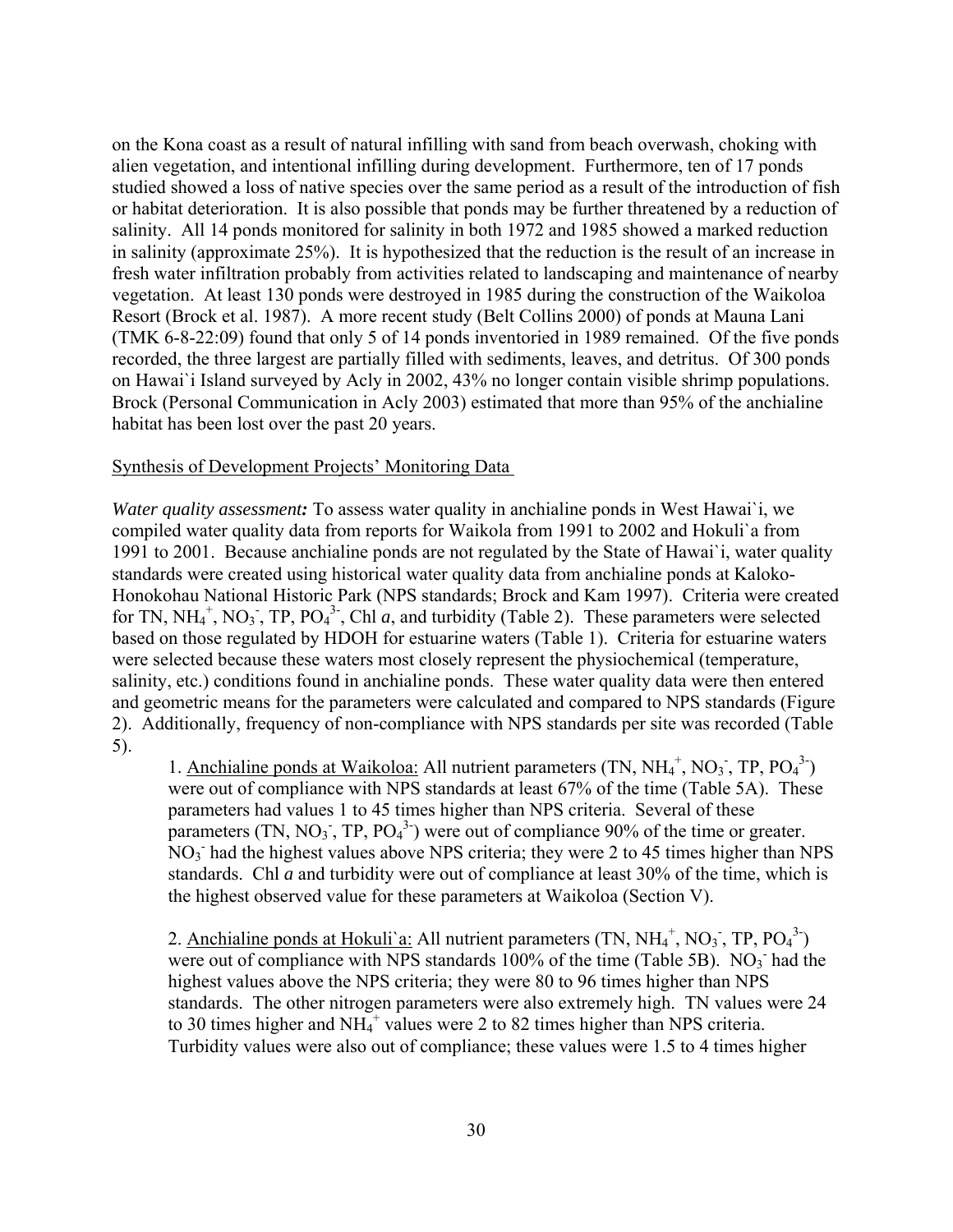than NPS criteria. There were not enough Chl *a* measurements to evaluate compliance for this parameter.

*Discussion:* Anchialine pond water quality at both Waikoloa and Hokuli`a was out of compliance 70% or more of the time for all nutrient parameters (Table 5). At Waikoloa, TN, NO<sub>3</sub>, TP, and PO<sub>4</sub><sup>3</sup> were out of compliance 90% of the time or greater (Table 5A). At Hokuli'a, TN,  $NH_4^+$ , NO<sub>3</sub>, TP, and PO<sub>4</sub><sup>3</sup> were out of compliance 100% of the time (Table 5B). Nutrient values measured in these ponds were often higher than those of highly polluted rivers and estuaries (Cole et al. 1993; Rabalais 2002). The average NO<sub>3</sub> concentration for highly polluted rivers is 63  $\mu$ M (Cole et al. 1993), whereas the average (arithmetic mean  $\pm$ S.D.) NO<sub>3</sub> concentrations in anchialine ponds at Waikoloa and Hokuli'a were 58 ( $\pm$ 62) and 422 ( $\pm$ 40)  $\mu$ M, respectively. Additionally,  $PO<sub>4</sub><sup>3</sup>$  concentrations in the anchialine ponds often exceeded values found in highly polluted rivers like the Mississippi (Rabalais 2002).  $PO<sub>4</sub><sup>3</sup>$  concentrations in the Mississippi River range between 1 to 4  $\mu$ M (Rabalais 2002), whereas average values found in anchialine ponds at Waikoloa and Hokuli'a were 3.8 ( $\pm$ 4.0) and 5.5 ( $\pm$ 3.2)  $\mu$ M, respectively. These  $PO<sub>4</sub><sup>3</sup>$  concentrations are particularly high given that Hawaiian streams and groundwater have naturally low  $PO_4^3$  concentrations due to the high iron content of the soils (Laws et al. 2004). These results suggest that soils at Waikoloa and Hokuli`a are saturated with phosphorus. Possible sources of phosphorus include irrigation water enriched with treated sewage used to water the development grounds (Waikoloa), dry fertilizers applied to golf courses (Waikoloa), and remnant nutrients in soils from historical agriculture and cattle grazing (Hokuli`a) (Brock et al. 1987; Brock 2000). Additionally, an earlier study from Waikoloa suggests that a greater amount of the phosphorus fertilizers from the golf courses leach into the groundwater at this development because it is underlain by thin layer of sandy soil that appears to not be as effective at binding phosphorus as typical Hawaiian soils (Dollar and Atkinson 1992). These sources of phosphorus to the anchialine ponds are also likely culprits for the high  $NO<sub>3</sub>$  concentrations also observed.

Prior to development of the Waikoloa Resort, nutrient values were significantly lower in the anchialine ponds. Reports from the late 1960's and 1970's measured average  $NO<sub>3</sub>$ <sup>-</sup> concentrations of 32 ( $\pm$ 30, n = 7) and 18 ( $\pm$ 10, n = 88)  $\mu$ M, respectively (Cox et al. 1969; Bienfang 1977). This comparison suggests that  $NO<sub>3</sub>$  concentrations have more than doubled in these ponds in the last 40 years. During the same time period,  $PO<sub>4</sub><sup>3</sup>$  values were 1.6 ( $\pm$ 0.4) and 1.2  $(\pm 0.3)$  µM, respectively (Cox et al. 1969; Bienfang 1977). Comparison of these historical values to current  $\overline{PO_4}^3$  concentrations at Waikoloa suggests that  $\overline{PO_4}^3$  has also more than doubled in the last 40 years. These early data for Waikoloa more closely represent nutrient concentrations measured in anchialine ponds at Pahoe Bay, HI, an undeveloped region along the west coast of Hawai`i (Parsons unpublished data 2005). Here, average  $NO_3$ <sup>3</sup> and  $PO_4$ <sup>3</sup> concentrations are 9.5 ( $\pm$ 23) and 0.0 ( $\pm$ 0.1)  $\mu$ M, respectively (Parsons unpublished data 2005). The Waikoloa and Hokuli`a data sets combined with nutrient data from ponds in undeveloped areas of West Hawai`i suggest that development has severely impacted water quality in anchialine ponds, creating conditions similar to those in highly polluted rivers and estuaries.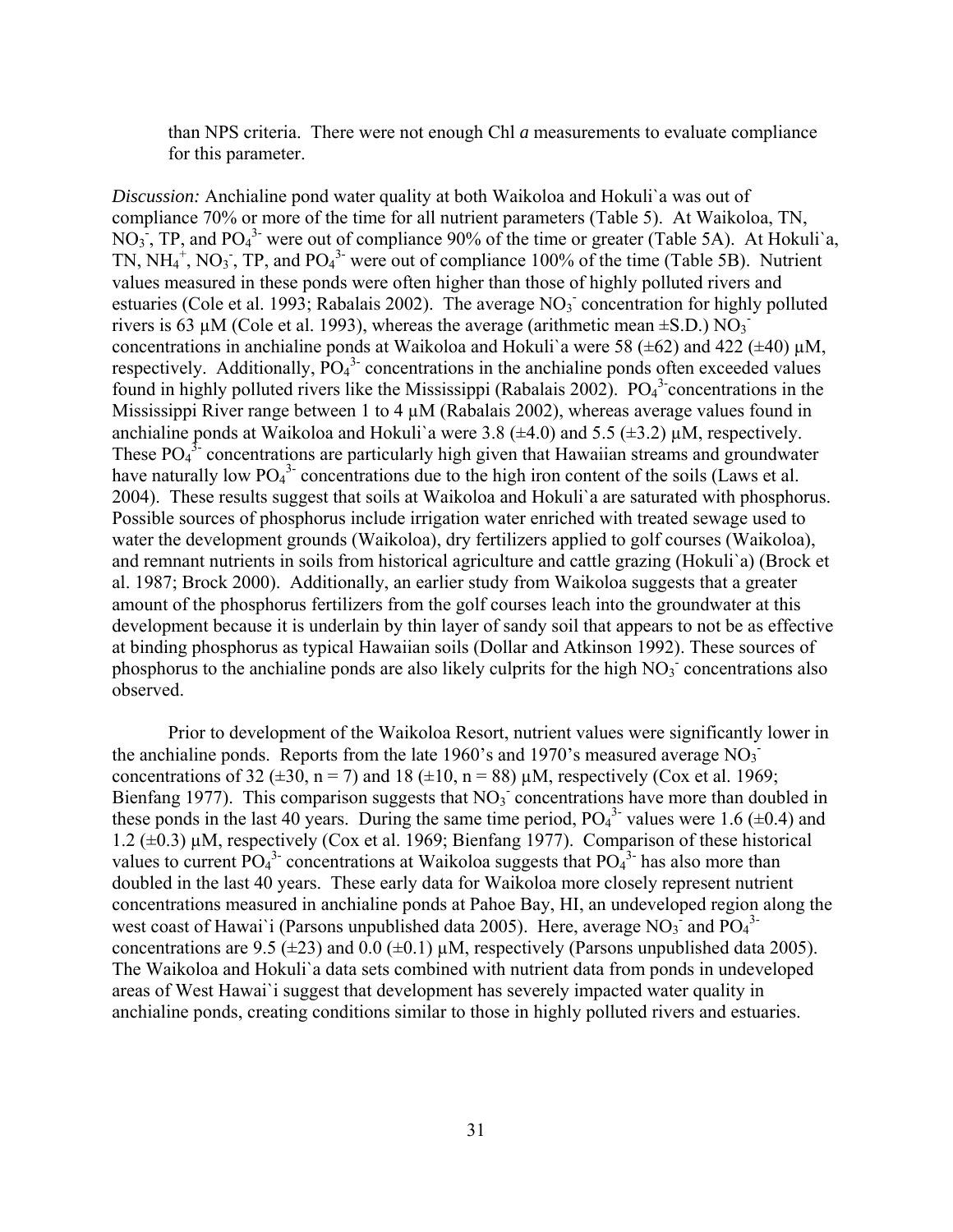*Biological assessment:* The biological conditions of anchialine ponds along the West Hawai`i coast have been evaluated in several reports (reviewed in Brock and Kam 1997). The biological integrity of anchialine habitat, usually evaluated by the presence and density of hypogeal shrimp, has been compromised by 1) invasive species, primarily alien estuarine fishes, and 2) habitat destruction, primarily due to developments. Brock and Kam (1997) estimated that only 10% of the anchialine resource retained biological integrity. These important habitats have been declining greatly in biological integrity in recent decades, with only a few areas receiving scientific evaluation.

Several development projects have directly eliminated a large proportion of the known anchialine ponds in the state. For example, the development in the Waikoloa area, from Waiulua to Anaehoomalu Bay, eliminated over 130 anchialine ponds, representing more than 20% of the documented state resources (Brock et al. 1988). Numerous anchialine ponds have been destroyed in other areas along the West Hawai`i coast.

The invasion of alien estuarine fishes, primarily poeciliids (guppies, topminnows), continues to be a large problem to biological integrity of anchialine ponds. The presence of invasive species and subsequent change in biological conditions have primarily occurred in anchialine ponds nearest to the shoreline, modified by development, and/or where direct introductions have occurred. Invasive species have even changed the character of anchialine ponds in protected areas, such as Kaloko-Honokohau National Historic Park (KAHO; Brock and Kam 1997). A survey of ponds in KAHO in 1972 documented that 75% of the known 64 anchialine ponds within park boundaries contained the characteristic hypogeal shrimp, opae'ula (*H. rubra*). However, the re-survey conducted in 1997 demonstrated that only 33% of the anchialine ponds had opae'ula, and fewer than 16% had consistent, larger densities of opae'ula. Similarly, Brock and Kam (1997) noted that the anchialine ponds in the Kohanaiki Parcel adjacent to KAHO, surveyed by Maciolek and Brock (1974), were free of invasive fish species in 1972, but subsequent investigations in 1986 and 1997 documented numerous ponds with invasive fish species. Brock and Kam (1997) emphasized that with proper monitoring and management, anchialine ponds could be maintained with good biological integrity.

Unfortunately, adequate monitoring of the biological conditions of anchialine ponds have not been monitored consistently on development sites. The changes in biota and the density of organisms that reside in ponds have not been adequately assessed. Monitoring biological integrity in anchialine ponds consistently should be of highest priority for any monitoring plan.

*Physical/geological assessment:* A summary of the types of data collected on anchialine ponds at the various developments along the Kona and Kau coast examined in this study are presented in Table 6. Only two of the studies carried out systematic measurements of physical parameters taking into account tide state and none considered biweekly tidal inequality (spring and neap tides). Water quality can vary considerably between high and low spring tides and these variations would be completely missed without monitoring during these periods. Only one of the studies carried out day vs. night biological inventories. All other studies were during daylight hours only, yet previous studies (Chai 1993) suggest a noctural preference for pond shrimp. No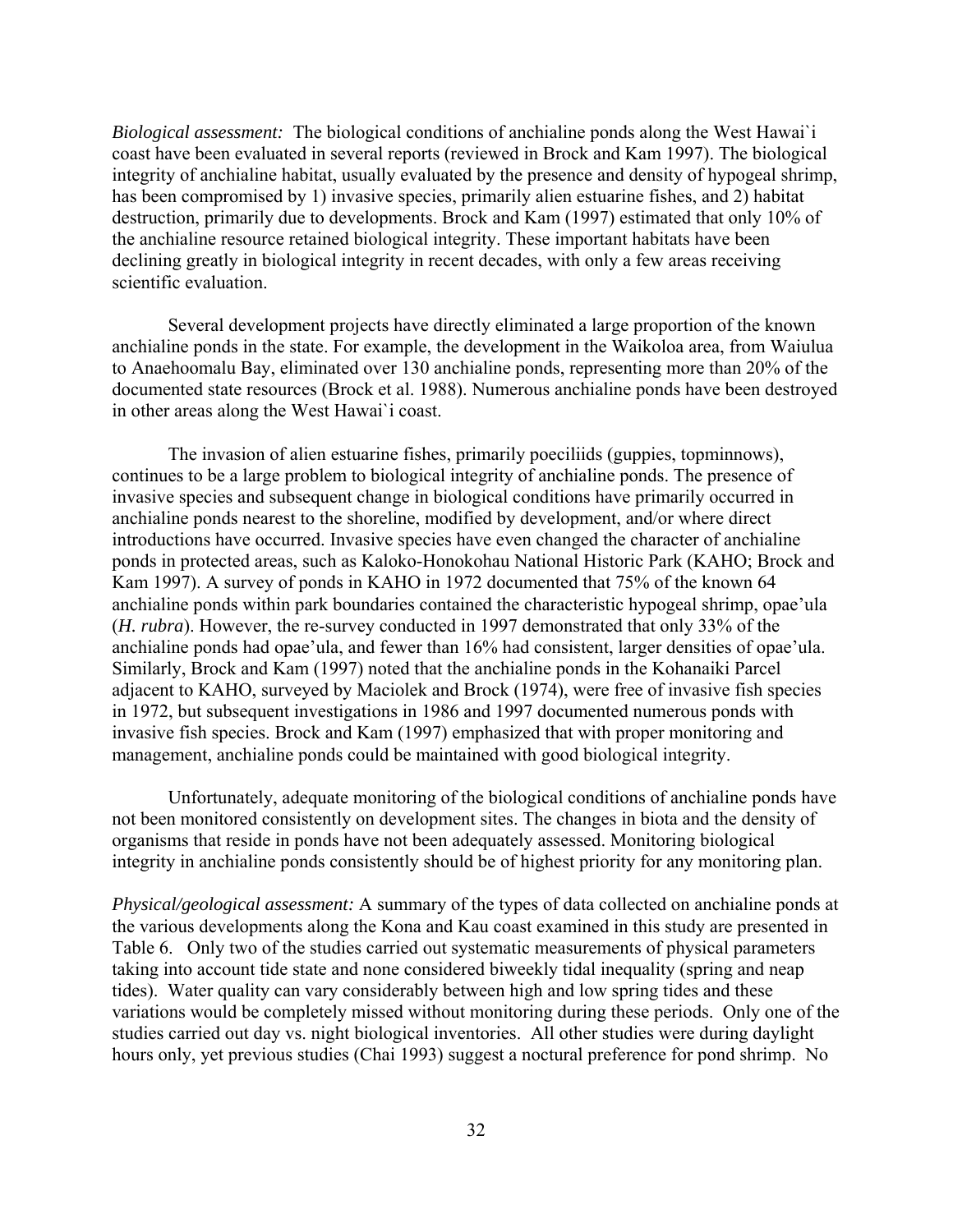sediment grain size analyses were carried out in any of the studies, even though the ponds in the Mauna Lani - Makaiwa Bay study were near beach construction which could possibly have resulted in storm overwash and eolian transport of introduced beach sands into ponds. HDOH regulations list specific requirements for grain size that can only be determined by actual grain size analysis. The West Hawai`i Coastal Monitoring Program Guidelines (1992) specifically recommend that "sediment characteristic" be monitored for all anchialine ponds. Sediment character includes particle grain size and particle sorting statistics. No grain size analysis or analysis of sorting statistics were carried out in any of the studies.

Suggested Monitoring Protocol: The chemical parameters recommended in the West Hawai`i Coastal Monitoring Program Guidelines (1992) include nutrient analysis for TN,  $NO<sub>3</sub> / NO<sub>2</sub>$ ,  $NH_4^+$ , dissolved organic nitrogen (DON), TP, and Chl  $a$ . As a minimum, these analyses must be carried out in order to monitor water quality of anchialine ponds. It is also recommended that biological oxygen demand (BOD) be monitored. Physical parameters of temperature, salinity, and turbidity must also be measured regularly. The monitoring frequency must include time series data collected at both high and low tide during a spring tidal cycle for each data collection period, plus special monitoring following any major rainfall events such as Kona storms. Sampling should also be carried out along both vertical and horizontal transects across ponds in order to determine stratification and/or localized input into ponds. External parameters such as surf conditions should be noted as large surf may produce hydraulic pumping with the potential to modify temperature, salinity, and other parameters. Biological inventories should also follow the monitoring plan for physical parameters and must furthermore include night sampling. Bottom sediment samples must be collected along transects across ponds. Sediment samples should be subjected to grain size analysis with reporting of standard sedimentary statistics to include graphic mean, graphic standard deviation, and skewness.

Overall Recommendations: Given the scarcity of anchialine ponds worldwide and their unusual biota, they are a unique resource that needs to be protected from development. Hawai`i is the only state in the United States with natural anchialine ponds. These anchialine ponds have the highest level of biodiversity as compared to any other Indo-Pacific region (Brock 1985). Currently, anchialine ponds are not protected by the State of Hawai`i for preservation or water quality. If these ponds are to be maintained and preserved, establishment of a management program is essential and water quality standards must be established. Hawai`i County can lead the state by developing an anchialine pond management program that includes water quality. This program can serve as a model for the rest of the state. Key to developing this management program is establishing control sites at undeveloped or minimally impacted locations with low nutrient concentrations. These control sites are critical for evaluating baseline conditions in these ponds and for developing state water quality standards for the ponds.

Resource preservation should be concentrated on those ponds representative of the natural biotope, and a complete island-wide inventory should be made. Ponds need to be protected on both public and private lands and a policy of no net loss of ponds county-wide must be enforced. This policy should mimic the national wetlands no-loss policy, with the exception that no-loss for anchialine ponds means no loss of the 'existing natural' ponds from hereon.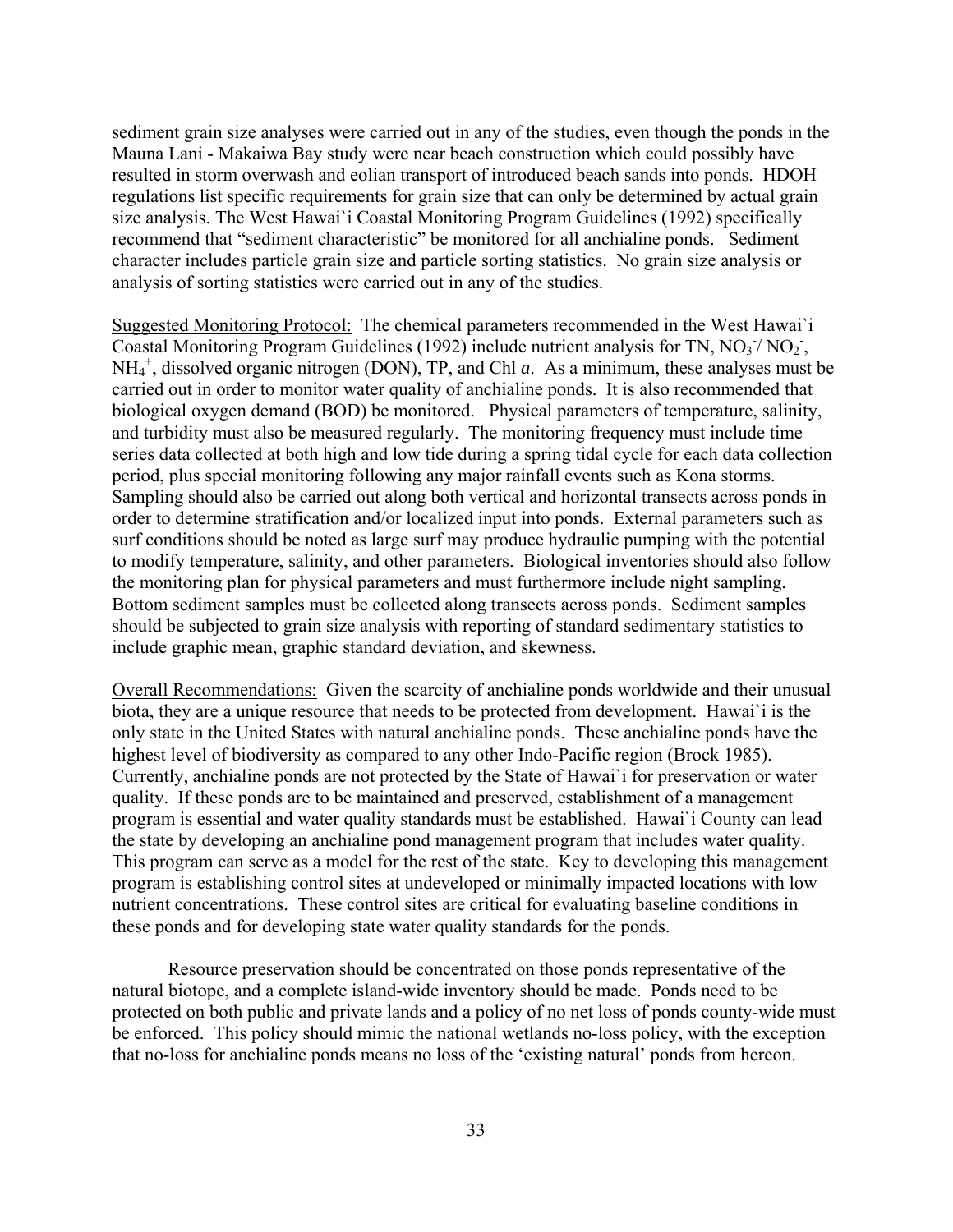Some restoration may be achieved with elimination of exotic fishes and possible return of native species to the ponds. Acly (2003) reported the return of shrimp to a pond from which the fish had been removed.

Anchialine pond research should be encouraged to answer pressing questions related to the distribution, population sizes, movement, and life histories of anchialine organisms, and the geology, hydrology, and physical parameters of the ponds including temperature and salinity. Considering the rapid pace at which degradation and change are occurring, implementation of preservation should be undertaken **immediately**.

Future developments in locations with anchialine ponds should not be allowed to impact ponds, including ponds in adjacent parcels, and should be required to establish a monitoring program and management plan for the ponds in the area that may be potentially impacted.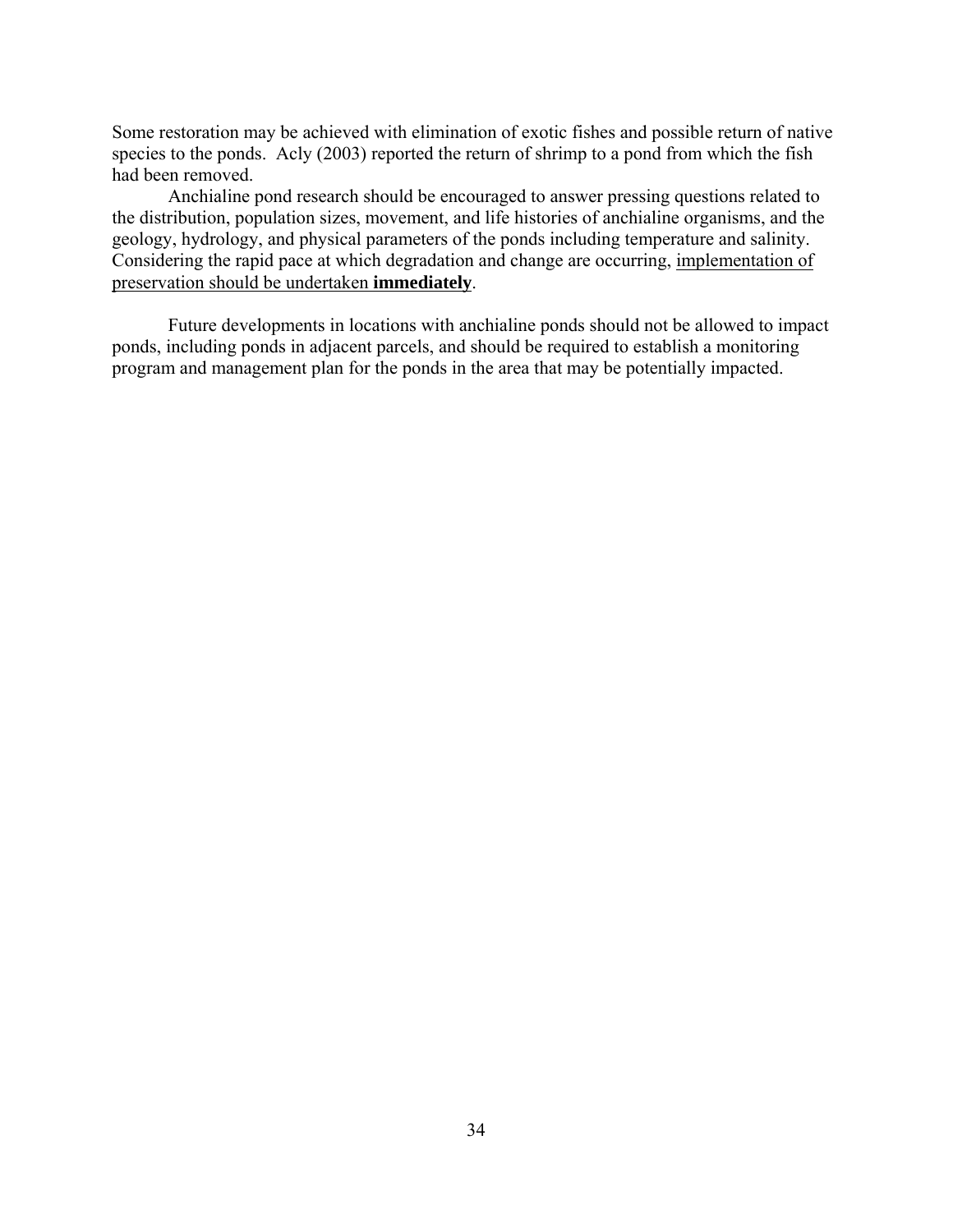

Figure 2A-C. Comparison of water quality data from anchialine ponds at Waikoloa (1991 to 2002) to NPS water quality standards. Waikoloa data are shown as geometric means and represented by gray bars. NPS standards are represented by the solid black lines.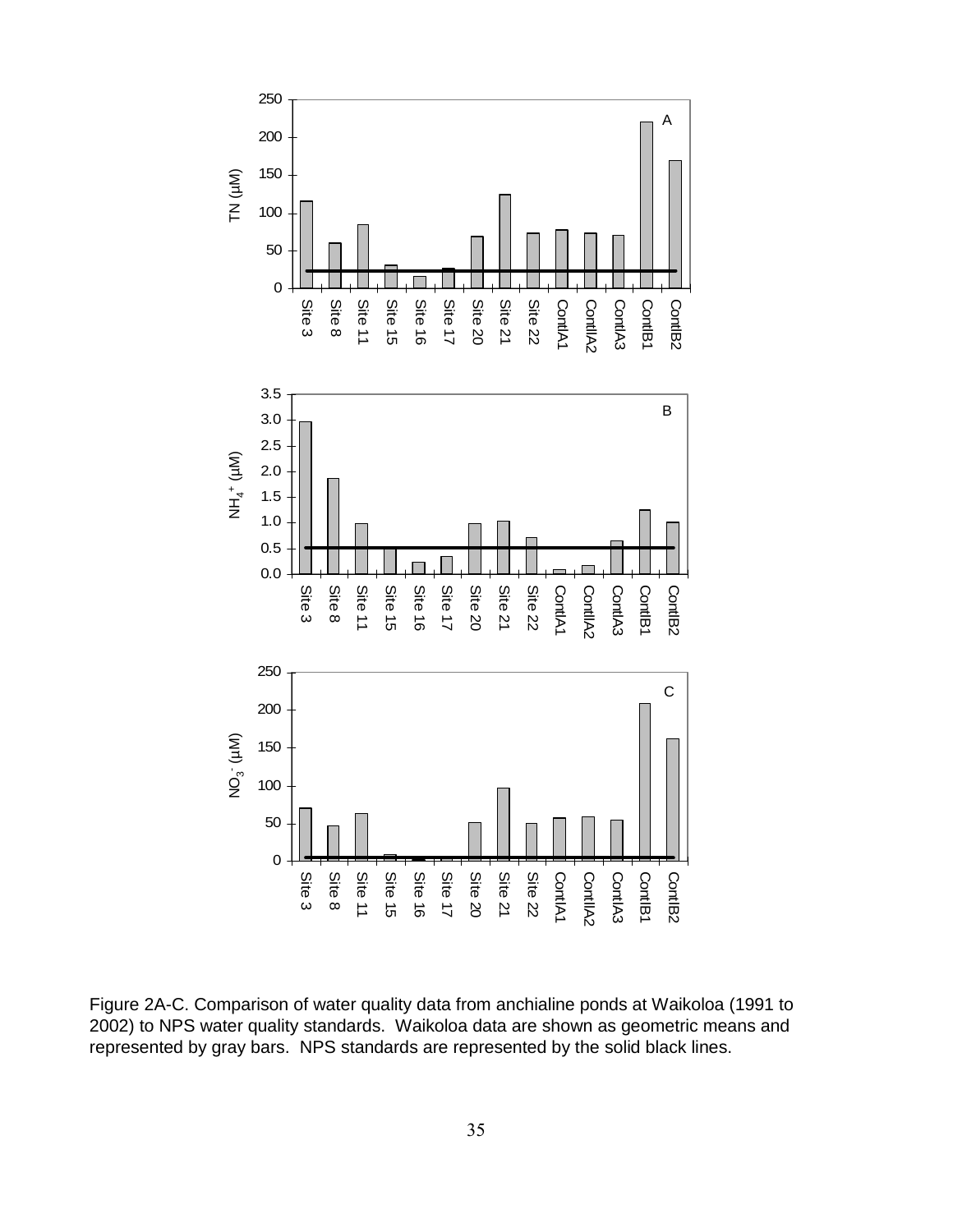

Figure 2D-G. Comparison of water quality data from anchialine ponds at Waikoloa (1991 to 2002) to NPS water quality standards. Waikoloa data are shown as geometric means and represented by gray bars. NPS standards are represented by the solid black lines. Turbidity is abbreviated as Turb.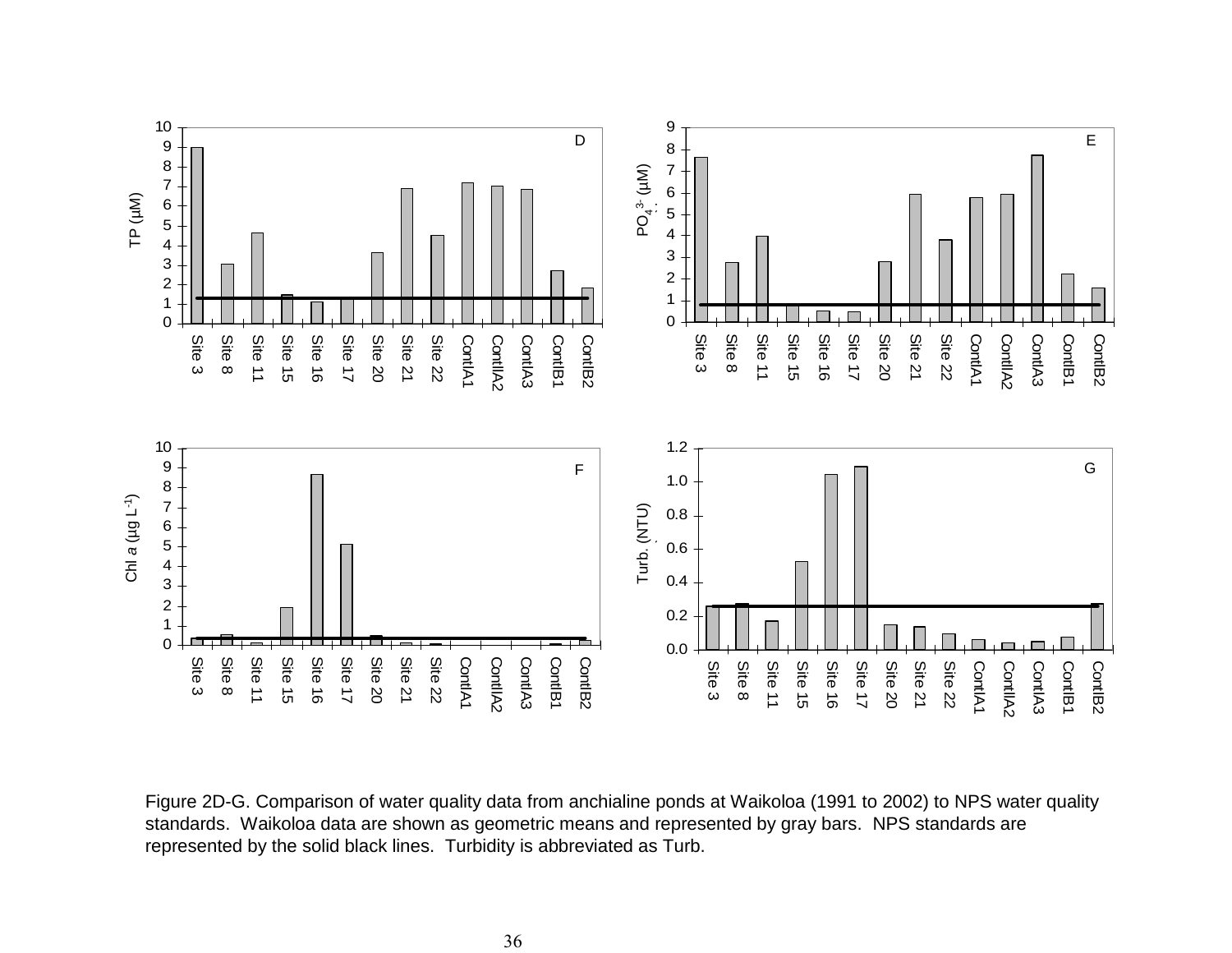| A. Waikoloa          | Sample    |             |                    |                |                 |                |                |                     |                              |
|----------------------|-----------|-------------|--------------------|----------------|-----------------|----------------|----------------|---------------------|------------------------------|
| Site                 | period    | $#$ samples | TN                 | $NH_4^+$       | NO <sub>3</sub> | ${\rm TP}$     | Chl a          | Turbity             | PO <sub>4</sub> <sup>3</sup> |
| 3                    | 1996-2002 | 22          | 22 (100%)          | 22 (100%)      | 22 (100%)       | 22 (100%)      | 13 (59%)       | $11(50\%)$          | 22 (100%)                    |
| 8                    | 1991-2002 | 16          | 15(94%)            | $16(100\%)$    | $16(100\%)$     | $16(100\%)$    | 10(63%)        | 6(38%)              | $16(100\%)$                  |
| 11                   | 1991-2002 | 40          | 40 (100%)          | 34 (85%)       | $40(100\%)$     | 40 $(100\%)$   | 1(3%)          | 11(28%)             | 40 (100%)                    |
| 15                   | 1991-2002 | 38          | 28(74%)            | 25(66%)        | 26 (68%)        | 21(55%)        | 30(79%)        | 30 (79%)            | 18 (47%)                     |
| 16                   | 1991-1994 | 16          | 7(44%)             | 5(31%)         | 7(44%)          | 5(31%)         | $16(100\%)$    | 15(94%)             | 5(31%)                       |
| 17                   | 1991-2002 | 37          | 21(57%)            | 18(49%)        | $19(51\%)$      | 16(43%)        | 15(41%)        | 33 (89%)            | 36 (97%)                     |
| 20                   | 1991-2002 | 39          | 37(95%)            | 31 $(79%)$     | 38 (97%)        | 37 (95%)       | 19(49%)        | 9(23%)              | 37 (95%)                     |
| 21                   | 1992-2002 | 36          | $36(100\%)$        | 33 (92%)       | $36(100\%)$     | 35 (97%)       | 1(3%)          | 2(6%)               | 36 (100%)                    |
| 22                   | 1994-2002 | 28          | 28 (100%)          | 22 (79%)       | 28 (100%)       | 28 (100%)      | $0(0\%)$       | 1(4%)               | 28 (100%)                    |
| Control A1           | 1994-2002 | 8           | $8(100\%)$         | 1(13%)         | $8(100\%)$      | $8(100\%)$     | $0(0\%)$       | $0(0\%)$            | $8(100\%)$                   |
| Control A2           | 1994-2002 | 8           | $8(100\%)$         | 2(25%)         | $8(100\%)$      | $8(100\%)$     | $0(0\%)$       | $0(0\%)$            | $8(100\%)$                   |
| Control A3           | 1994-2002 | 8           | $8(100\%)$         | 3(38%)         | $8(100\%)$      | $8(100\%)$     | $0(0\%)$       | $0(0\%)$            | $8(100\%)$                   |
| Control B1           | 1994-1999 | 5           | $5(100\%)$         | $4(80\%)$      | $5(100\%)$      | $5(100\%)$     | $0(0\%)$       | $0(0\%)$            | $5(100\%)$                   |
| Control B2           | 1994-1999 | 5           | $5(100\%)$         | $5(100\%)$     | $5(100\%)$      | $4(80\%)$      | 1(20%)         | $3(60\%)$           | $5(100\%)$                   |
| Average (±S.D.)      |           |             | $90\%~(\pm 18)$    | 67% $(\pm 30)$ | $90\%~(\pm 20)$ | $86% (\pm 24)$ | $30\%$ (±35)   | $34\%$ ( $\pm 35$ ) | $91\%$ ( $\pm 22$ )          |
| <b>B.</b> Hokuli'a   | Sample    |             |                    |                |                 |                |                |                     |                              |
| Site                 | period    | $#$ samples | $\mbox{T}\mbox{N}$ | $NH_4^+$       | NO <sub>3</sub> | TP             | Chl a          | Turbidity           | PO <sub>4</sub> <sup>3</sup> |
| $25-P$               | 2001      |             | $1(100\%)$         | $1(100\%)$     | $1(100\%)$      | $1(100\%)$     | $\overline{0}$ | $1(100\%)$          | $1(100\%)$                   |
| $39-P$               | 2001      |             | $1(100\%)$         | $1(100\%)$     | $1(100\%)$      | $1(100\%)$     |                | $1(100\%)$          | $1(100\%)$                   |
| $40-P$               | 2001      |             | $1(100\%)$         | $1(100\%)$     | $1(100\%)$      | $1(100\%)$     |                | $1(100\%)$          | $1(100\%)$                   |
| Average $(\pm S.D.)$ |           |             | 100% $(\pm 0)$     | 100% $(\pm 0)$ | 100% $(\pm 0)$  | 100% $(\pm 0)$ |                | 100% $(\pm 0)$      | 100% $(\pm 0)$               |

Table 5. Evaluation of water quality compliance in anchialine ponds for Waikoloa and Hokuli'a. Data in table are presented as number of samples out of compliance with NPS (Table 2) water quality standards (% of samples out of compliance). Control sites for Waikoloa were Awakee-Makalawena (Control A) and Kukio (Control B). The were no control stations at Hokuli'a for anchialine ponds.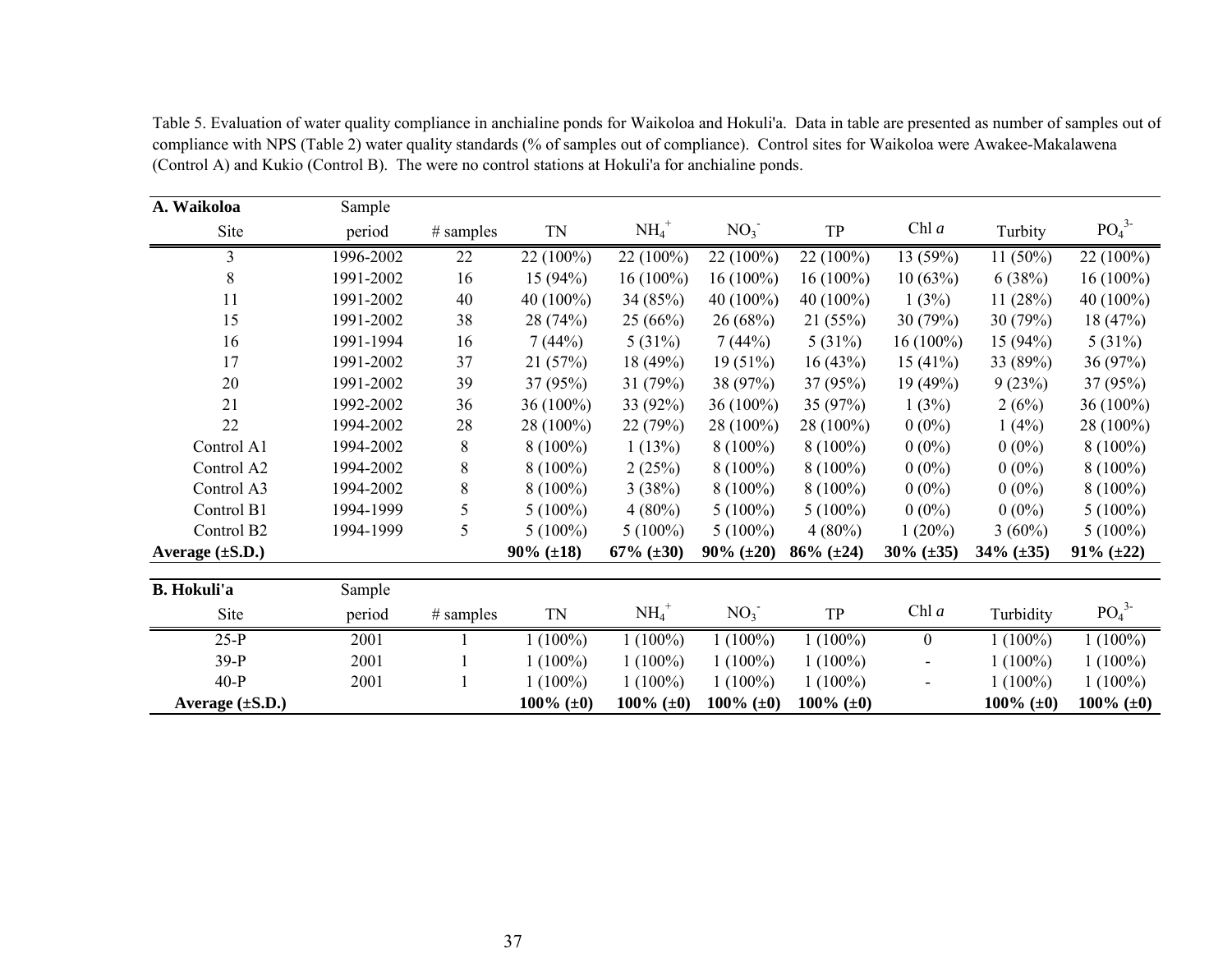Table 6. Physical and chemical parameters measured at development sites during monitoring studies of anchialine ponds. "X" indicates the type of analysis conducted and "-" indicates the absence of analysis. Temperature and turbidity are abbreviated as Temp. and Turb., respectively.

| Development                  | Pond<br>studies          | Temp.                    | Salinity                 | Oxygen                   | pH                       | Chl $a$                  | Turb.                    | <b>Nutrients</b>         | Tide<br>state | <b>Bottom</b><br>substrate | Sediment<br>analysis |
|------------------------------|--------------------------|--------------------------|--------------------------|--------------------------|--------------------------|--------------------------|--------------------------|--------------------------|---------------|----------------------------|----------------------|
| Mahukona                     | $\blacksquare$           |                          |                          |                          |                          |                          |                          |                          |               |                            |                      |
| Puako<br>Mauna Lani (Makaiwa | X                        | ۰.                       | X                        | $\overline{\phantom{0}}$ |                          |                          |                          |                          | X             |                            |                      |
| Bay)                         | X                        | X                        | X                        | X                        | $\overline{\phantom{a}}$ | X                        | X                        | X                        |               |                            |                      |
| Mauna Lani (Pauoa Bay)       | $\overline{\phantom{a}}$ | $\overline{\phantom{a}}$ | -                        | $\blacksquare$           | $\overline{\phantom{0}}$ | $\blacksquare$           | -                        | $\overline{\phantom{0}}$ |               |                            |                      |
| Mauna Lani (S. Kohala)       | X                        |                          |                          | $\overline{\phantom{a}}$ |                          | $\overline{\phantom{0}}$ |                          |                          | X             | X                          |                      |
| Waikoloa                     | X                        | X                        | X                        | X                        | X                        | X                        | X                        | X                        |               |                            |                      |
| Kaupulehu                    | $\sim$                   | $\overline{\phantom{0}}$ | $\sim$                   | $\overline{\phantom{a}}$ | $\blacksquare$           | $\overline{\phantom{a}}$ | $\overline{\phantom{a}}$ |                          |               |                            |                      |
| Kukio Beach                  | X                        | X                        | X                        | X                        | X                        | X                        | X                        | X                        |               |                            |                      |
| <b>NELHA</b>                 | $\rm\overline{X}$        | $\blacksquare$           | X                        | $\overline{\phantom{0}}$ |                          | $\overline{\phantom{0}}$ |                          |                          |               | X                          |                      |
| <b>County DPW</b>            | $\blacksquare$           |                          | $\overline{\phantom{0}}$ | $\overline{\phantom{0}}$ |                          | $\overline{\phantom{0}}$ |                          |                          |               |                            |                      |
| Kohanaiki/Rutter             |                          |                          |                          |                          |                          |                          |                          |                          |               |                            |                      |
| Hokuli'a                     | $\overline{\phantom{0}}$ |                          |                          |                          |                          |                          |                          |                          |               |                            |                      |
| Punalu'u                     |                          |                          |                          |                          |                          |                          |                          |                          |               |                            |                      |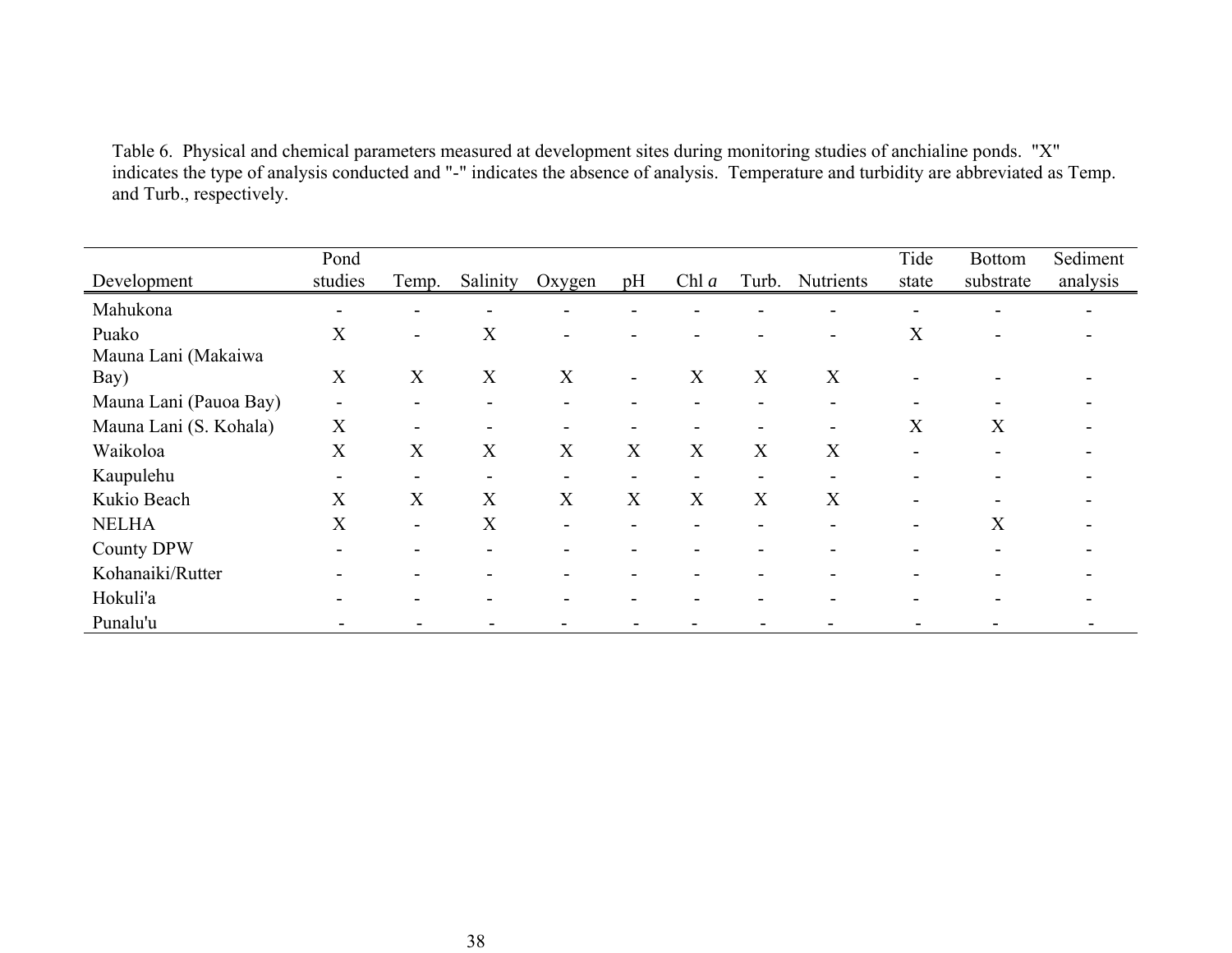## **V. FINDINGS FROM HISTORICAL WATER QUALITY DATA FROM WEST HAWAI`I**

#### **A. Spatial View of Historical Water Quality Data**

The earliest values for water quality parameters at developments (1980-1995) were compiled and entered for a spatial view of water quality along the western coast of Hawai'i. These values were compared to data collected by government agencies during the same period. Government data were downloaded from the USEPA Storet System, 1980-1995. Data were parsed into three salinity ranges (25-29.9 ppt, 30-32.9 ppt, 33-36 ppt) for comparison (Table 7).

A few locations showed elevated values compared to other locations along the western coast of Hawai`i (Figure 3). Generally, Mauna Lani, Waikoloa, Kaupulehu, Kukio, and NELHA had higher values than other locations along the coast. One station at NELHA, Station C24 off the coast from the NELHA wastewater trench, had particularly large nutrients values in comparison to other NELHA monitoring sites (Figures 7A-G; Table 11). The government monitoring station with high values between Kawaihae and Hapuna Beach was located at the Mauna Kea outfall. The high values at developments were recorded during early phases of development and do not include higher values recorded in recent years.

The most northern location (Mahukona) and southern location (Miloli`i) had some of the lowest values for nutrients (nitrogen and phosphorus) and turbidity. Interestingly, these locations had high values for Chl *a*, indicating higher photosynthetic activity at these sites than at most sites along the western coast of Hawai`i. These results may be explained by rapid nutrient uptake, where there are short residence times of nutrients in the water (hence the low concentrations observed) due to an active (and efficient) phytoplankton/macroalgal population (hence the high Chl *a* concentrations).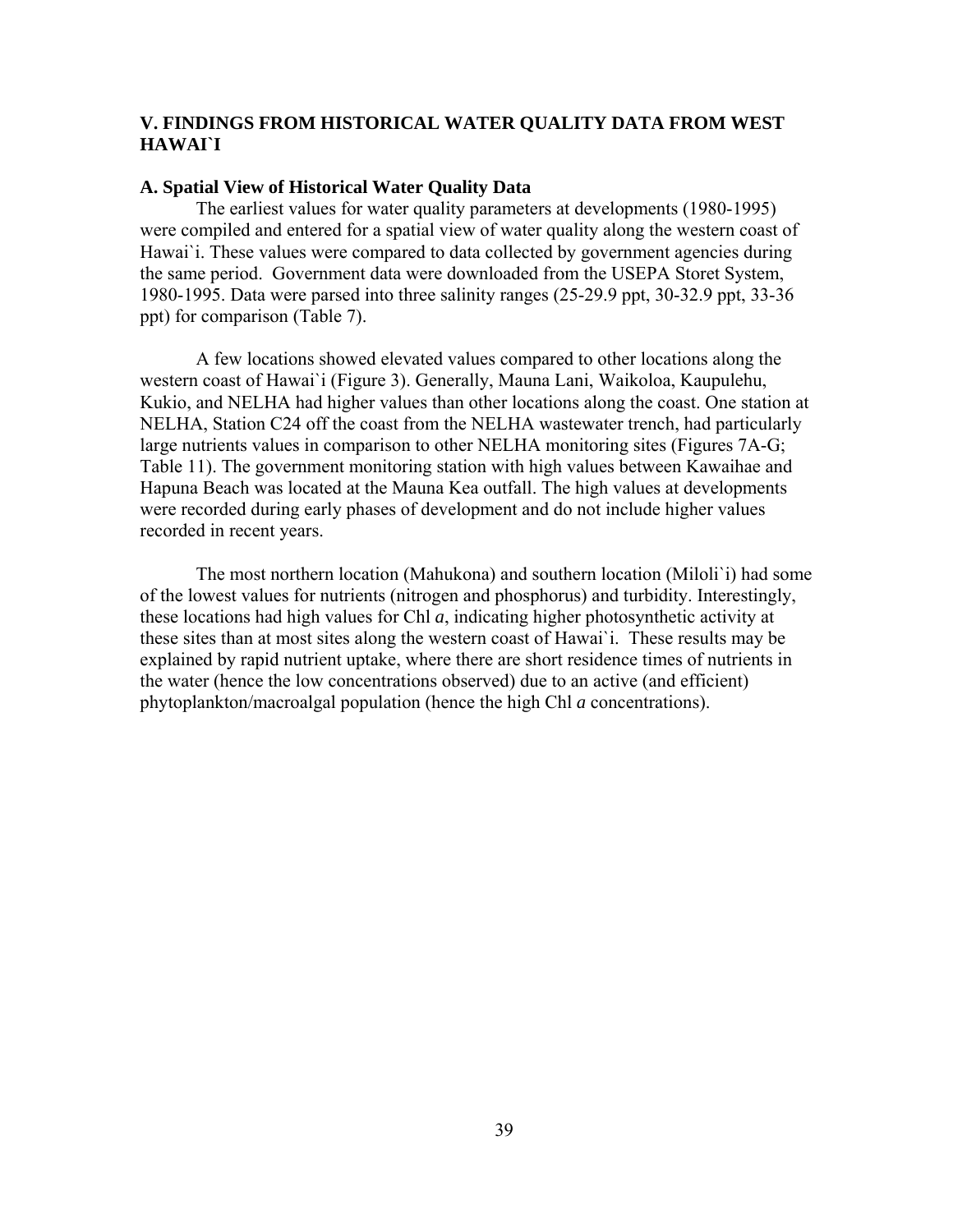

 Figure 3. Spatial representation of water quality parameters collected 1980-1995 along western Hawai`i. Development monitoring data for available parameters are represented by circles; government monitoring data are represented by squares (italics).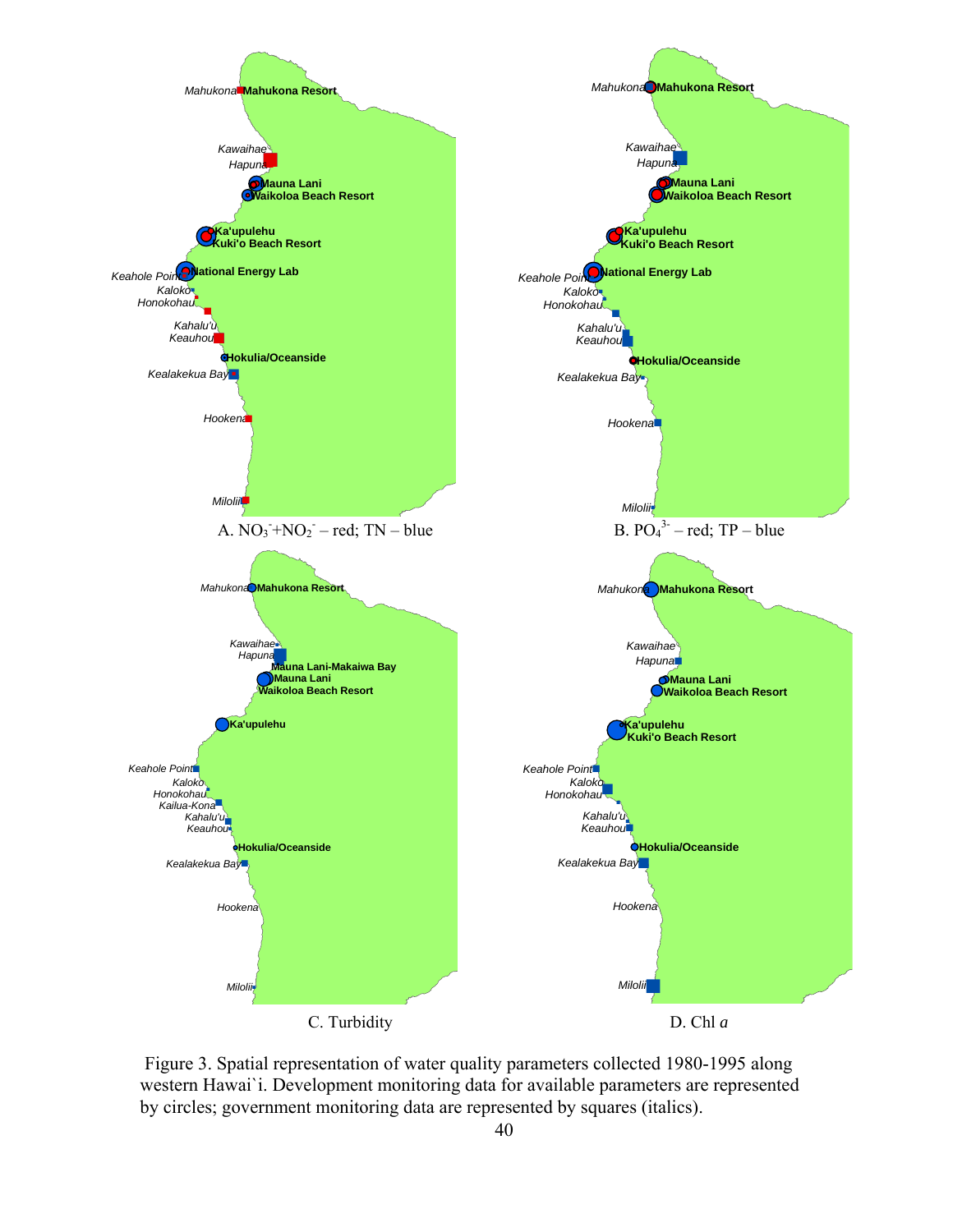Table 7. Arithmetic averages of water quality parameters for coastal waters at developments along the Kona Coast, Hawai`i. Data are presented among three salinity levels: Level 1: 25-29.9 ppt, Level 2: 30-32.9 ppt, and Level 3: 33-36 ppt. Sample size (N) for each salinity level for each development is provided. "-" indicates where data were not available.

|                    |                | <b>Salinity</b> |                 |                 |                    |       |                              |                          |           |       |
|--------------------|----------------|-----------------|-----------------|-----------------|--------------------|-------|------------------------------|--------------------------|-----------|-------|
| <b>Development</b> | N              | level           | <b>Salinity</b> | NO <sub>3</sub> | $NH4$ <sup>+</sup> | ΤN    | PO <sub>4</sub> <sup>3</sup> | TP                       | Turbidity | Chl a |
| Mahukona           | 17             | 3               | 34.73           | 0.40            | 0.19               | 5.69  | 0.82                         | 0.33                     | 0.09      | 0.30  |
| Mauna Lani         | 5              | 1               | 27.73           | 16.08           | 0.30               | 24.10 | 0.40                         | 0.58                     | 0.18      | 0.42  |
|                    | 10             | 2               | 31.66           | 6.46            | 0.22               | 14.40 | 0.23                         | 0.40                     | 0.17      | 0.21  |
|                    | 77             | 3               | 34.31           | 0.90            | 0.15               | 6.93  | 0.11                         | 0.30                     | 0.11      | 0.13  |
| Waikoloa           | 4              | 1               | 29.48           | 7.35            | 0.37               | 12.95 | 0.50                         | 0.72                     | 0.32      | 0.26  |
|                    | 8              | $\overline{c}$  | 31.80           | 5.25            | 0.48               | 10.88 | 0.43                         | 0.61                     | 0.22      | 0.34  |
|                    | 51             | 3               | 34.19           | 0.94            | 0.32               | 7.21  | 0.17                         | 0.36                     | 0.19      | 0.25  |
| Kaupulehu          | 1              | 1               | 29.70           | 23.80           | 0.19               | ۰     | 0.29                         | $\overline{\phantom{a}}$ | 0.31      | 0.27  |
|                    | 2              | $\overline{2}$  | 31.73           | 11.36           | 0.23               | ۰     | 0.20                         | $\overline{\phantom{a}}$ | 0.14      | 0.12  |
|                    | 25             | 3               | 34.32           | 0.58            | 0.14               |       | 0.17                         | ٠                        | 0.12      | 0.13  |
| Kukio              | $\overline{c}$ |                 | 26.41           | 19.52           | 2.85               | 50.46 | 0.51                         | 0.89                     | 0.61      | 0.57  |
|                    | 2              | $\overline{2}$  | 30.91           | 13.67           | 2.15               | 24.53 | 0.32                         | 0.55                     | 0.16      | 0.66  |
|                    | 6              | 3               | 33.77           | 2.65            | 1.20               | 10.72 | 0.08                         | 0.28                     | 0.08      | 0.22  |
| <b>NELHA</b>       | 6              |                 | 27.70           | 18.77           | 0.31               | 23.07 | 0.68                         | 0.93                     | ٠         |       |
|                    | 8              | $\overline{2}$  | 32.24           | 5.93            | 0.26               | 17.25 | 0.28                         | 0.96                     | ٠         |       |
|                    | 83             | 3               | 34.32           | 2.44            | 0.19               | 18.63 | 0.22                         | 1.08                     |           |       |
| Hokuli`a           | 23             | 3               | 34.22           | 0.81            | 0.18               | 6.54  | 0.13                         | 0.30                     | 0.08      | 0.16  |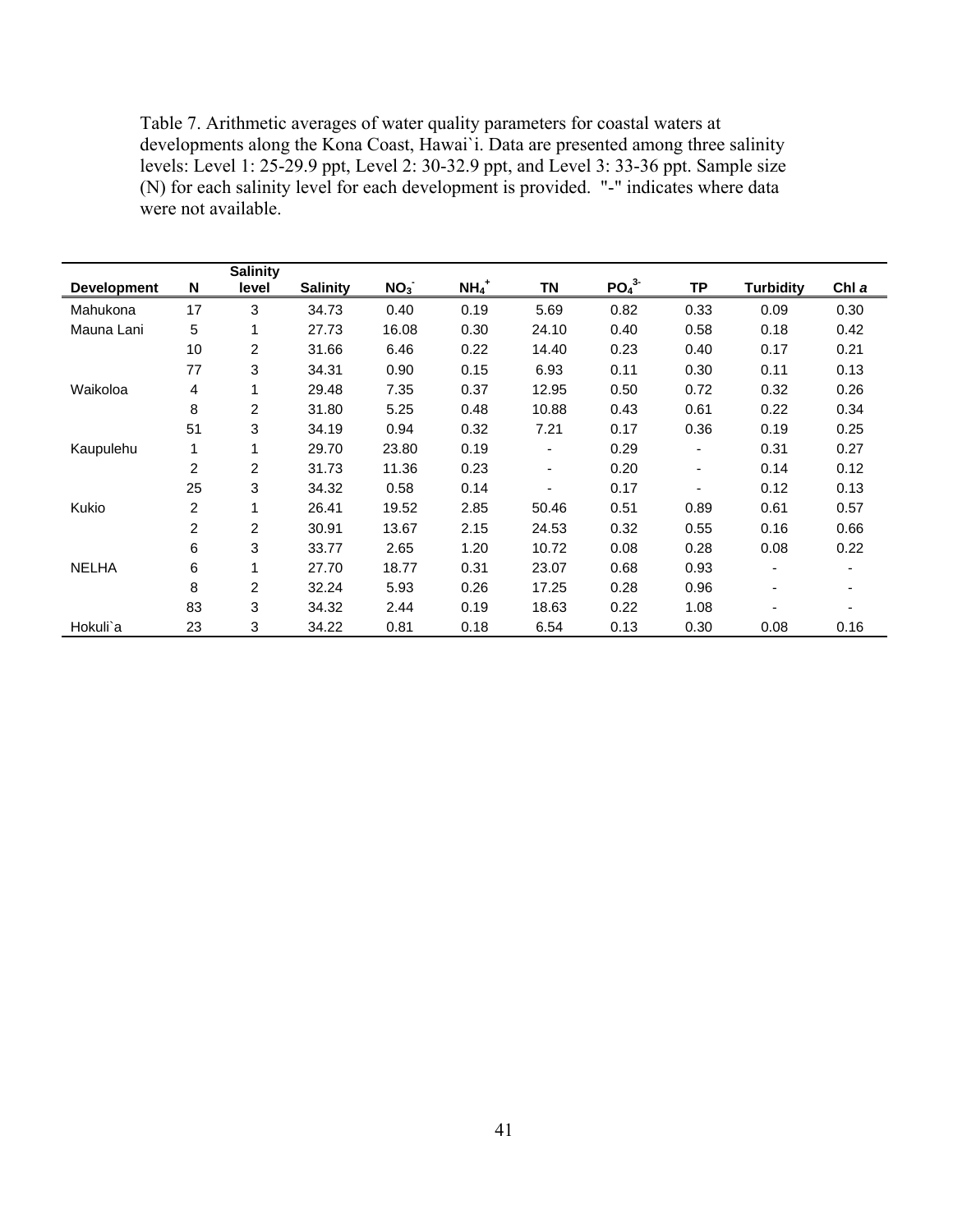#### **B. Analysis of Historical Water Quality Data from Waikoloa and Hokuli`a**

Coastal development can impact water quality of coastal waters by increasing turbidity and inorganic/organic nutrient inputs, and altering local hydrology (Frihy 2001; Harborne et al. 2001). These modifications, in turn, can lead to coral health impacts (Hunter and Evans 1995), including reductions in coral and reef fish diversity (Grigg 1992; Smith et al. 1999). A comparison of historical and recent water quality data can often indicate if enrichment has occurred (e.g., Seitzinger et al. 2002; Parsons et al. 2006). Relatively long records (10 year span) of water quality data were provided for this report for two developments on the west coast of Island of Hawai`i (Waikoloa and Hokuli`a), allowing an historical analysis of water quality. The purpose of this study, therefore, was to determine if water quality changes were evident at either development, potentially in response to land development activities.

Methods: Water quality data were analyzed separately for each development. The data were examined in relation to the salinity range of the data. As nutrients (and often sediment) are primarily introduced to coastal waters from terrestrial sources (run-off and groundwater discharge), nutrient concentrations are expected to be higher in lower salinity waters and lower at higher salinity due to diluting effects of the nutrient-poor surface waters of the ocean (Dollar and Atkinson 1992). Therefore, as nutrient concentrations will naturally vary with salinity, any changes in nutrient concentrations over time should be examined relative to salinity; i.e., across the same salinity range.

Data were selected from the earliest samples analyzed (1991 for both Waikoloa and Hokuli`a) and the latest (2002 and 2001 for Waikoloa and Hokuli`a, respectively). Data were combined over all sites sampled during both time periods, excluding controls. The Waikoloa data were sorted by salinity, and each water chemistry parameter  $[NO<sub>3</sub>]$ , TP, NH<sub>4</sub><sup>+</sup>, TN, DON, PO<sub>4</sub><sup>3</sup><sup>-</sup>, oxygen saturation (%), pH, turbidity] was plotted against the salinity gradient (which was the same for both periods). The 1991 and 2002 data were then overlaid to determine if the slope of the gradients were different between the two time periods, suggesting that water quality changed over the ten-year period; i.e., a steeper negative slope in 2002 would indicate that incoming groundwater was enriched with nutrients relative to 1991. Potential changes were examined statistically by comparing the slopes of each gradient between the two time periods via analysis of covariance (ANCOVA) using the PROC GLM procedure in the SAS® statistical software (v8.2). If the ANCOVA results indicate that the slope of a parameter is different between the two time periods, then one can surmise that nutrient inputs and/or water quality has changed across the salinity gradient.

The Hokuli`a data could not be analyzed in the same fashion as the Waikoloa data because the Hokuli`a water quality data only overlapped on a very small portion of the salinity gradient (34.5 to 34.8 ppt). Therefore, only the water quality data that fell within that salinity range were used for comparative purposes. The 1991 and 2001 data falling within the 34.5 to 34.8 ppt salinity range were analyzed using analysis of variance (ANOVA) to determine if average parameter values changed between 1991 and 2001.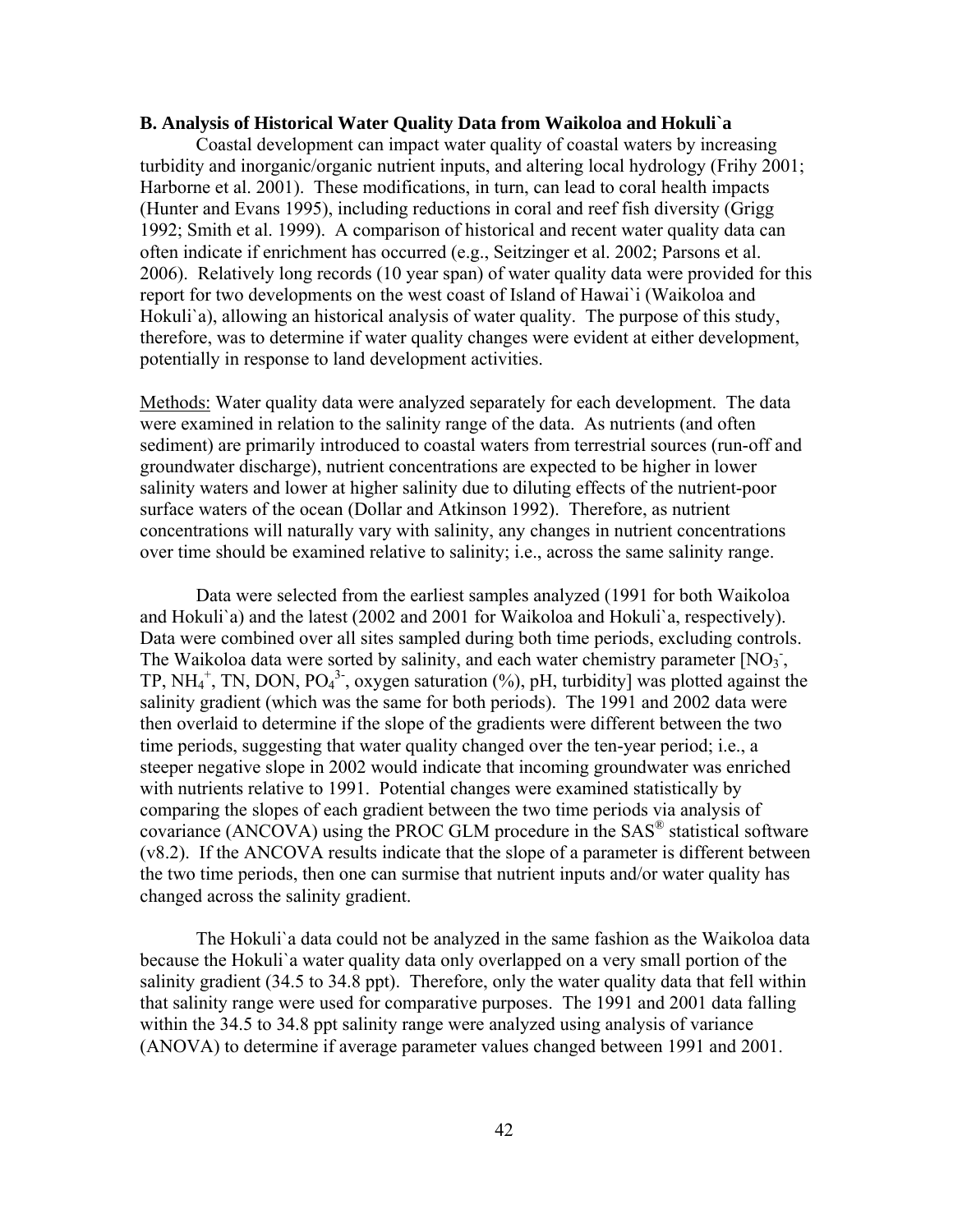Results: Most of the Waikoloa sites were sampled four times during 1991 (March, July, November, and December) and 2002 (March, July, October, December). Hokuli`a sites, on the other hand, were sampled only once in 1991 (December), and twice in 2001 (October and November). The Hokuli`a data, therefore, were less complete and bound to be less representative of regional conditions.

ANCOVA results indicate that two of the Waikoloa parameters had a significant change in slope (concentration versus salinity) between 1991 and 2002; TN and DON (Table 8; Figure 4). None of the other parameters  $(NH_4^+, NO_3, PO_4^3, TP, turbidity, or$ pH) exhibited statistically significant differences. The slope of the DON dilution gradient increased 107%, whereas, TN increased 49%, indicating that in addition to being statistically significant, these differences are numerically substantial as well.

Every parameter of the Hokuli`a data set showed potential evidence of altered water chemistry at high salinity (Table 9), with the exception of % oxygen saturation, which showed no apparent difference between 1991 and 2001. Nitrate concentrations exhibited the biggest change, a 410% increase between 1991 and 2001.

Discussion: There is evidence of nutrient enrichment at Waikoloa, particularly with respect to DON. The elevated concentrations of DON appeared to be responsible for the increase in TN as well (Table 8). The enrichment appeared to be greatest at low salinities (Figure 4), suggesting the nutrient source has a freshwater origin, possibly urea-based fertilizer, irrigation water, or waste water (all potential sources of DON; Seitzinger et al. 2002). At higher salinities, the enrichment effect attenuated and appeared to be absent at full-salinity ocean water  $(\sim 35 \text{ ppt})$ , a characteristic often noted in Hawaiian coastal waters (Dollar and Atkinson 1992). The significance of DON enrichment is that it may lead to community shifts in primary producers (i.e., more/different macroalgal and phytoplankton species) and may increase the preponderance of harmful algal species (Glibert et al. 2001), such as those that cause ciguatera fish poisoning (Bagnis et al. 1994). Further analyses are needed to truly determine the nature of the DON enrichment (e.g., stable isotope testing) and potential resultant impacts.

The water quality parameters of Hokuli`a exhibited broad differences, which in many cases were large (e.g., a 410% increase in  $NO<sub>3</sub>$  concentrations, Table 9). One possible explanation would be altered water chemistry (and nutrient enrichment) between 1991 and 2001. Although the results were statistically significant, the paucity of data prevented a strong statement of this conclusion; i.e., the differences could reflect inadequate sampling, resulting in unrepresentative results. If, however, the results were an accurate representation of water quality conditions at Hokuli`a, then there has been a dramatic shift in water quality, which may lead to coastal ecological impacts as mentioned above.

Recommendations: Altered water chemistry and nutrient enrichment are possible consequences of coastal development. If programs are to be set up to monitor for such change, it is recommended that a rigorous sampling regime is established (i.e., more frequent sampling, across a larger salinity gradient), something that the Hokuli`a study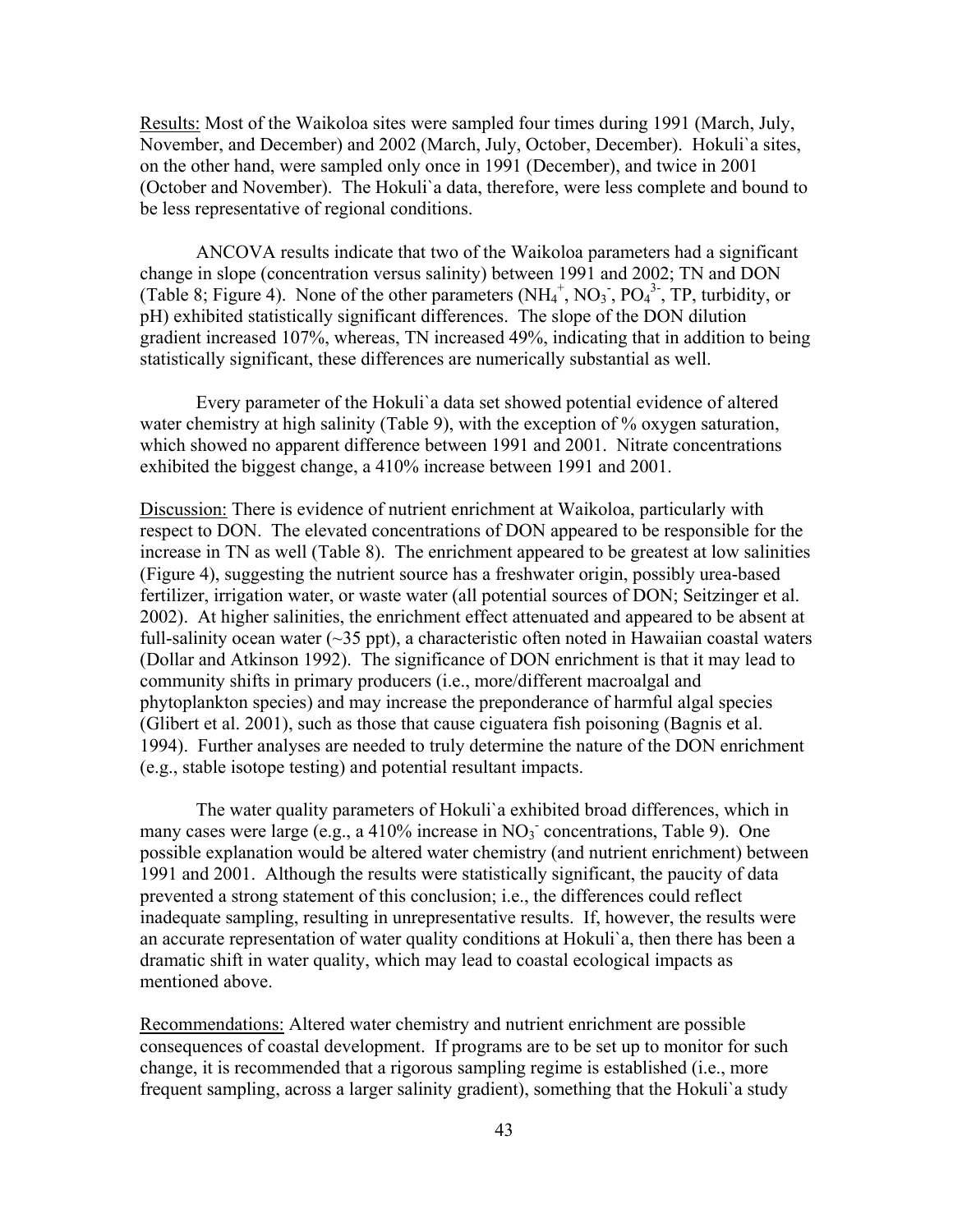failed to do. The Waikoloa water chemistry data were much more thorough, although not clearly organized respective to salinity (parameters will vary widely with different salinity; Figure 4). DON appeared to be the major parameter displaying characteristics of enrichment, indicating that it may be a good indicator for future studies.

It is also recommended that the County adopt Before-After/Control-Impact (BACI) sampling protocols which are designed to test for impacts by sampling the to-beimpacted site and a non-impacted control site for a period of time before the impact and following the impact. Statistical analyses can then be used to determine the nature and magnitude of the impacts.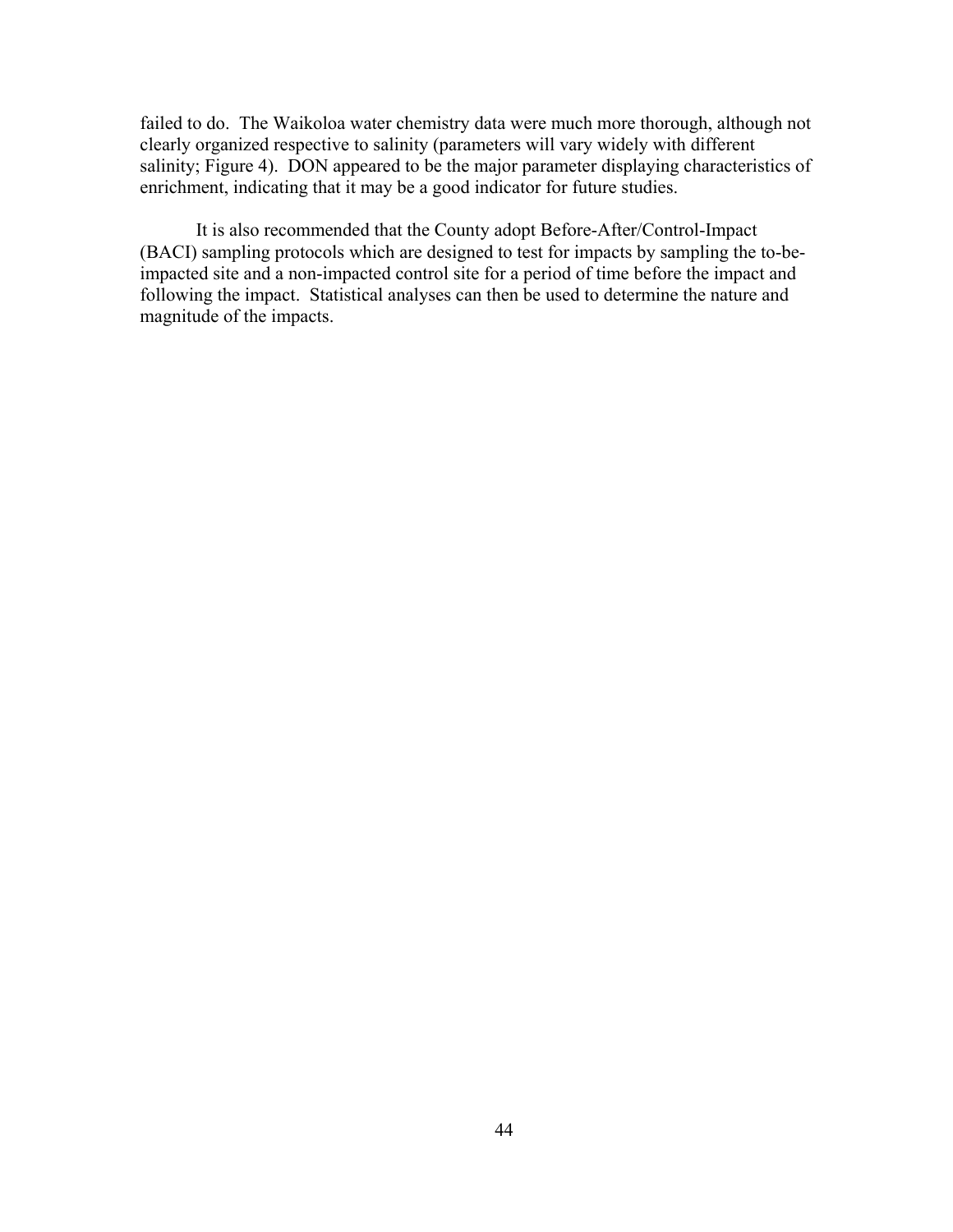

Figure 4. A comparison of A) DON and B) TN concentrations over a salinity gradient (1 to 35 ppt) between 1991 and 2002 across all sampling sites of the Waikoloa development monitoring project.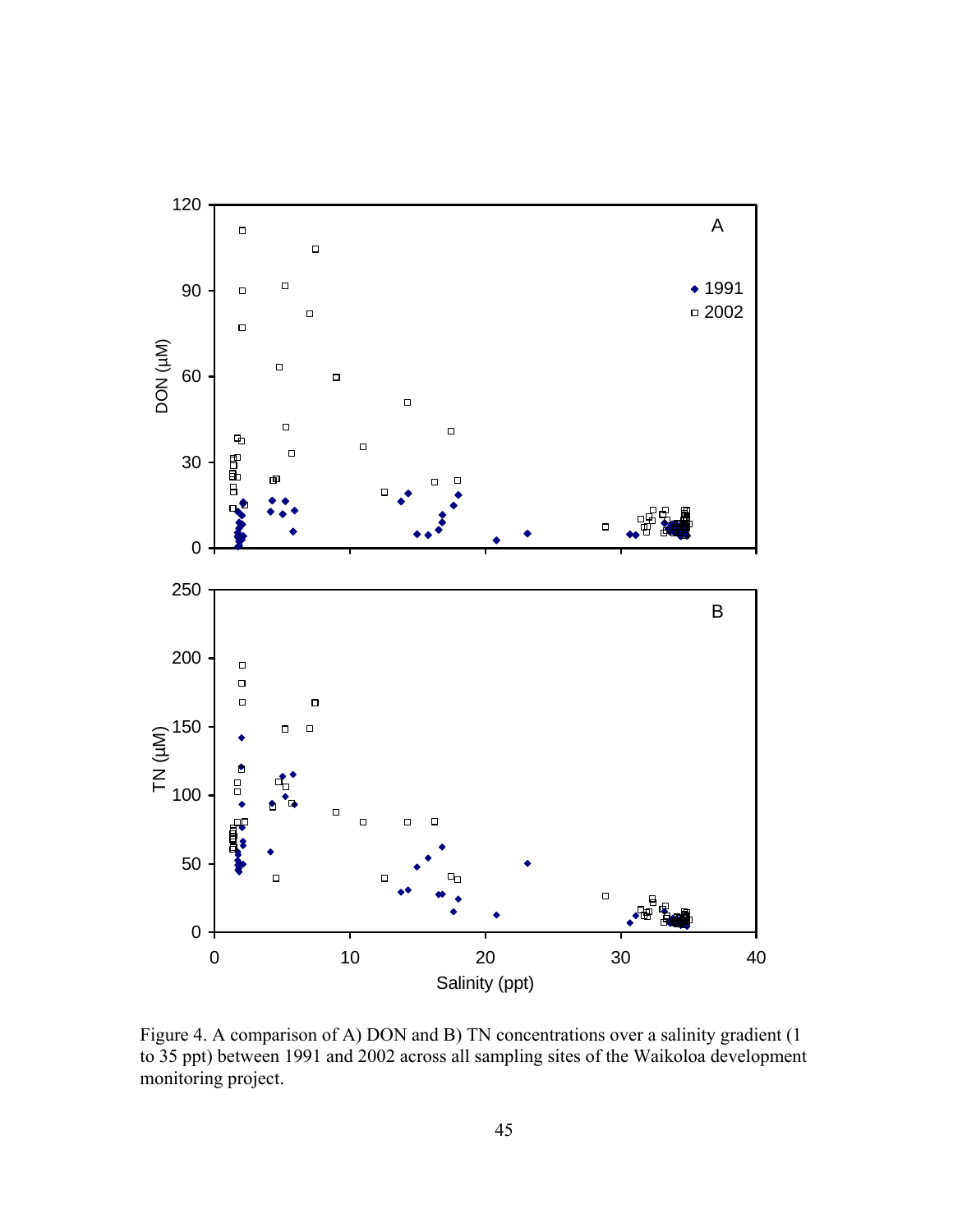Table 8. The slopes ( $\pm$  95% confidence intervals) of the three nitrogen-based parameters (NH<sub>4</sub><sup>+</sup>, DON, TN) over a salinity gradient of 2 to 35 ppt. The % difference in the slopes, p-values of the differences (according to ANCOVA results), and significance are noted.

| Parameter    | 991<br>slope    | 2002 slope      | % difference | p-value | $\sim$ $\cdot$<br>Significant change? |
|--------------|-----------------|-----------------|--------------|---------|---------------------------------------|
| $DOM(\mu M)$ | $1.5 (\pm 1.4)$ | $5.1 (\pm 0.9)$ | 107%         | 0.003   | Y es                                  |
| $TN(\mu M)$  | $0(1+$<br>—     | 2.0)            | 49%          | 0.002   | Y es                                  |

Table 9. Arithmetic averages of water chemistry parameters (± S.D.) by year (1991 and 2001) from the Hokuli`a sampling sites (all samples within the salinity range of 34.5 and 34.8 ppt). Percent difference refers to the change in parameter values between 1991 and 2001. The p-value refers to the statistical significance of these differences according to ANOVA results.

| Parameter           | 1991 average         | 2001 average         | % difference | p-value | Significant change? |
|---------------------|----------------------|----------------------|--------------|---------|---------------------|
| $TN(\mu M)$         | 5.33 $(\pm 1.2)$     | $9.13 (\pm 4.3)$     | $+ 71\%$     | 0.016   | Yes                 |
| $DOM(\mu M)$        | 4.51 $(\pm 1.2)$     | $12.12 (\pm 5.6)$    | $+169%$      | 0.001   | Yes                 |
| $NO3-(\mu M)$       | $0.093 \ (\pm 0.08)$ | $0.474 \ (\pm 0.21)$ | $+410%$      | < 0.001 | Yes                 |
| $NH_4^+$ ( $\mu$ M) | $0.121 (\pm 0.06)$   | $0.336 \ (\pm 0.21)$ | $+178%$      | 0.006   | Yes                 |
| $TP(\mu M)$         | $0.267 \ (\pm 0.02)$ | $0.419 \ (\pm 0.06)$ | $+ 57\%$     | < 0.001 | Yes                 |
| $PO_4^{3-}(\mu M)$  | $0.079 \ (\pm 0.02)$ | $0.175 \ (\pm 0.03)$ | $+122%$      | < 0.001 | Yes                 |
| pH                  | $8.16 (\pm 0.1)$     | $8.07 (\pm 0.01)$    | $1\%$<br>۰.  | 0.019   | Yes                 |
| Turbidity (NTU)     | $0.073 \ (\pm 0.01)$ | $0.094 \ (\pm 0.02)$ | $+ 29\%$     | 0.022   | Yes                 |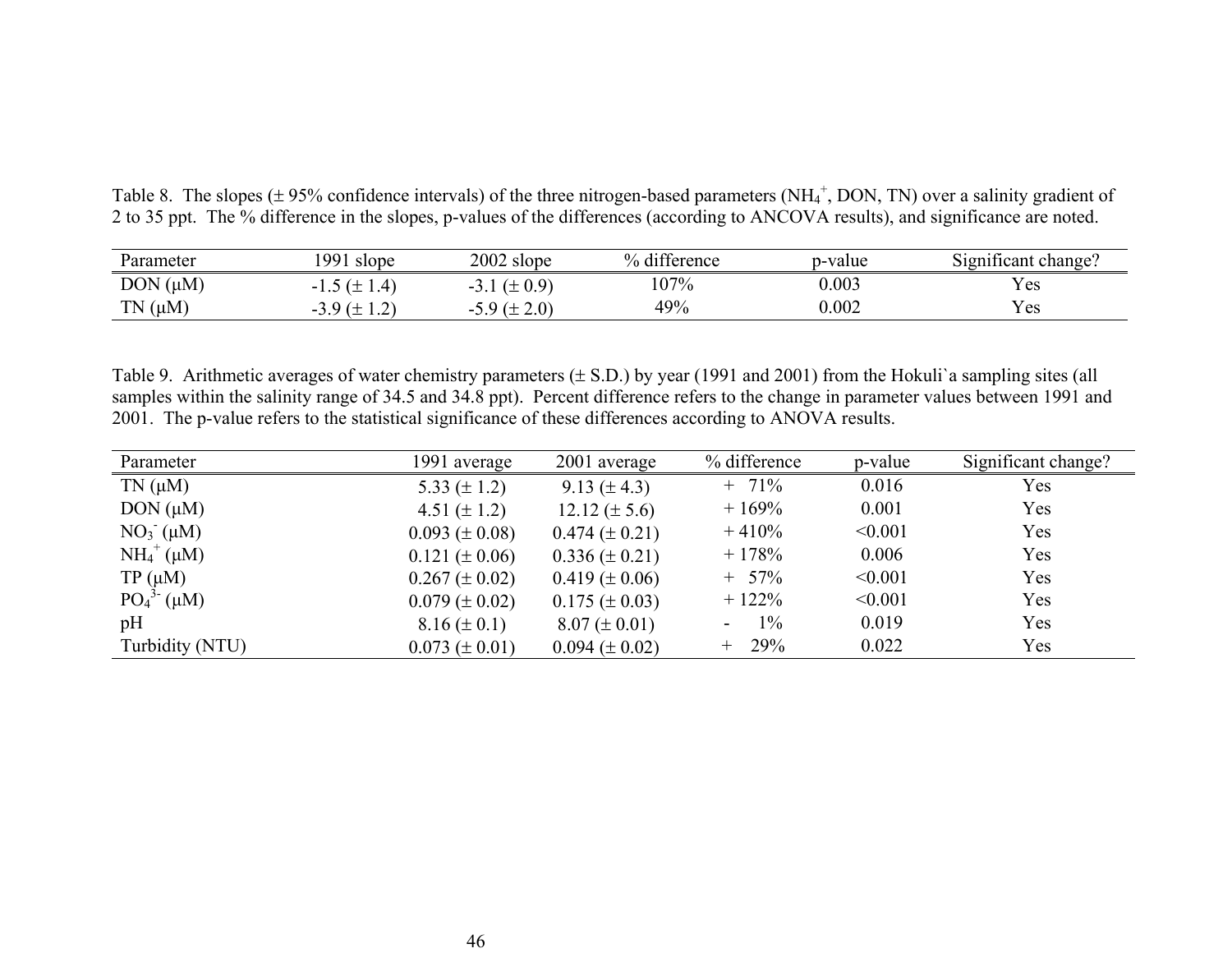#### **C. Water Quality Compliance for Waikoloa, NELHA, and Hokuli`a**

In Hawai`i, there is a tremendous economic reliance on the quality and health of coastlines. The west coast of the Island of Hawai`i is a major tourist destination. It is world renowned for its great weather, beautiful waters, and coral reefs. During the past 25 years, the population of Kailua-Kona, the main city on west side of the Island of Hawai`i, has more than doubled. Resort development also peaked in this region during this time. Currently, there are no continuous measurements of water quality for this region from state, federal, or private agencies or organizations. Hence, it is imperative that the fate and potential impacts of terrestrial inputs to coastal waters are quantified and managed.

Oahu and Maui, more developed islands in the State of Hawai`i, have already experienced water quality issues related to development that have resulted in loss of millions of dollars to their county's economy, with the west coast of Maui being the most recent example. Over the last 10 years, the Kīhei coast of Maui has experienced nuisance algal blooms related to nutrient-rich groundwaters discharging at the coast (USEPA 1998). Fertilizers from agricultural fields, resort grounds, and golf courses are thought to be the sources of these nutrients (USEPA 1998). It is estimated that Maui County loses \$20 million dollars annually in potential revenue primarily from depressed property values (\$9.4 million) and incomes from hotel and rental properties (\$10.8 million) (Davidson et al. 2003). Maui County and the area's condominium owners now pay \$200,000 each year to remove the nuisance algae from the beaches.

Water quality measurements for three developments [Waikoloa, NELHA (selected coastal water sites), Hokuli`a] along the west coast of the Island of Hawai`i have been reviewed and evaluated on the basis of HDOH water quality standards. The analysis provides insights into current water quality issues in West Hawai`i and indicates that management efforts are critically needed on the Island of Hawai`i to prevent nuisance algal blooms from occurring in the coastal waters.

Methods: Data on water quality parameters that HDOH regulates (Table 1) were compiled from reports for Waikoloa from 1991 to 2002 and Hokuli`a from1991 to 2001 for estuaries and open coastal waters. For NELHA, five open coastal water sites, sampled from 1992 to 1997, were selected for water quality assessment. Geometric means for the parameters were calculated and evaluated with HDOH standards (Figures 5-8). Additionally, frequency of non-compliance with HDOH standards was recorded for individual sites at Waikoloa, NELHA, and Hokuli`a (Tables 10-12). Open coastal waters sampled at Waikoloa, NELHA, and Hokuli`a were evaluated using Kona Coast standards because these three developments fall within the geographic and physiochemical range identified for these criteria (Table 1).

#### Results:

#### 1. *Waikoloa*

a) Estuarine: All nutrient parameters (TN,  $NH_4^+$ , NO<sub>3</sub>, TP) were out of compliance with HDOH standards at least 50% of the time (Table 10A). Of these parameters,  $NO_3$  values were 2.5 to 56 times higher than state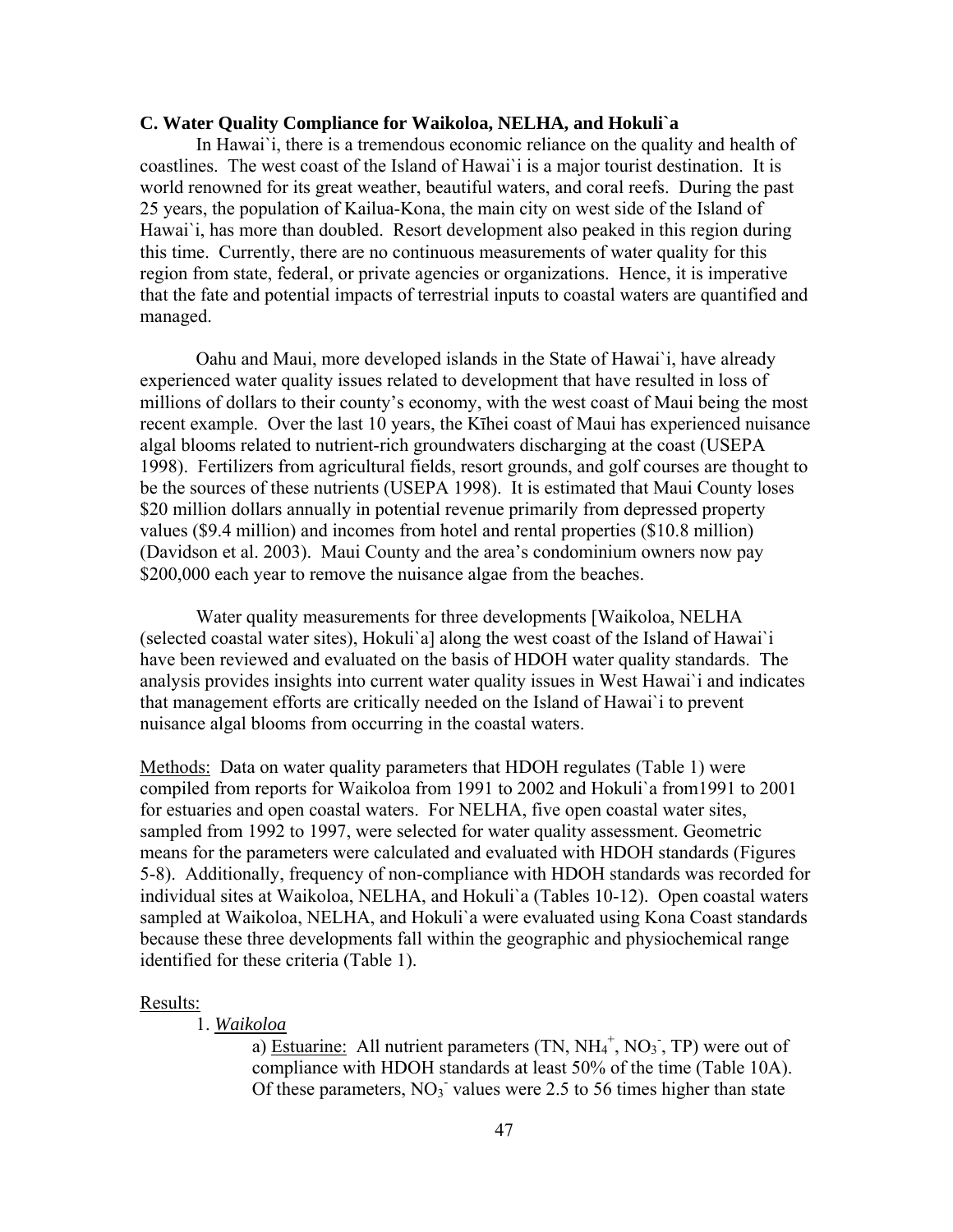criteria 95% of the time. All estuarine sites at Waikoloa were out of compliance for NO<sub>3</sub>. Consistently, Site 4 was out of compliance with HDOH standards for all nutrient parameters (Table 10A). Site 4 is located along the shoreline on the seaward side of the channel connecting the Hilton lagoon with the ocean. This site fronts the Waikoloa Hilton Resort. Chl *a* and turbidity were the only parameters that had values below HDOH criteria.

b) Open coastal waters: All nutrient parameters  $(TN, NH<sub>4</sub><sup>+</sup>, NO<sub>3</sub><sup>-</sup>, TP,$  $\overline{PO_4}$ <sup>3-</sup>) were out of compliance with HDOH standards at least 64% of the time (Table 10B). Of these parameters,  $NO<sub>3</sub>$  had the highest values above state criteria.  $NO<sub>3</sub>$  concentrations were 1.4 to 16 times higher than HDOH standards.  $NH_4^+$  and  $PO_4^3$  also had values that were higher than HDOH standards; their values were 1 to 5 times higher than state standards. For TN,  $NH_4^+$ , NO<sub>3</sub>, PO<sub>4</sub><sup>3</sup>, and turbidity, control sites B3 and B4 consistently had the highest values for all the open coastal water sites sampled at Waikoloa. Chl *a* was the only parameter where all sites sampled had geometric means below the HDOH criteria.

### 2. *NELHA*

a) Open coastal waters: All nutrient parameters (TN,  $NH_4^+$ , NO<sub>3</sub><sup>-</sup>, TP,  $\overline{PO_4}$ <sup>3</sup>) were out of compliance with HDOH standards at least 40% of the time (Table 11).  $NH_4^+$  and  $NO_3^-$  concentrations were out of compliance at least 83% of the time (Table 11).  $NH_4^+$  concentrations were 1.5 to 3 times higher than HDOH standards, while  $NO<sub>3</sub>$  concentrations were 10 to 100 times higher. Chl *a* and turbidity were out of compliance 9% and 46% of the time, respectively (Table 11). Site C24 generally had the highest nutrients and turbidity values of all the open coastal water sites sampled at NELHA (Figures 7A-G). This site is located where the Host Park disposal trench discharges into the coastal waters.

## 3. *Hokuli`a*

a) Open coastal waters: All nutrient parameters (TN,  $NH_4^+$ ,  $NO_3^-$ , TP,  $\overline{PO_4}$ <sup>3</sup>) were out of compliance with HDOH standards at least 23% of the time (Table 12). Of these parameters, TN had concentrations 1 to 4 times higher than HDOH 73% of the time. Other nutrient parameters  $(NH_4^+,$  $NO<sub>3</sub>$ , TP,  $PO<sub>4</sub><sup>3</sup>$ ) were out of compliance 23 to 46% of the time. Site control 30S had the highest values compared to all sites for all nutrient parameters. Chl *a* and turbidity were out of compliance at least 20% of the time.

### Discussion:

*Open coastal waters:* Phosphorus and nitrogen concentrations often exceed HDOH standards in open coastal waters at Waikoloa, NELHA, and Hokuli`a (Tables 10-12). PO<sub>4</sub><sup>3</sup> was out of compliance 68% ( $\pm$ 22), 64% ( $\pm$ 33), and 23% ( $\pm$ 29) of the time at Waikoloa, NELHA, and Hokuli`a, respectively. These results are surprising because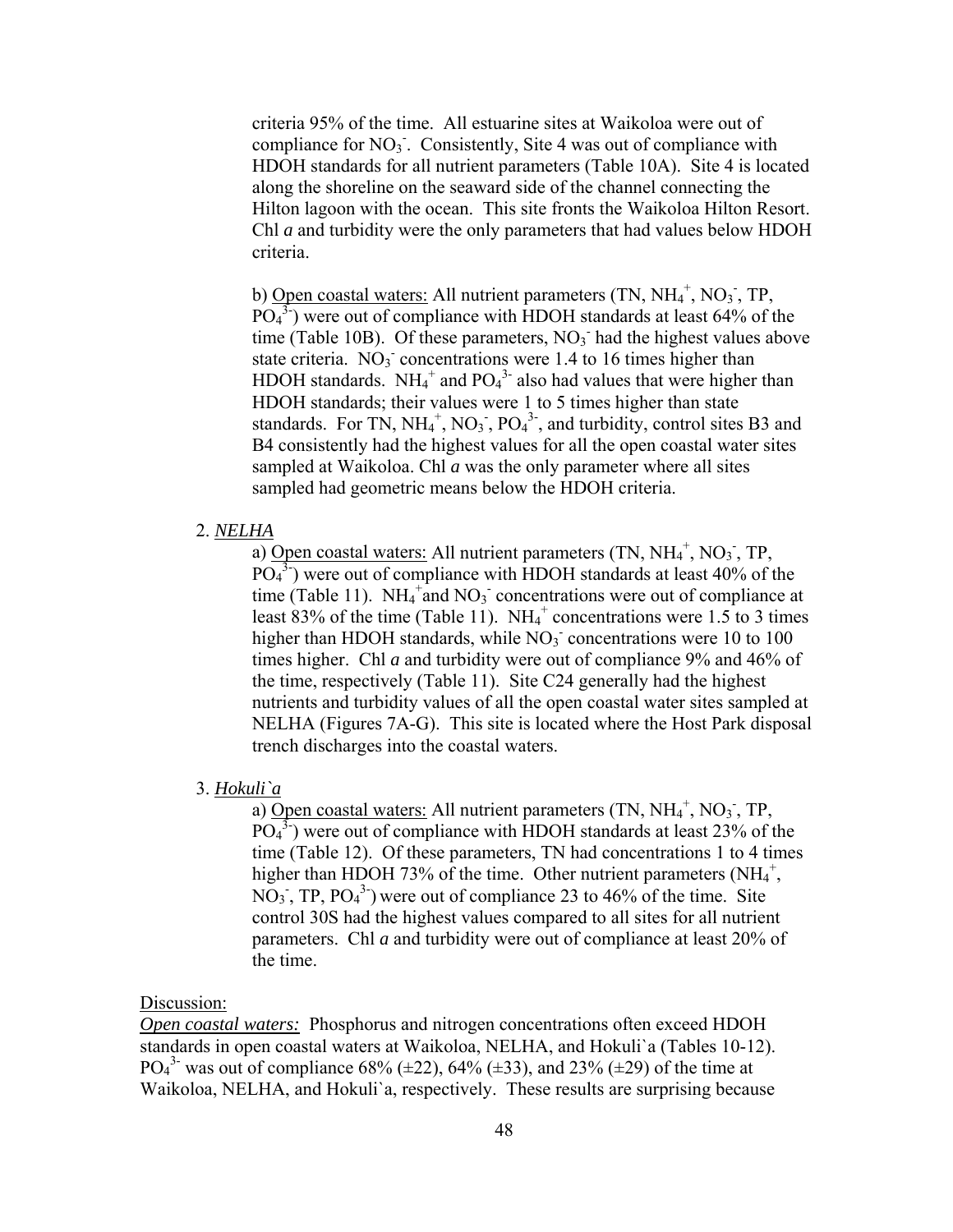most Hawaiian streams and groundwaters have low  $PO<sub>4</sub><sup>3</sup>$  concentrations (Laws et al. 2004). Low  $PO<sub>4</sub><sup>3</sup>$  concentrations result from the high iron content of Hawaiian soils (Garrels and Mackenzie 1971); iron effectively binds phosphorus, particularly in the form of  $PO_4^3$  (Brady and Weil 1999). Measurable  $PO_4^3$  concentrations at Waikoloa and Hokuli`a suggest that soils at these locations are potentially saturated with phosphorus. Possible sources of phosphorus include irrigation water enriched with treated sewage used to water the development grounds (Waikoloa), dry fertilizers applied to golf courses (Waikoloa), and remnant nutrients in soils from historical agriculture and cattle grazing (Hokuli`a) (Brock et al. 1987; Brock 2000). Additionally, an earlier study from Waikoloa suggests that a greater amount of the phosphorus fertilizers from the golf courses leach into the groundwater at this location because it is underlain by thin layer of sandy soil that appears to be less effective at binding phosphorus than typical Hawaiian soils (Dollar and Atkinson 1992). In contrast, high PO<sub>4</sub><sup>3</sup> concentrations at NELHA most likely result from the nutrient-rich effluent from aquaculture and other activities discharged into the open coastal waters.

Like PO<sub>4</sub><sup>3</sup>, NO<sub>3</sub> was out of compliance 73% ( $\pm$ 24), 86% ( $\pm$ 14), and 39% ( $\pm$ 39%) of the time at Waikoloa, NELHA, and Hokuli`a, respectively. These results are not surprising since many coastal areas in the state of Hawai`i often have  $NO_3$ <sup>-</sup> concentrations higher than HDOH standards (Laws et al. 2004). Little action has been taken to bring these waters into compliance because it has been argued that high  $NO<sub>3</sub>$ concentrations fall within the natural range observed for Hawaiian coastal waters (Brock et al. 1987; Laws et al. 2004). The primary source of  $NO<sub>3</sub>$  in Hawaiian coastal waters is from groundwater discharging at the shoreline. It is thought that groundwater  $NO<sub>3</sub>$ contributes to high coastal water  $NO<sub>3</sub>$  concentrations and variability (Brock et al. 1987; Laws et al. 2004). Careful examination of the historical data reveals that  $NO_3$ concentrations in groundwater vary considerably, but high concentrations are generally observed in areas down gradient from agricultural or resort/residential developments (Soicher and Peterson 1997). Sites above developments on Maui and Oahu have  $NO<sub>3</sub>$ concentrations between 20 (Maui) to 50 µM (Oahu) (Soicher and Peterson 1997; USGS 2001, 2003). NO<sub>3</sub> values should be lower on the island of Hawai`i because Hawai`i is geologically younger than Maui and Oahu and basalt contains no nitrogen (Walker and Syers 1976). The only naturally occurring nitrogen in groundwater should be from rain or native nitrogen-fixing organisms in young lava flows (Vitousek 2004).

Additionally, it has also been argued that  $NO<sub>3</sub>$  in Hawaiian coastal waters is not a serious environmental problem unless there is biologically available phosphorus present  $(i.e. PO<sub>4</sub><sup>3</sup>)$ . It is predicted that only when both nitrogen and phosphorus are available at high concentrations algal blooms will occur. Algal blooms have been observed in Kaneohe Bay (Oahu) and off of the west coast of Maui (Smith et al. 1981; Laws et al. 2004); in the case of Maui, some of the blooms were comprised of nuisance, exotic algal species (West Maui Watershed Management Advisory Committee 1997). A survey to waterfront condominium and hotels in West Maui found that approximately 80% of their beaches have an algal problem (West Maui Watershed Management Advisory Committee 1997). Algal blooms in Oahu and Maui have been linked to high nutrient concentrations in coastal waters from sewage effluent, agriculture, landscaping activities, and golf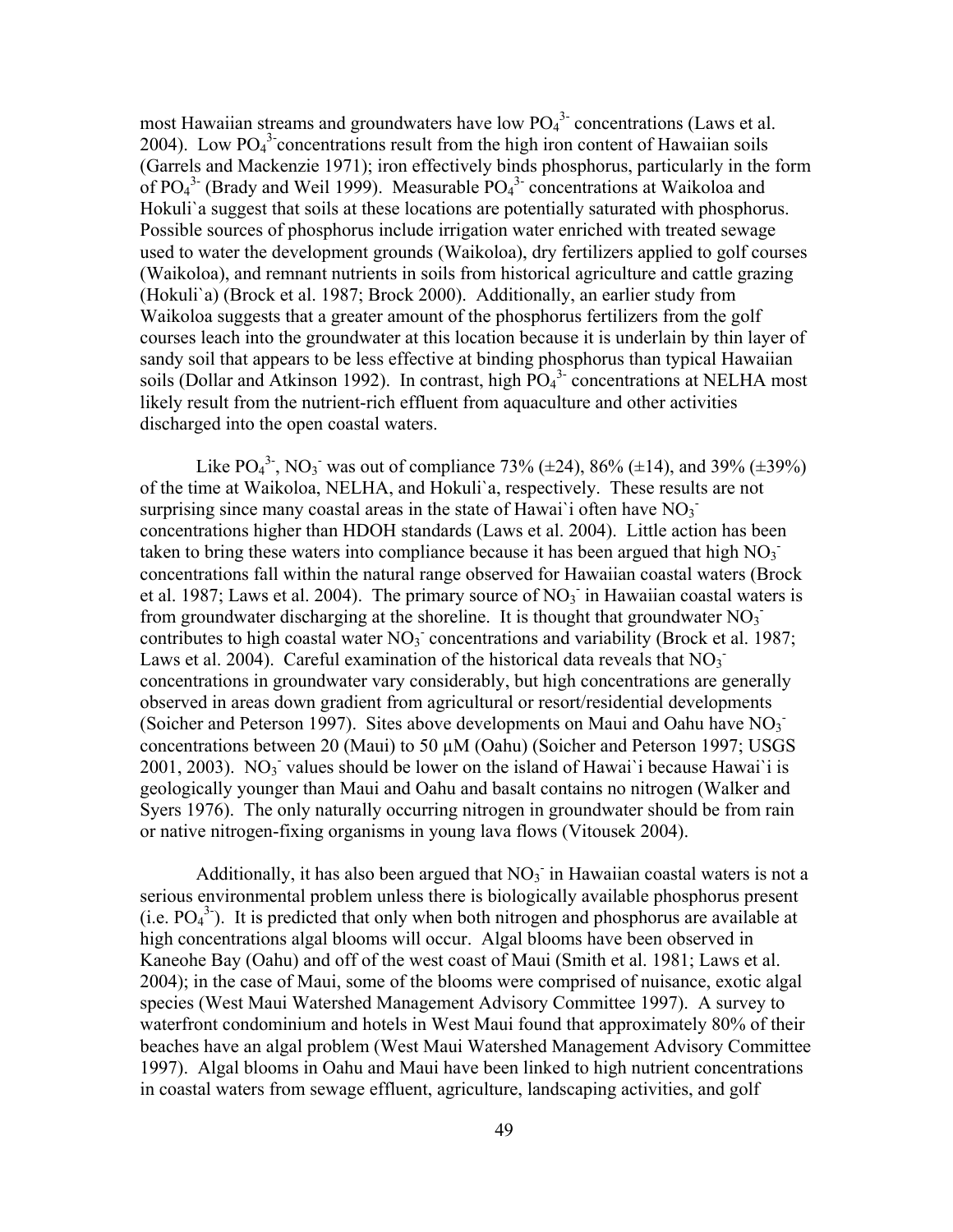courses (Smith et al. 1981; USEPA 1998). At Waikoloa, NELHA, and Hokuli'a, NO<sub>3</sub> and  $PO<sub>4</sub><sup>3</sup>$  are higher than HDOH standards (Tables 10-12). A tool often used to evaluate nutrient limitation of algae is the Redfield Ratio (Redfield 1958), which is the natural occurring ratio of nitrogen to phosphorus in a typical algal cell (16 nitrogen atoms to 1 phosphorus atom). Ratios greater than 16 indicate that phosphorus should limit algal growth, while ratios below 16 indicate that nitrogen should limit. Average ratios of  $NO<sub>3</sub>$ to PO4 3- in coastal ocean waters at Waikoloa, NELHA, and Hokuli`a are 3:1, 13:1, and 2:1, respectively. Accordingly, Waikoloa, NELHA, and Hokuli`a should be nitrogen limited, not phosphorus limited. Thus, additional nitrogen inputs to these areas could stimulate a near-shore algal bloom. Near-shore algal blooms may already be occurring at Waikoloa and Hokuli`a as suggested by their high Chl *a* concentrations that are above state standards (Tables 10 and 12).

To date, the only data set that exists for Hawai`i demonstrating how management can improve water quality comes from Kaneohe Bay (Smith et al. 1981). Prior to 1977, waste from residential cess pools and two sewage treatment plants discharged directly into Kaneohe Bay. Following diversion of sewage in 1977 to a deep ocean outfall, nutrient and Chl *a* concentrations in Kaneohe Bay were reduced by 80% and depth of light penetration in the water increased by 50% in areas most heavily affected by sewage. Changes in water quality in Kaneohe Bay greatly affected zooplankton as biomass was reduced by 50% in the most sewage impacted areas. Studies from Waikoloa, NELHA, and Hokuli`a do not include measurements beyond the primary producers (algae measured as Chl *a* concentrations), so it is difficult to assess whether increased nutrients at these sites have impacted their food web structure and dynamics. Regardless, the Kaneohe Bay study demonstrates that with proper management of coastal waters in Hawai'i (i.e., management of nutrient inputs), water quality can be dramatically improved.

Currently in Maui, the county and other public groups have taken steps to improve West Maui's coastal water quality. Nutrient loads to the coast have been reduced by >50% as the result of upgrades in the level of treatment at the Lahaina Wastewater Reclamation Facility and the use of reclaimed water for irrigation of golf courses and landscaping at the Kaanapali development (West Maui Watershed Management Advisory Committee 1997). Construction of sediment retention basins and use of best management practices by pineapple plantations are some of the actions that have been taken to reduce sediment loads to coastal waters (West Maui Watershed Management Advisory Committee 1997). In addition, several groups are educating the public about the relationship between nutrients and algal blooms and a 'Watershed Manual' has been developed (West Maui Watershed Management Advisory Committee 1997). West Maui Watershed Project has held several workshops on fertilizer practices for homeowners and managers of hotels, condominiums, and apartments about pollution prevention practices and environmentally-friendly fertilizing techniques (USEPA 1998). Cooperative Extension Services and the Landscape Industry Council of Hawai`i have also offered training course on landscape fertilization and management (USEPA 1998). Activities like those taken in Maui would most likely improve coastal water quality in West Hawai`i.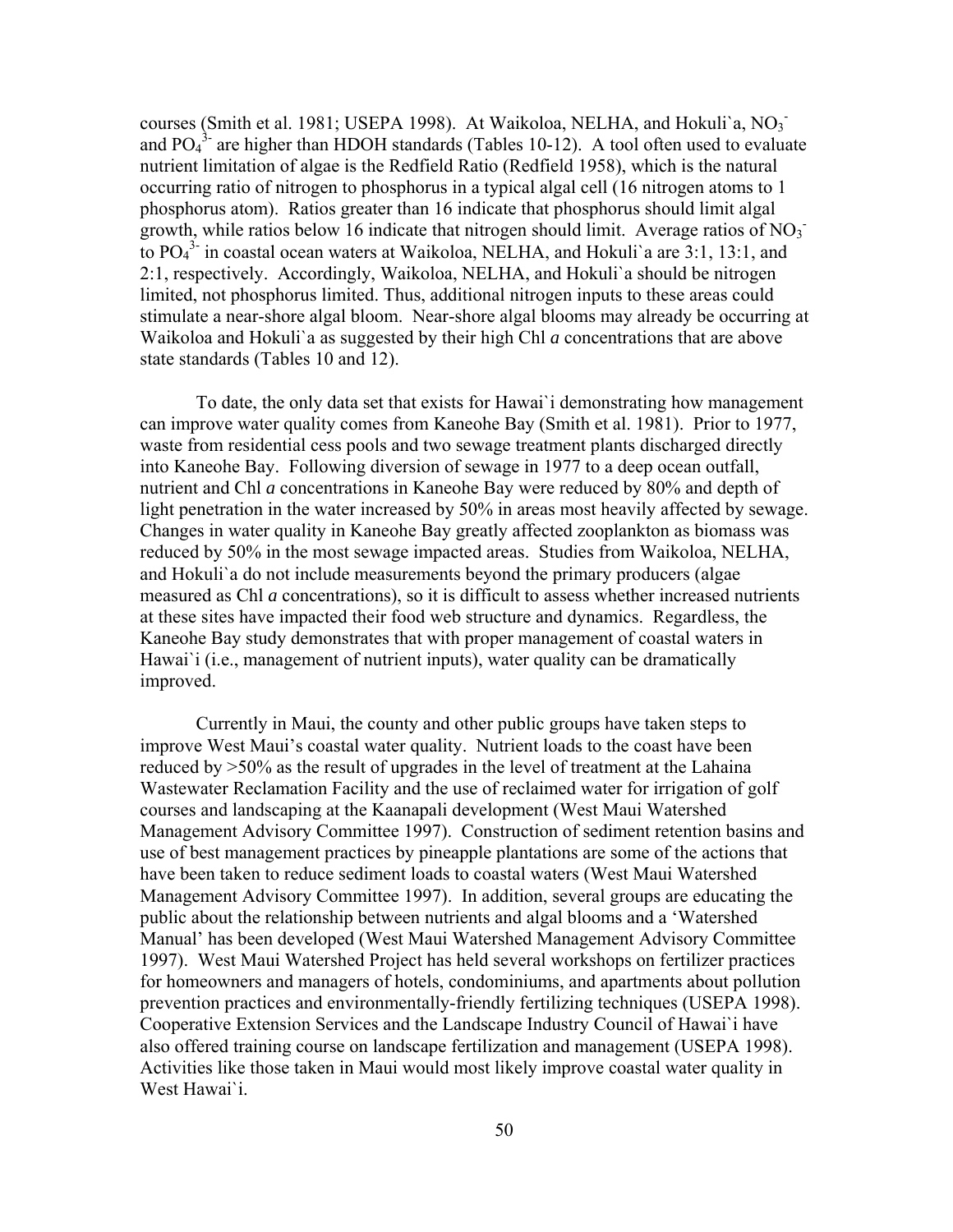*Issues with control sites:* At both Waikoloa and Hokuli`a, controls for open coastal waters had the highest nutrient values of all sites sampled. This raises serious concerns. Controls are supposed to evaluate baseline conditions in unaffected areas, and they should have relatively low nutrient concentrations. At both Waikoloa and Hokuli`a, the controls are not measuring baseline conditions, but instead appear to be more affected by human activities than the regular sampling sites at the developments. For adequate assessment, it is critical to select appropriate controls for water quality analysis. Controls should be located in undeveloped, or minimally developed, coastal areas that have low nutrient concentrations. It is essential that these conditions are met so that a data base of existing conditions in these areas can be established and natural variability with regards to water quality parameters and long-term trends can be ascertained (West Hawai`i Coastal Monitoring Task Force 1992). Establishing baseline conditions for coastal waters in West Hawai'i is critical for 1) taking appropriate resource management actions to preserve, protect, or enhance water quality conditions, 2) quantifying and qualifying potential impacts of proposed coastal projects, and 3) providing policy makers information to make educated decisions regarding potential positive and negative aspects of a proposed coastal project relative to other uses for the sites (West Hawai`i Coastal Monitoring Task Force 1992).

*Issues with NELHA:* Site C24 located off of the NELHA facility has suspiciously high nutrient and fecal indicator bacterial cell concentrations. Levels for both of these parameters are higher than the HDOH standards. According to NELHA's 'Final Supplemental Environmental Impact Statement (EIS), 1987', NELHA has four septic tanks for domestic waste. At the time of the EIS in 1987, it was proposed that domestic waste from HOST Park be disposed of through a trench system. We suspect that Site C24 is that trench given its location and the water quality conditions at that site. With over 200 employees and poor water coastal water quality conditions at NELHA, sewage treatment may now be warranted for this development.

Recommendations:

1) A county-wide water quality monitoring program needs to be established using HDOH water quality standards. This would be a long-term program that would monitor water quality at existing and future developments in West Hawai`i. This program would be directed by the county and funded off of fees charged to the resorts. All resorts would have to pay into the monitoring program system and be monitored.

a) Sites need to be visited at least semi-monthly to provide sufficient data for analysis of conditions different seasonal, tidal, and weather conditions. b) Appropriate controls sites need to be identified for open coastal waters. These should be located in areas of minimal development and naturally low nutrient concentrations.

c) This program will allow the county to target nutrient sources in these waters and suggest best management practices to reduce them.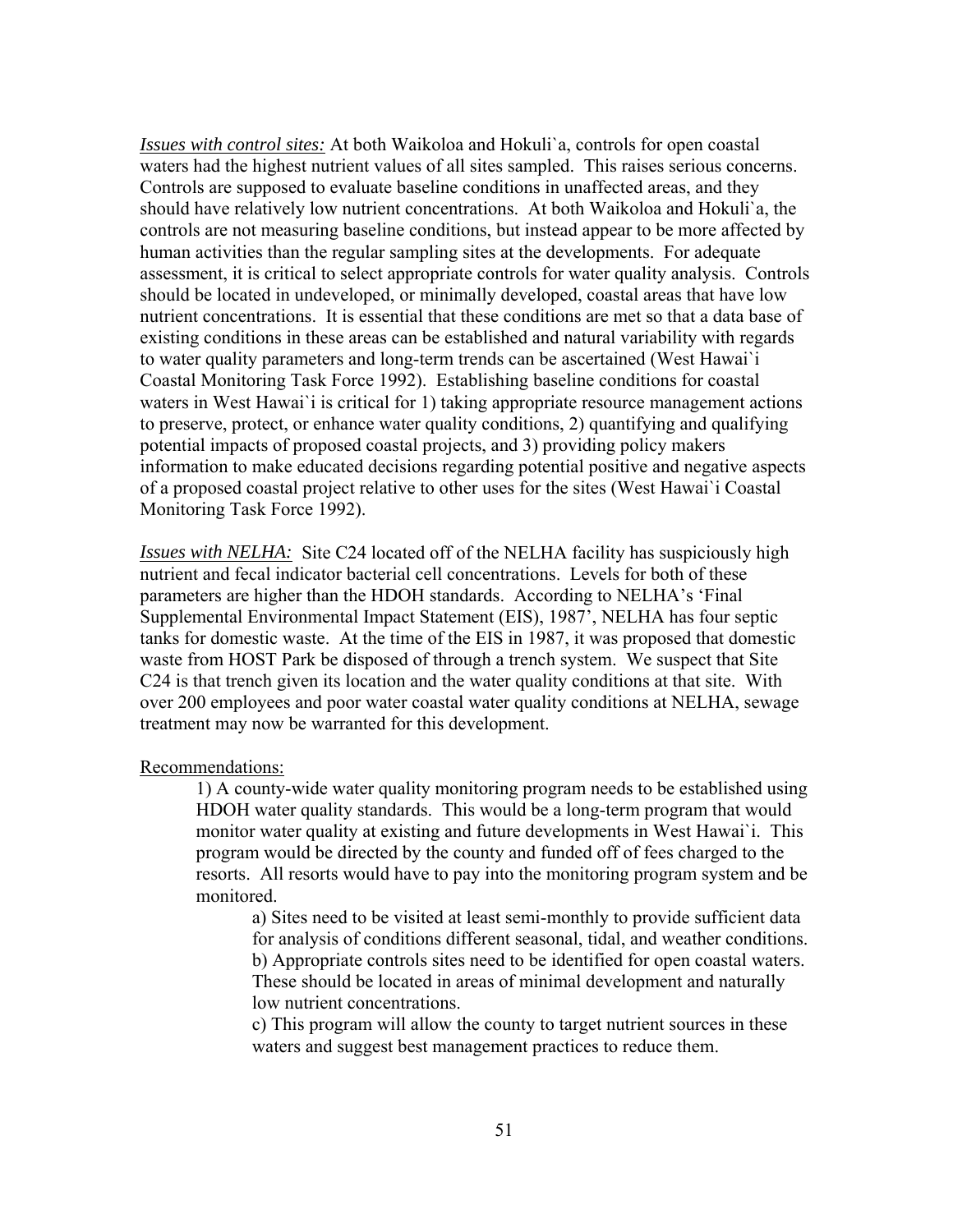2) HDOH needs to establish a time period and number of samples that need to be collected to evaluate whether a water body is in or out compliance with state water quality standards. We suggest that at least 30 samples be collected at a particular water body over the course of a year to evaluate compliance with HDOH standards.

3) Hawai`i County needs to develop an aggressive education campaign to educate the public and developments about pollution prevention practices and environmentally friendly fertilizing techniques. Best management practices for the fertilization practices at resorts and golf courses must be adopted and enforced.

4) HDOH water quality data for other sites in West Hawai`i should be analyzed in a similar fashion to the data used in this report to develop a more comprehensive analysis of water quality for the region.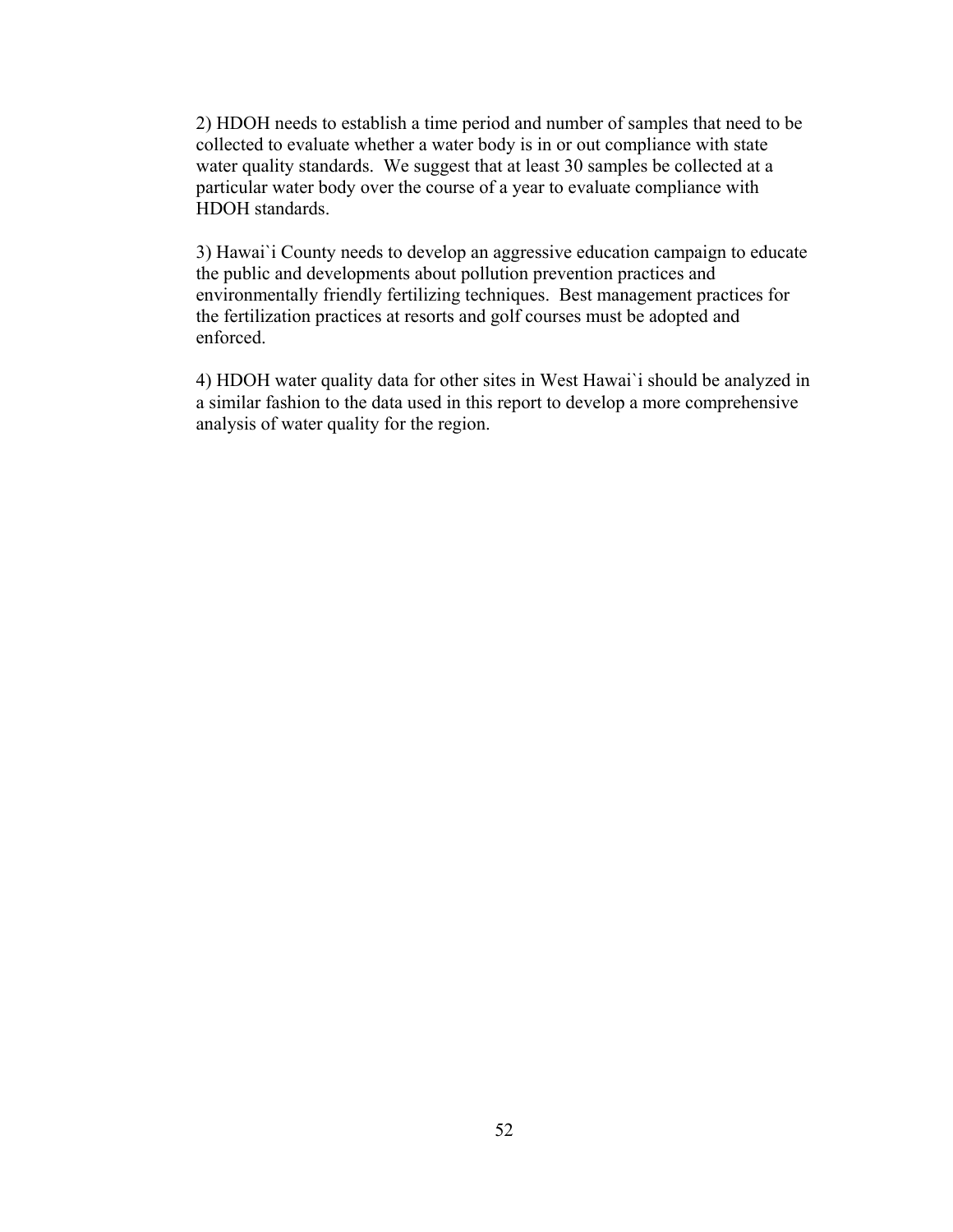

Figure 5A-C. Comparison of water quality measurements for estuarine waters at Waikoloa (1991 to 2002) to HDOH water quality standards. Waikoloa data are presented as geometric means and represented by gray bars. HDOH standards are represented by the solid black lines.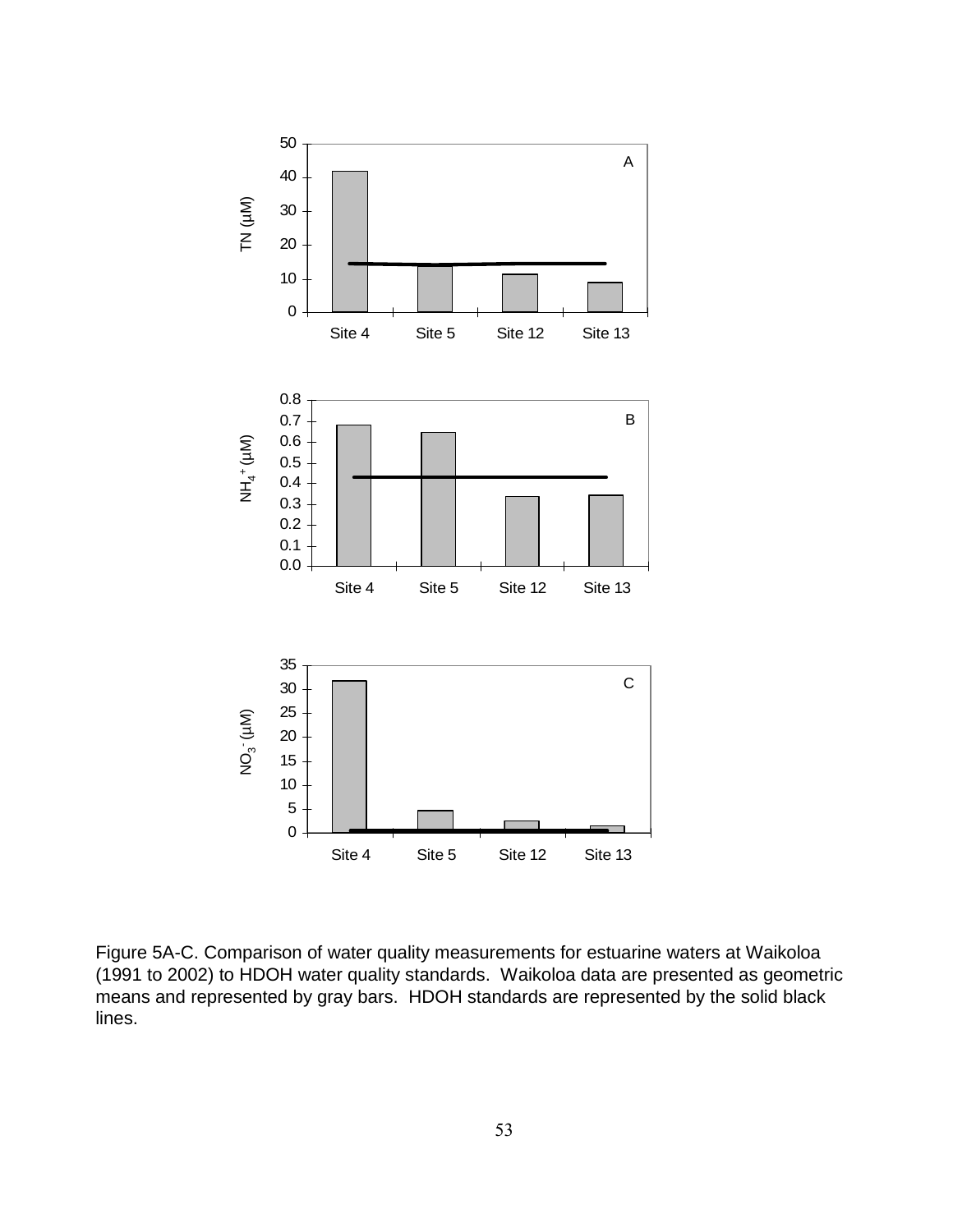

Figure 5D-E. Comparison of water quality measurements for estuarine waters at Waikoloa (1991 to 2002) to HDOH water quality standards. Waikoloa data are presented as geometric means and represented by gray bars. HDOH standards are represented by the solid black lines.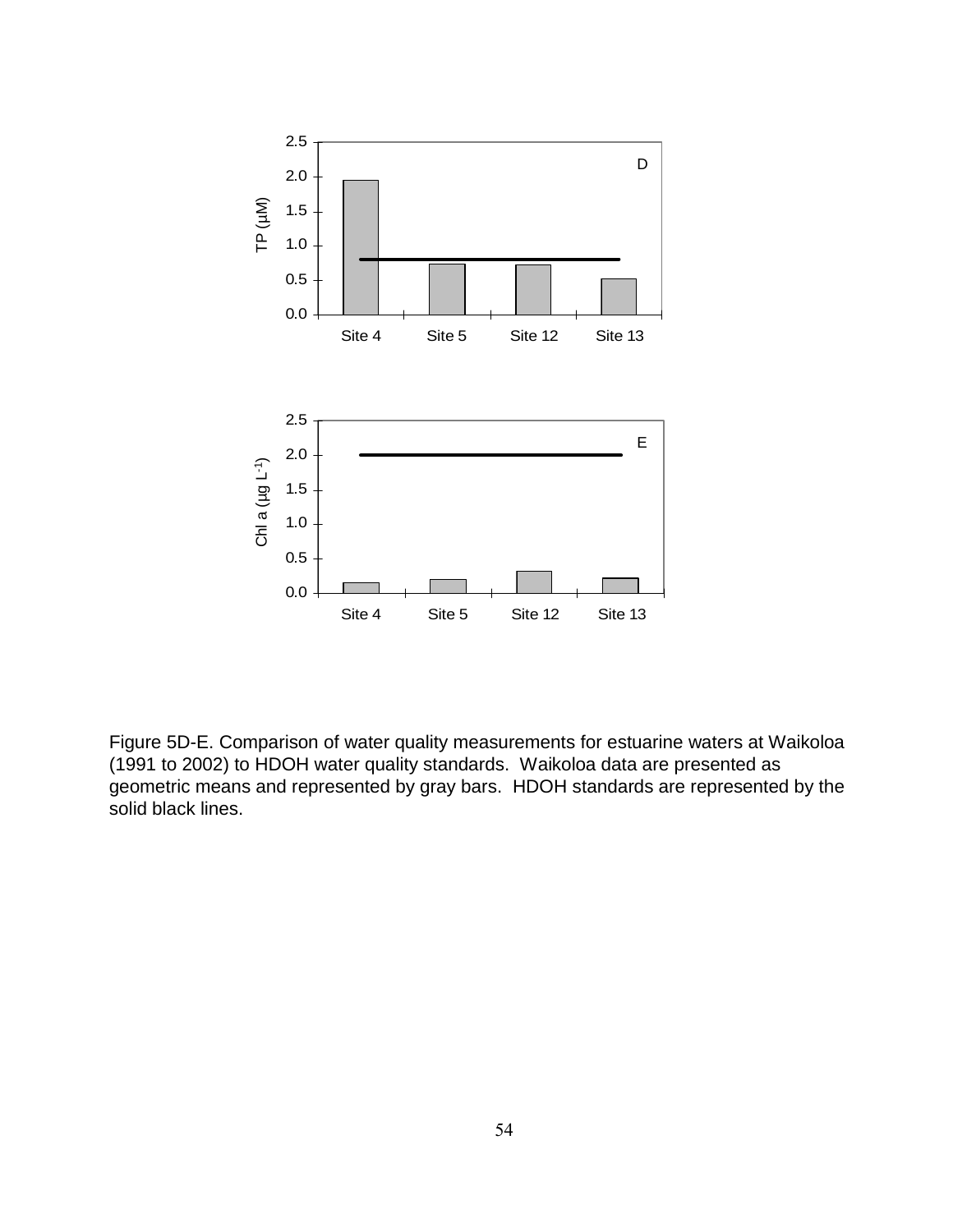

Figure 6A-C. Comparison of water quality data for open coastal waters at Waikoloa (1991 to 2002) to HDOH water quality standards. Waikoloa data are shown as geometric means and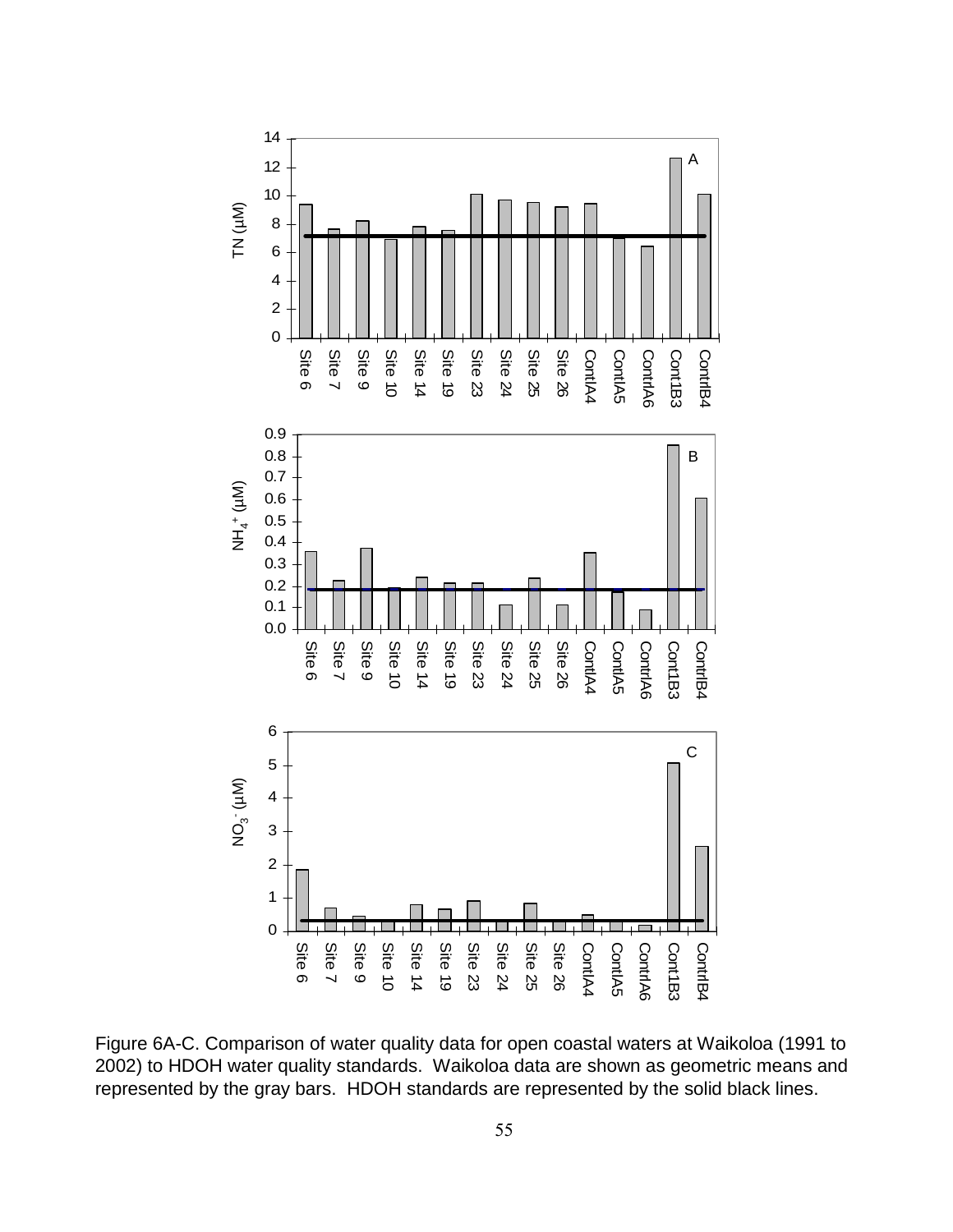

Figure 6D-G. Comparison of water quality data for open coastal waters at Waikoloa (1991 to 2002) to HDOH water quality standards. Waikoloa data are shown as geometric means and represented by the gray bars. HDOH standards are represented by the solid black lines. Tubidity is abbreviated as Turb.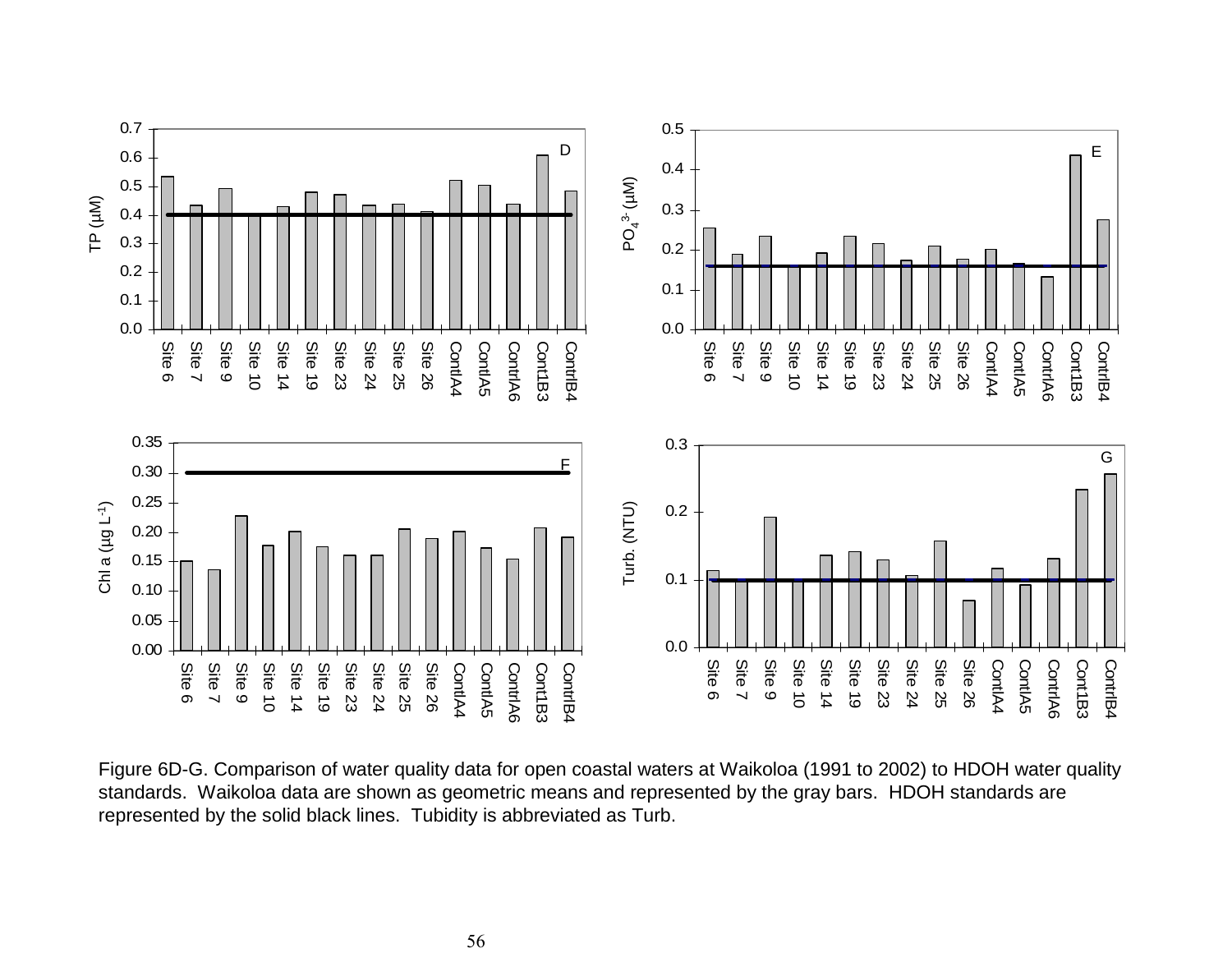

Figure 7A-C. Comparison of water quality standards for open coastal waters at NELHA (1992 to 1997) to HDOH water quality standards. NELHA data are shown as geometric means and represented by the gray bars. HDOH standards are represented by the solid black lines.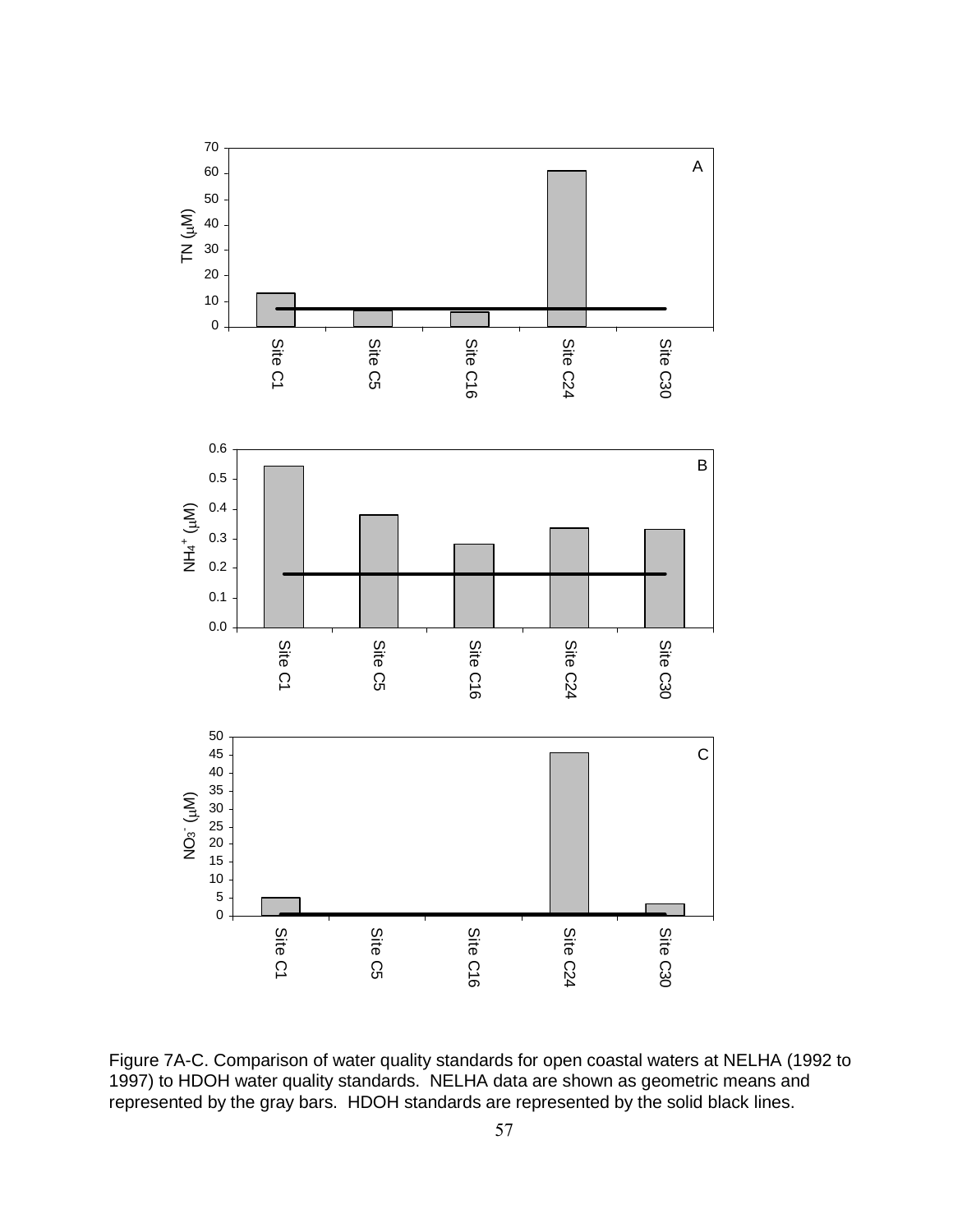

Figure 7D-G. Comparison of water quality standards for open coastal waters at NELHA (1992 to 1997) to HDOH water quality standards. NELHA data are shown as geometric means and represented by the gray bars. HDOH standards are represented by the solid black lines. Turbidity is abbreviated as Turb.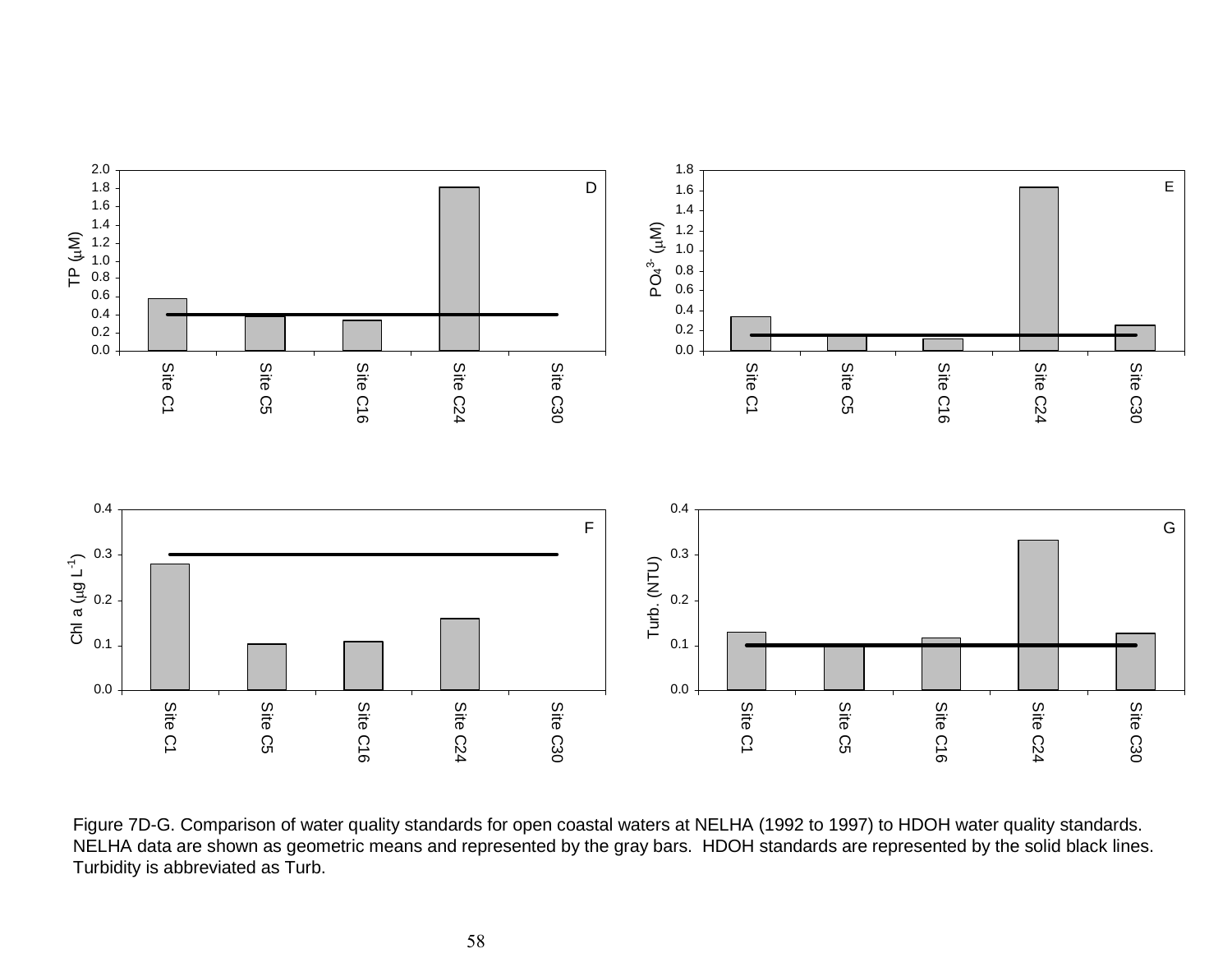

Figure 8A-C. Comparison of water quality standards for open coastal waters at Hokuli'a (1991 to 2001) to HDOH water quality standards. Hokuli'a data are shown as geometric means and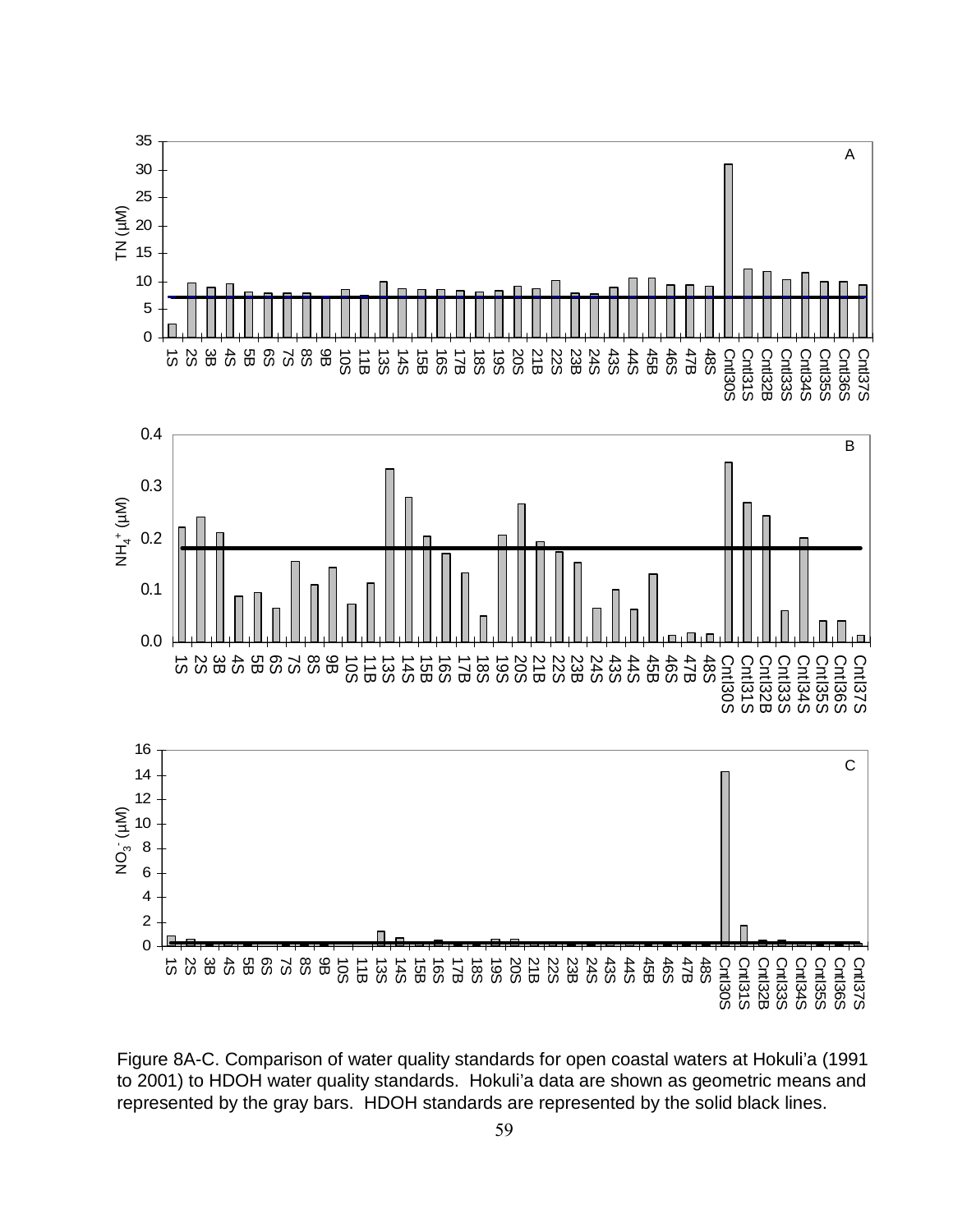

Figure 8D-E. Comparison of water quality standards for open coastal waters at Hokuli'a (1991 to 2001) to HDOH water quality standards. Hokuli'a data are shown as geometric means and represented by the gray bars. HDOH standards are represented by the solid black lines.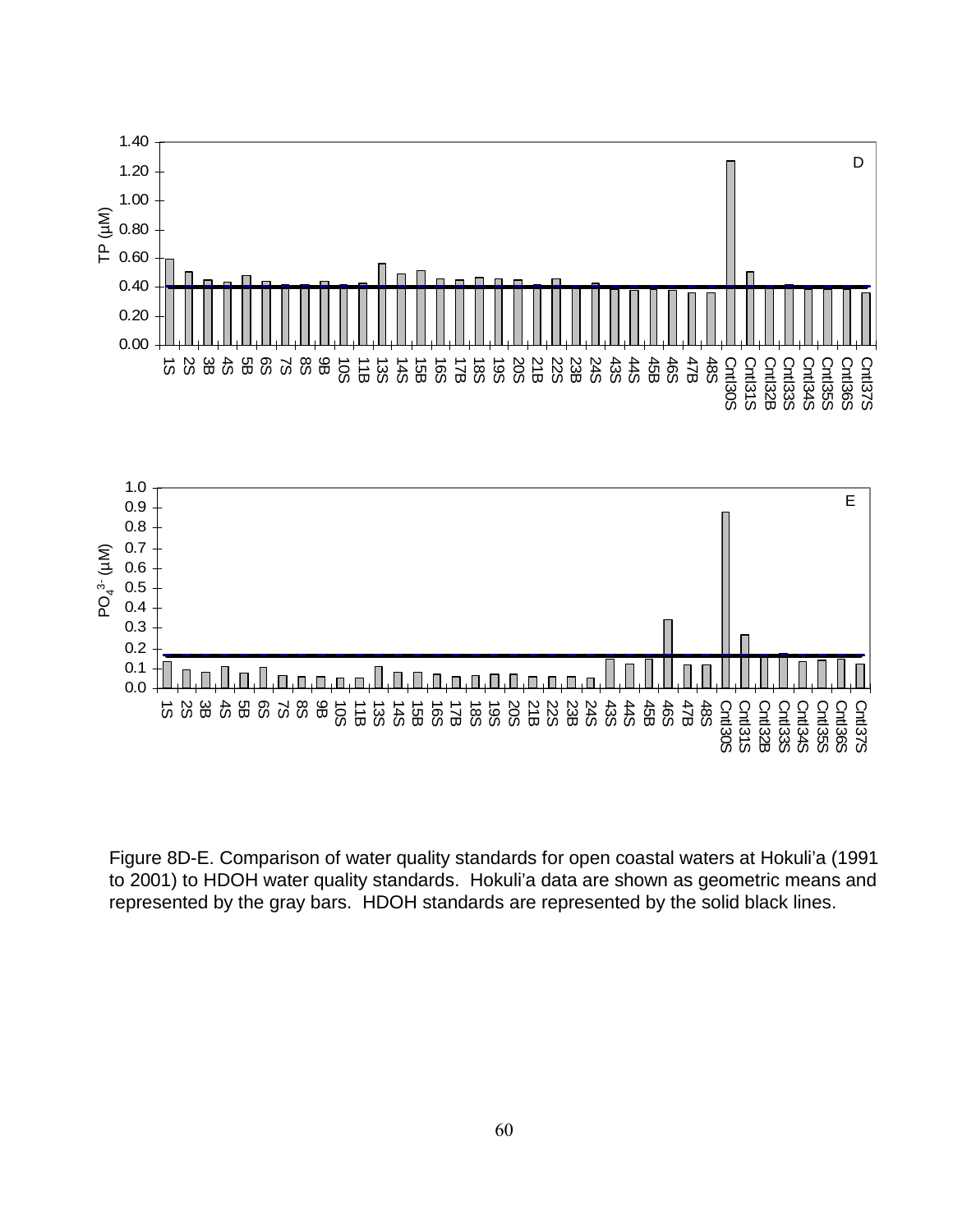



Cntl3 0 S Cntl31S Cntl3 2 B Cntl3 3 S Cntl3 4 S Cntl3 5 S Cntl3 6 S Cntl3 7 S

1S 2S 3B 4S 5B 6S 7S 8S 9B 10S 11B 13S 14S 15B 16S 17B 18S 19S 20S 21B 22S 23B 24S 43S 44S 45B 46S 47B 48S

0.00

61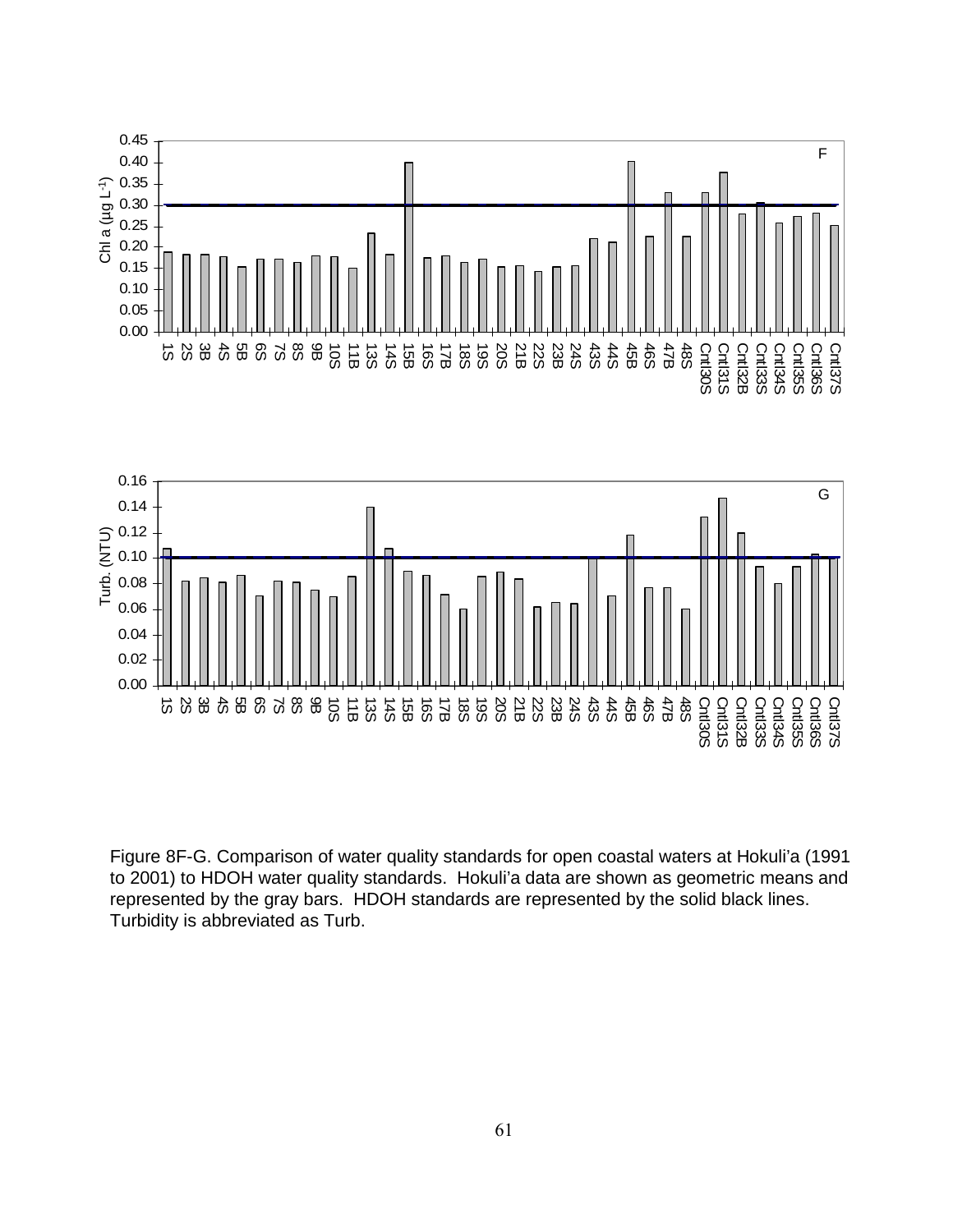**A. Estuaries** Sample Sitee period # samples TN  $NH_4^+$  NO<sub>3</sub> TP Chl *a* Turbity 4 1991-2002 38 38 (100%) 30 (79%) 38 (100%) 38 (100%) 0 (0%) 0 (0%) 55 1991-2002 38 19 (50%) 32 (84%) 37 (97%) 14 (37%) 0 (0%) 0 (0%) 12 1991-2002 38 11 (29%) 14 (37%) 34 (89%) 16 (42%) 1 (3%) 0 (0%) 133 1991-2002 38 37 (97%) 10 (26%) 36 (95%) 5 (13%) 0 (0%) 0 (0%) **Average (±S.D.) 45% (±41) 54% (±28) 95% (±4) 48% (±37) 1% (±1) 0% (±0) B. Open coastal waters** Sample Sitee period # samples TN  $NH_4^+$  NO<sub>3</sub> TP Chl *a* Turbidity PO<sub>4</sub><sup>3</sup> 6 1991-2002 38 33 (87%) 34 (89%) 36 (95%) 29 (76%) 1 (3%) 23 (61%) 35 (92%) 7 1991-2002 37 25 (68%) 30 (81%) 33 (89%) 21 (57%) 2 (5%) 20 (54%) 25 (68%) 9 1991-2002 39 27 (69%) 36 (92%) 28 (72%) 24 (62%) 14 (36%) 30 (77%) 26 (67%) 10 1991-2002 39 16 (41%) 23 (59%) 20 (51%) 14 (36%) 5 (13%) 20 (51%) 17 (44%) 14 1991-2002 38 25 (66%) 31 (82%) 36 (95%) 22 (58%) 8 (21%) 27 (71%) 26 (68%) 19 1991-2002 36 20 (56%) 27 (75%) 31 (86%) 17 (47%) 5 (14%) 25 (69%) 23 (64%) 23 2001-2002 9 9 (100%) 6 (67%) 8 (89%) 6 (67%) 1 (11%) 7 (78%) 8 (89%) 24 2001-2002 9 8 (89%) 2 (22%) 5 (56%) 7 (78%) 3 (33%) 5 (56%) 6 (67%) 25 2001-2002 9 9 (100%) 5 (56%) 8 (89%) 5 (56%) 3 (33%) 9 (100%) 9 (100%) 26 2001-2002 9 7 (78%) 2 (22%) 5 (56%) 5 (56%) 3 (33%) 2 (22%) 5 (56%) Control A4 1994-2002 8 4 (50%) 5 (63%) 4 (50%) 7 (88%) 2 (25%) 4 (50%) 5 (63%) Control A5 1994-2002 8 4 (50%) 4 (50%) 4 (50%) 6 (75%) 1 (13%) 3 (38%) 3 (38%) Control A6 1994-2002 4 2 (50%) 0 (0%) 1 (25%) 2 (50%) 0 (0%) 3 (75%) 1 (25%) Control B3 1994-1999 5 4 (80%) 5 (100%) 5 (100%) 5 (100%) 1 (20%) 5 (100%) 5 (100%) Control B4 1994-1999 5 5 (100%) 5 (100%) 5 (100%) 4 (80%) 1 (20%) 5 (100%) 4 (80%) **Average (±S.D.) 72% (±20) 64% (±30) 73 (±24) 66% (17) 19% (±12) 67% (±23) 68%(±22)**

Table 10. Evaluation of water quality compliance for Waikoloa monitoring sites. Data in tables are presented as number of samples out of compliance with HDOH water quality standards (% of samples out of compliance). Control sites for Waikoloa were Awakee-Makalawena (Control A) and Kukio (Control B).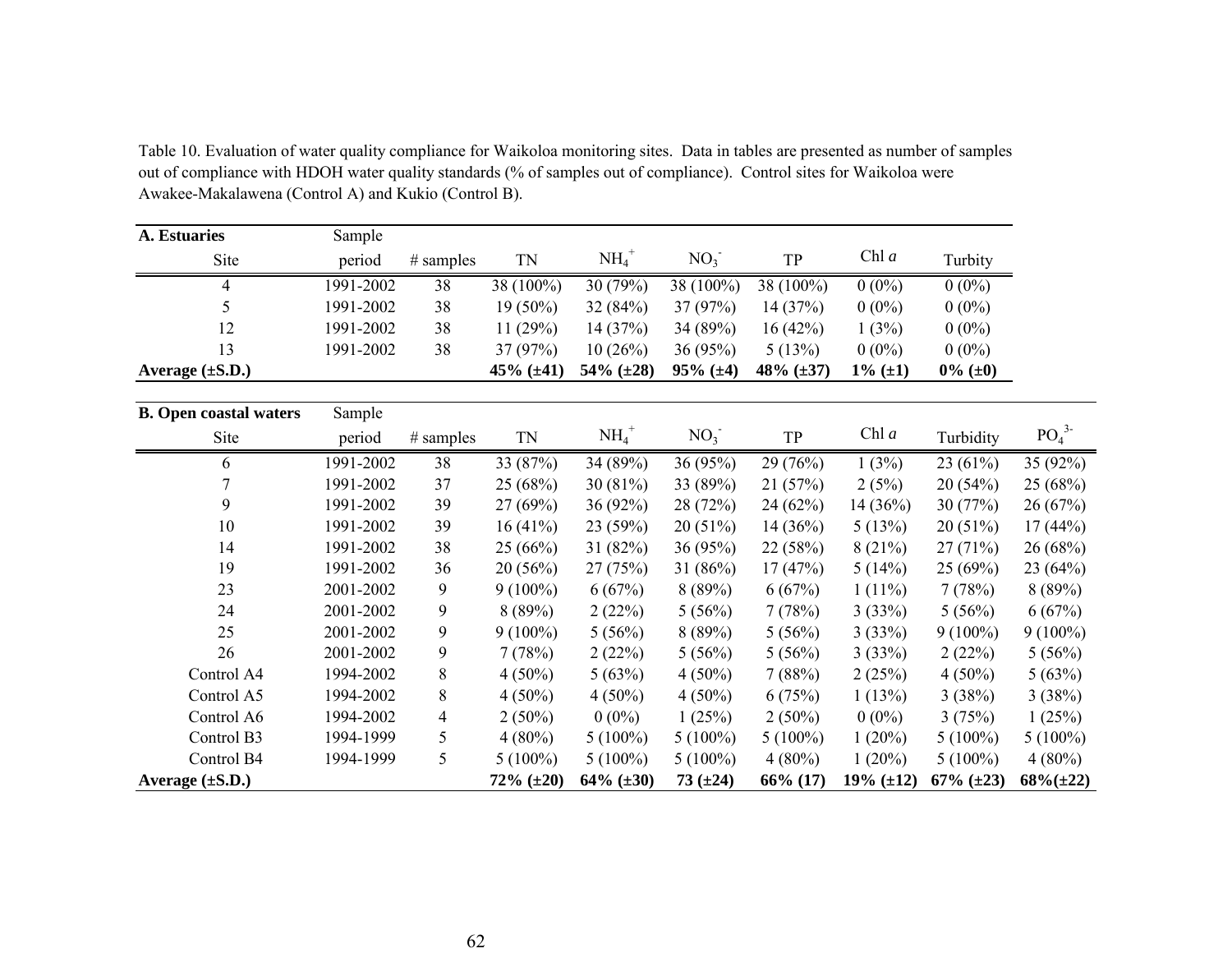| A. Open coastal waters | Sample    |              |                     |                     |                     |                     |                   |                     |                              |
|------------------------|-----------|--------------|---------------------|---------------------|---------------------|---------------------|-------------------|---------------------|------------------------------|
| <b>Site</b>            | period    | $\#$ samples | TN                  | $\mathrm{NH_4}^+$   | NO <sub>3</sub>     | TP                  | Chl a             | Turb.               | PO <sub>4</sub> <sup>3</sup> |
| C <sub>1</sub>         | 1992-1997 | 24           | 19(79%)             | 23(96%)             | 21(88%)             | 15(63%)             | 8(33%)            | 13(54%)             | 21 (88%)                     |
| C <sub>5</sub>         | 1992-1997 | 22           | 3(14%)              | 18 (82%)            | 16(73%)             | 5(23%)              | $0(0\%)$          | 5(23%)              | 8(36%)                       |
| C16                    | 1992-1997 | 23           | 2(9%)               | $16(70\%)$          | $16(70\%)$          | $(4\%)$             | 1(4%)             | 11(48%)             | 5(22%)                       |
| C24                    | 1992-1997 | 23           | 23 (100%)           | 19(83%)             | $23(100\%)$         | 22(96%)             | 2(9%)             | 14(62%)             | 22(96%)                      |
| C30                    | 1992-1997 | 23           | $0(0\%)$            | 20(87%)             | $23(100\%)$         | $0(0\%)$            | $0(0\%)$          | 10(43%)             | 18(78%)                      |
| Average $(\pm S.D.)$   |           |              | $40\%$ ( $\pm 46$ ) | $83\%$ ( $\pm 10$ ) | $86\%$ ( $\pm 14$ ) | $37\%$ ( $\pm 41$ ) | $9\%$ ( $\pm$ 14) | $46\%$ ( $\pm 14$ ) | $64\%$ ( $\pm 33$ )          |

Table 11. Evaluation of water quality compliance for NELHA monitoring sites. Data in tables are presented as number of samples out of compliance with HDOH water quality standards (% of samples out of compliance). Turbidity is abbreviated as Turb.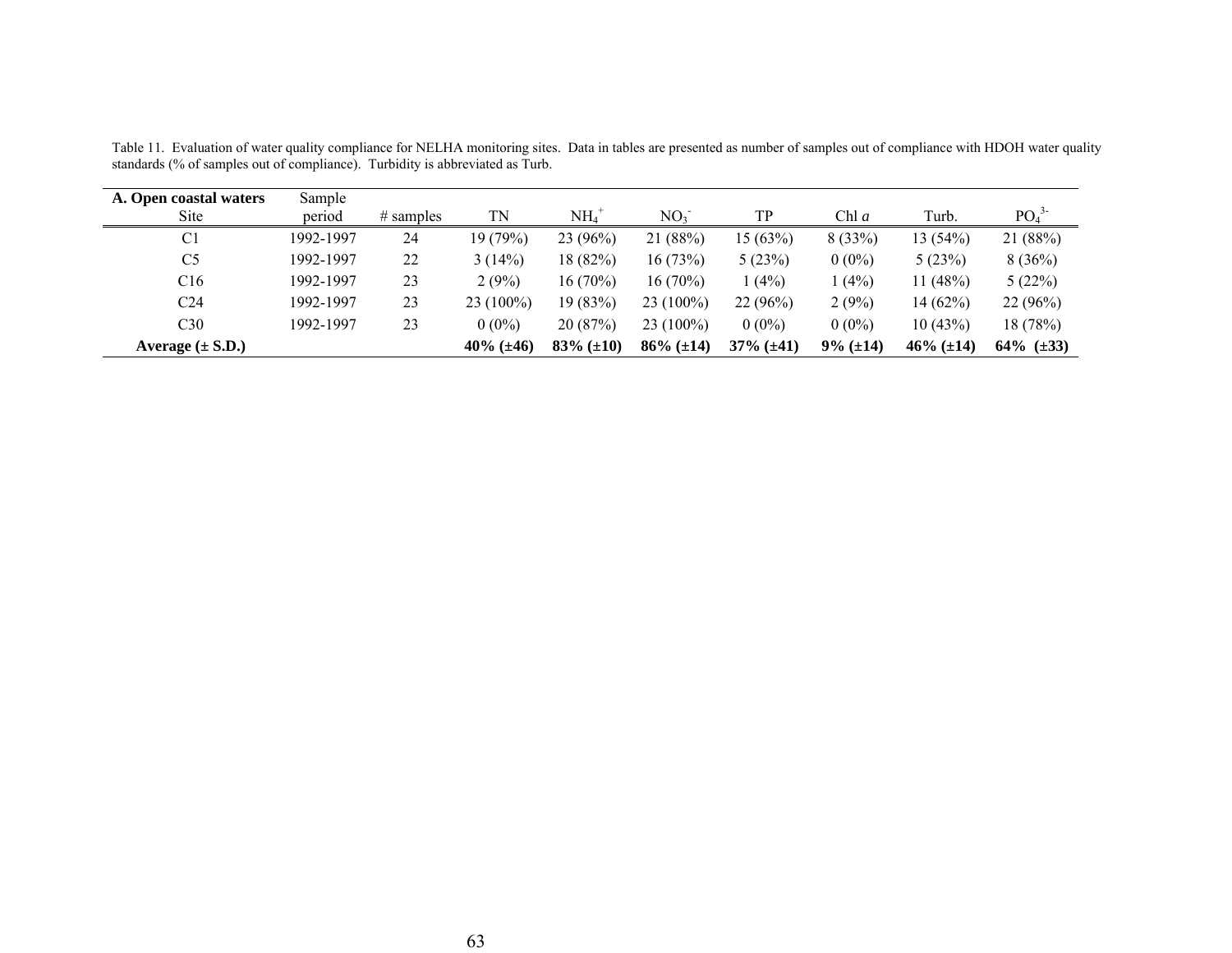| A. Open coastal waters | Sample    |                |                     |                     |                 |                 |              |                     |                              |
|------------------------|-----------|----------------|---------------------|---------------------|-----------------|-----------------|--------------|---------------------|------------------------------|
| Site                   | period    | # samples      | TN                  | $NH_4$ <sup>+</sup> | NO <sub>3</sub> | TP              | Chl $a$      | Turb.               | PO <sub>4</sub> <sup>3</sup> |
| 1S                     | 1991-2001 | 7              | 5(71%)              | $3 (+43%)$          | 6(86%)          | 5(71%)          | 1(14%)       | 3(43%)              | 5(71%)                       |
| 2S                     | 1991-2001 | 7              | 6(86%)              | 3(43%)              | 6(86%)          | 4(57%)          | 1(14%)       | 2(29%)              | 4(57%)                       |
| 3B                     | 1991-2001 | 7              | 5(71%)              | 4(57%)              | 3(43%)          | 3(43%)          | 1(14%)       | 1(14%)              | 2(29%)                       |
| 4S                     | 1991-2001 | 7              | 6(86%)              | 2(29%)              | 3(43%)          | 4(57%)          | $0(0\%)$     | 1(14%)              | 2(29%)                       |
| 5B                     | 1991-2001 | 7              | 5(71%)              | 3(43%)              | 1(14%)          | 4(57%)          | 1(14%)       | 1(14%)              | 2(29%)                       |
| 6S                     | 1991-2001 | $\overline{7}$ | 4(57%)              | 3(43%)              | 1(14%)          | 2(29%)          | 1(14%)       | 1(14%)              | 1(14%)                       |
| 7S                     | 1991-2001 | 7              | 5(71%)              | 2(29%)              | 4(57%)          | 2(29%)          | 1(14%)       | 2(29%)              | 1(14%)                       |
| <b>8S</b>              | 1991-2001 | 7              | 5(71%)              | 5(71%)              | 1(14%)          | 2(29%)          | 1(14%)       | 1(14%)              | $0(0\%)$                     |
| 9 <sub>B</sub>         | 1991-2001 | 7              | 4(57%)              | 2(29%)              | 1(14%)          | 3(43%)          | 1(14%)       | 1(14%)              | 1(14%)                       |
| 10S                    | 1991-2001 | 7              | 5(71%)              | 2(29%)              | $0(0\%)$        | 2(29%)          | 1(14%)       | $0(0\%)$            | $0(0\%)$                     |
| 11B                    | 1991-2001 | 7              | 4(57%)              | 4(57%)              | $0(0\%)$        | 2(29%)          | 1(14%)       | 1(14%)              | $0(0\%)$                     |
| 13S                    | 1991-2001 | 7              | 6(86%)              | 5(71%)              | 6(86%)          | $7(100\%)$      | 2(29%)       | 5(71%)              | 5(71%)                       |
| 14S                    | 1991-2001 | 7              | 5(71%)              | 6(86%)              | 6(86%)          | 5(71%)          | 1(14%)       | 4(57%)              | 5(71%)                       |
| 15B                    | 1991-2001 | $\overline{7}$ | 5(71%)              | 4(57%)              | 1(14%)          | 5(71%)          | 2(29%)       | 2(29%)              | $0(0\%)$                     |
| 16S                    | 1991-2001 | 7              | 5(71%)              | 4(57%)              | 4(57%)          | 4(57%)          | 1(14%)       | 1(14%)              | 1(14%)                       |
| 17B                    | 1991-2001 | 7              | 4(57%)              | 2(29%)              | $0(0\%)$        | 3(43%)          | 1(14%)       | 1(14%)              | $0(0\%)$                     |
| 18S                    | 1991-2001 | 7              | 4(57%)              | 3(43%)              | 2(29%)          | 3(43%)          | 1(14%)       | $0(0\%)$            | $0(0\%)$                     |
| 19S                    | 1991-2001 | 7              | 5(71%)              | 4(57%)              | 4(57%)          | 4(57%)          | $0(0\%)$     | 2(29%)              | 2(29%)                       |
| <b>20S</b>             | 1991-2001 | $\overline{7}$ | 5(71%)              | 4(57%)              | 5(71%)          | 4(57%)          | 1(14%)       | 1(14%)              | 2(29%)                       |
| 21B                    | 1991-2001 | 7              | 5(71%)              | 3(43%)              | 1(14%)          | 3(43%)          | $0(0\%)$     | 1(14%)              | $0(0\%)$                     |
| <b>22S</b>             | 1991-2001 | 7              | 6(86%)              | 2(29%)              | 2(29%)          | 4(57%)          | $0(0\%)$     | $0(0\%)$            | 2(29%)                       |
| 23B                    | 1991-2001 | $\overline{7}$ | 4(57%)              | 4(57%)              | $0(0\%)$        | 1(14%)          | $0(0\%)$     | $0(0\%)$            | $0(0\%)$                     |
| 24S                    | 1991-2001 | $\overline{7}$ | 3(43%)              | 2(29%)              | $0(0\%)$        | $0(0\%)$        | $0(0\%)$     | 1(14%)              | $0(0\%)$                     |
| 43S                    | 2001      | 3              | $3(100\%)$          | 1(33%)              | 2(67%)          | 1(33%)          | 1(33%)       | 2(67%)              | $0(0\%)$                     |
| 44S                    | 2001      | 3              | $3(100\%)$          | $0(0\%)$            | $3(100\%)$      | $0(0\%)$        | $0(0\%)$     | $0(0\%)$            | $0(0\%)$                     |
| 45B                    | 2001      | 3              | 2(67%)              | $0(0\%)$            | 1(33%)          | 1(33%)          | 2(67%)       | 1(33%)              | $0(0\%)$                     |
| 46S                    | 2001      | 3              | 2(67%)              | $0(0\%)$            | $0(0\%)$        | 1(33%)          | $0(0\%)$     | $0(0\%)$            | 1(33%)                       |
| 47B                    | 2001      | 3              | 2(67%)              | 1(33%)              | $0(0\%)$        | $0(0\%)$        | 2(67%)       | 1(33%)              | $0(0\%)$                     |
| 48S                    | 2001      | 3              | 2(67%)              | $0(0\%)$            | $0(0\%)$        | $0(0\%)$        | $0(0\%)$     | $0(0\%)$            | $0(0\%)$                     |
| Control 30S            | 2001      | 3              | $3(100\%)$          | $3(100\%)$          | $3(100\%)$      | $3(100\%)$      | 2(67%)       | 2(67%)              | $3(100\%)$                   |
| Control 31S            | 2001      | 3              | $0(0\%)$            | 2(67%)              | $3(100\%)$      | 2(67%)          | 1(33%)       | 2(67%)              | $3(100\%)$                   |
| Control 32B            | 2001      | 3              | $3(100\%)$          | 1(33%)              | 2(67%)          | $3(100\%)$      | 1(33%)       | 1(33%)              | 1(33%)                       |
| Control 33S            | 2001      | 3              | $3(100\%)$          | $0(0\%)$            | $3(100\%)$      | 2(67%)          | 1(33%)       | 1(33%)              | 1(33%)                       |
| Control 34B            | 2001      | 3              | $3(100\%)$          | 1(33%)              | $0(0\%)$        | 1(33%)          | 1(33%)       | 1(33%)              | $0(0\%)$                     |
| Control 35S            | 2001      | 3              | 2(67%)              | $0(0\%)$            | 1(33%)          | 2(67%)          | 1(33%)       | 1(33%)              | 1(33%)                       |
| Control 36S            | 2001      | 3              | $3(100\%)$          | $0(0\%)$            | 1(33%)          | 2(67%)          | 1(33%)       | 1(33%)              | 1(33%)                       |
| Control 37S            | 2001      | 3              | $3(100\%)$          | 1(33%)              | $0(0\%)$        | 1(33%)          | $0(0\%)$     | 1(33%)              | $0(0\%)$                     |
| Average $(\pm S.D.)$   |           |                | $73\%$ ( $\pm 20$ ) | $38\%~(\pm 25)$     | $39\%$ (±36)    | $46\%~(\pm 26)$ | $19\%$ (±19) | $25\%$ ( $\pm 20$ ) | $23\%$ ( $\pm 29$ )          |

Table 12. Evaluation of water quality compliance for Hokuli'a monitoring sites. Data in tables are presented as number of samples out of compliance with HDOH water quality standards (% of samples out of compliance). Control sites for Hokuli'a were located within Kaawaloa cove inside Kealakekua Bay along an onshore-offshore transect. Turbidity is abbreviated as Turb.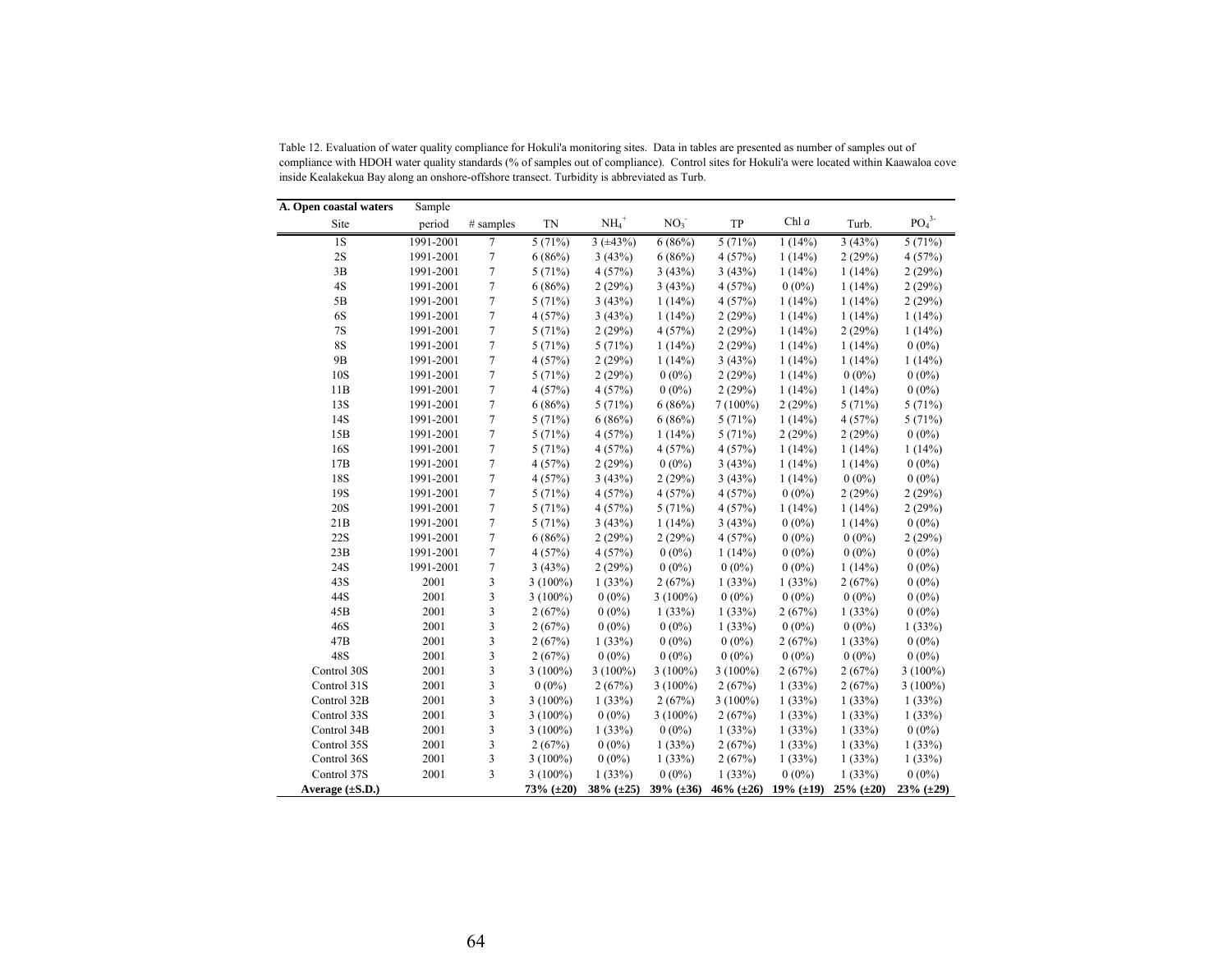## **VI. RECOMMENDATIONS**

**A. Highest Priority Recommendations:** These recommendations are provided as a result of a review of the development projects' reports. The recommendations will provide adequate assessment and evaluation of environmental conditions and impacts on coastal resources and water quality in West Hawai`i.

**1)** Develop standardized permit application and environmental report guidelines. These new guidelines should be specific to requirements of sampling/monitoring for new developments.

**2)** Develop a Hawai`i County coastal monitoring program to monitor long-term changes in water quality to include (but not limited to) monitoring of the following parameters: water quality, benthic substrate, biological parameters, microbiological parameters, oceanographic parameters, sediments, and anchialine ponds.

- This program would serve as an alternative to independent monitoring projects implemented for each development (and completed resorts).
- This program would provide more consistent and useful data for environmental assessment, trend analysis, development impact determination, and evaluation of management strategies.
- We recommend that all development projects should be required to pay into a fund that will support an integrated county coastal monitoring program.

**3)** Develop an anchialine pond protection/management program in Hawai`i County.

- Establish water quality standards for anchialine ponds
- Inventory anchialine ponds island-wide
- Develop and enforcement policy of no net loss of ponds on both public and private lands
	- o No development project should be approved that eliminates or impacts anchialine ponds
	- o Development projects must map anchialine ponds and monitor their physical, chemical, and biological status
	- o Management of anchialine ponds on development project land should include assessment and removal of invasive species

## **Other Recommendations**

- **4)** As a requirement of all permits submitted for developments in the coastal zone, complete characterization of conditions should be required in adjacent and potentially impacted areas.
	- This should include creation of a fine-scale habitat map, based on the NOAA Benthic Maps available from NOAA (http://ccma.nos.noaa.gov/products/biogeography/hawaii\_cd/index.htm),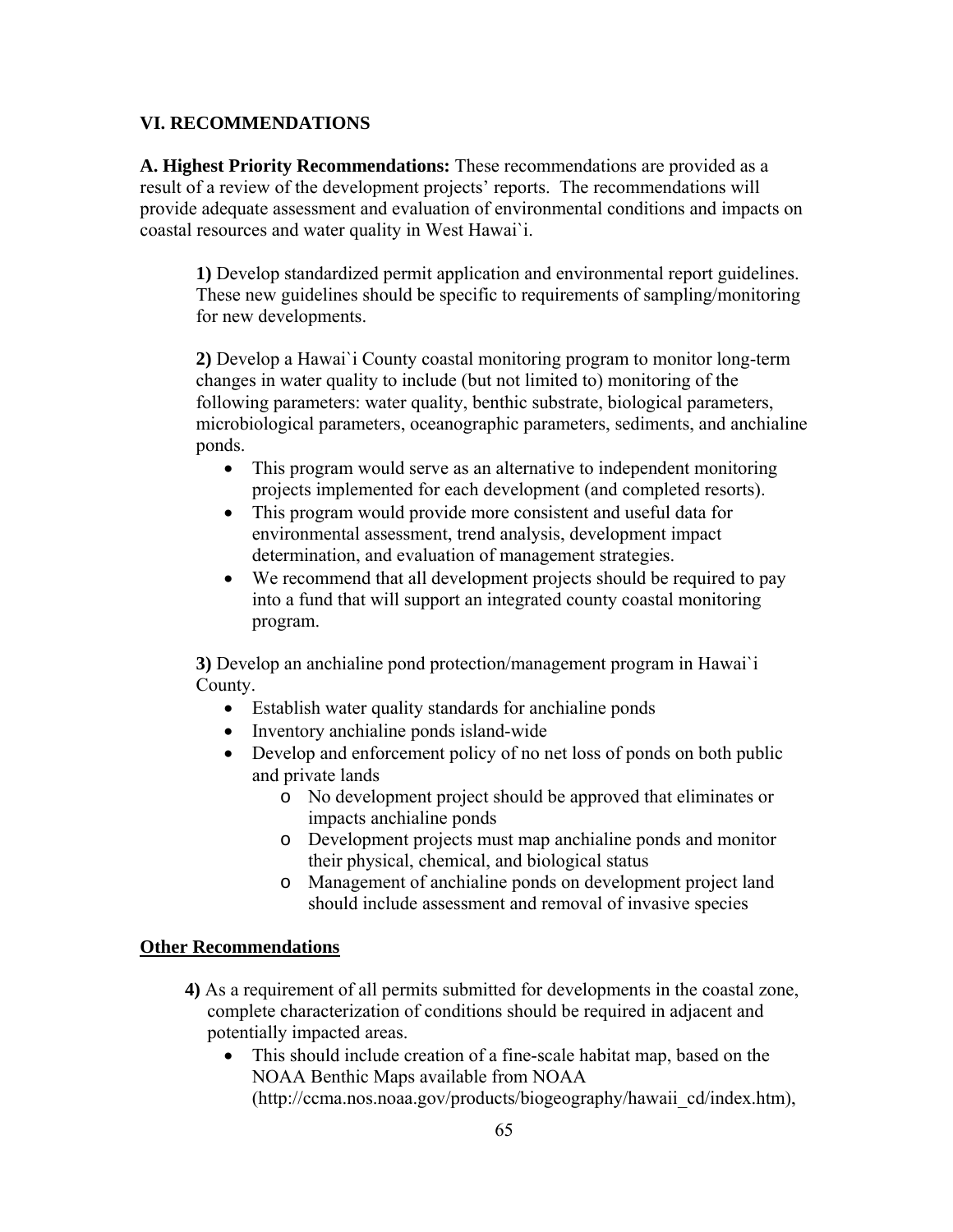and thorough characterization of coastal conditions seaward of the development to the 30 m isobath and extending adjacent to development boundaries at least 500 m.

- **5)** Hawai`i County needs to develop a manual of concise guidelines for the environmental report to provide to each developer prior to permit application.
- **6)** Hawai`i County needs to develop a check sheet of requirements for monitoring for developers to ensure that all of the specified parameters are measured during monitoring projects.
- **7)** Any development permit issued in coastal zone should have requirements that include coastal sampling/monitoring.
	- Monitoring of all parameters must be initiated prior to permit application submission, during the environmental assessment period, and continuing for at least 5 years following completion of the project.
	- Monitoring of areas for development should minimally include all parameters outlined in the 'Monitoring Protocol Guidelines', provided by the West Hawai`i Coastal Monitoring Task Force in 1992. The monitoring protocol guidelines should be revised and enhanced with mechanisms in place for compliance and enforcement of the standards.
	- Hawai`i County should require developers to adopt Before-After/Control-Impact (BACI) sampling protocols designed to test impacts by sampling the to-be-impacted site and a non-impacted control site for a specified time before the impact and following the impact.
- **8)** All data collected at stations should have associated GPS coordinates (latitude/longitude) with metadata recorded (including DATUM type used, e.g., WGS 84).
- **9)** Data generated from development monitoring projects should be submitted annually to the County in an electronic format (e.g., database or spreadsheet).

# **B. Categorical Recommendations**

## **1) Summary of Water Quality Recommendations**

- Establish a time period and number of samples that need to be collected to evaluate whether a water body is in or out compliance with HDOH water quality standards
- Develop an aggressive campaign to educate the public and developments about pollution prevention practices and environmentally friendly fertilizing techniques
- Enforce best management practices for the fertilization practices at resorts and golf courses
- Establish salinity gradient parameters for water quality monitoring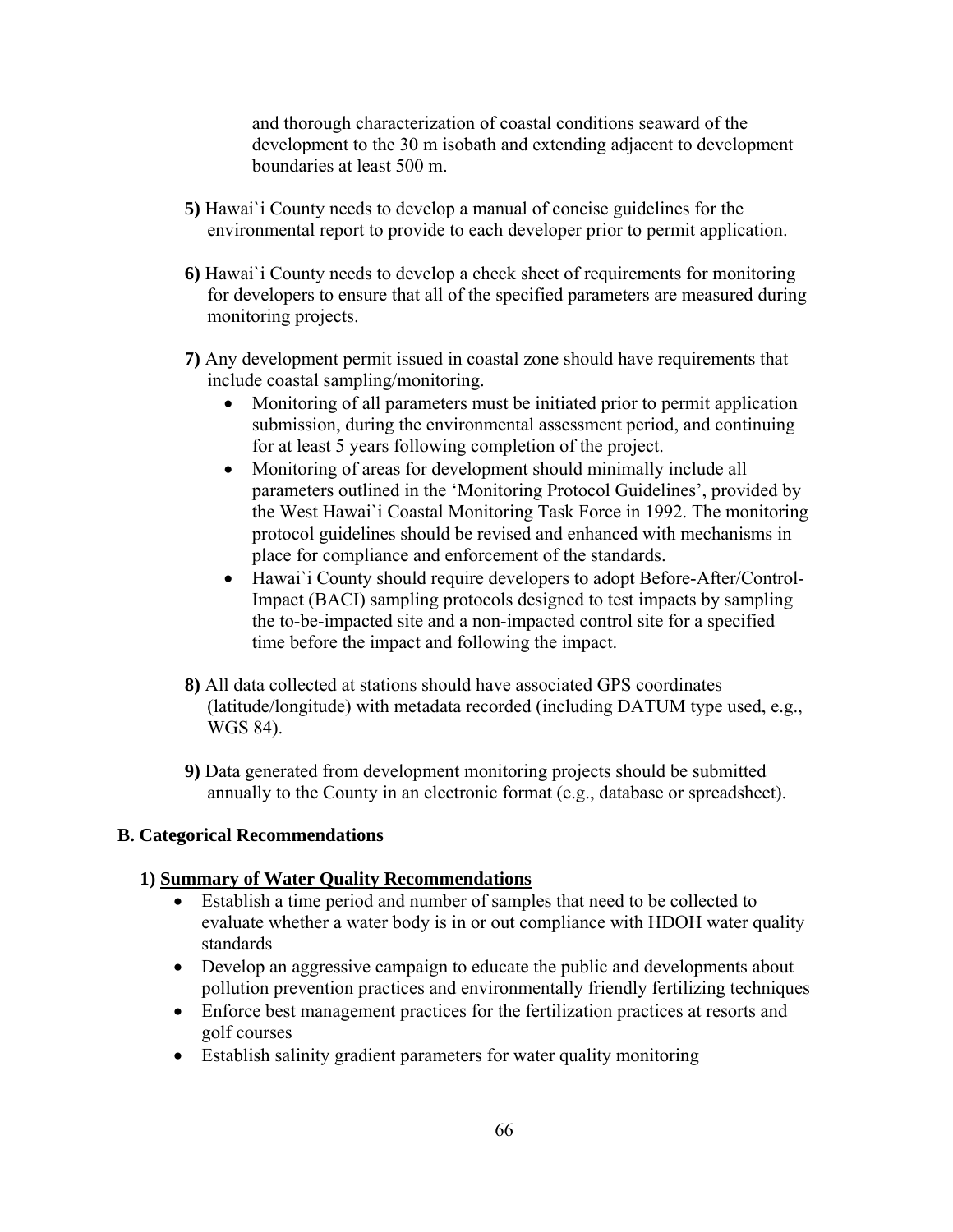# **2) Summary of Microbiological Water Quality Recommendations**

- Establish a time period and number of samples that need to be collected to evaluate whether a water body is within compliance of HDOH microbiological water quality standards
- Follow standard methods for all sample analysis
- Analysis of data must be consistent with HDOH microbiological analyses for geometric means of *E. coli* and enterococci

# **3) Summary of Biological Monitoring Recommendations**

- Biological sampling, especially of benthic components (e.g., corals, algae), is extremely important, however, data would be much more valuable if collected in a coordinated program with an island-wide scientific design. A more effective allocation of biological sampling effort and an improved monitoring design would entail fewer sites per bay, more sites along the entire coast, and an increase in sampling effort of other important parameters, particularly, microbiological parameters.
- Biological sampling should have details of sampling provided to include GPS coordinates (latitude/longitude with datum metadata recorded) for each station sampled, direction sampled from the station point, quadrat size and number of quadrats sampled per transect, and length and width of transect.
- All stations should be identified on a GIS-produced map. Samples should be taken in each zone and habitat type. Coastal marine community maps should be developed based on the NOAA Benthic Maps to a depth of 30 m. (http://ccma.nos.noaa.gov/products/biogeography/hawaii\_cd/index.htm)

# **4) Summary of Recommendations for Marine Sediment Monitoring**

- Sample sediment substrates of coral reef, reef flat, marine pools, protected coves, and anchialine ponds
- Perform grain size analysis of sediments and determine percentage carbonate
- Carry out statistical treatment of grain size analysis to include graphic mean, graphic standard deviation, and skewness
- Conduct chemical analysis for pre-selected toxic pollutants as warranted

# **5) Summary of Recommendations for Physical Monitoring of Nearshore Waters**

- Redefine *brackish waters* as having salinities between 0.5 and 30 ppt, thereby bringing monitoring definitions and HDOH standards in line with accepted values for brackish waters
- Define wet and dry seasons consistently among water body types
- Note tide state relative to the local datum noting and any local deviations from predicted tide
- Measure wind direction and speed, and note any recent prior major weather events
- Note surf conditions to include local significant wave height. In addition, buoy data on wave period and height, and swell direction and source should be included
- Measure circulation using moored current meters and/or drogues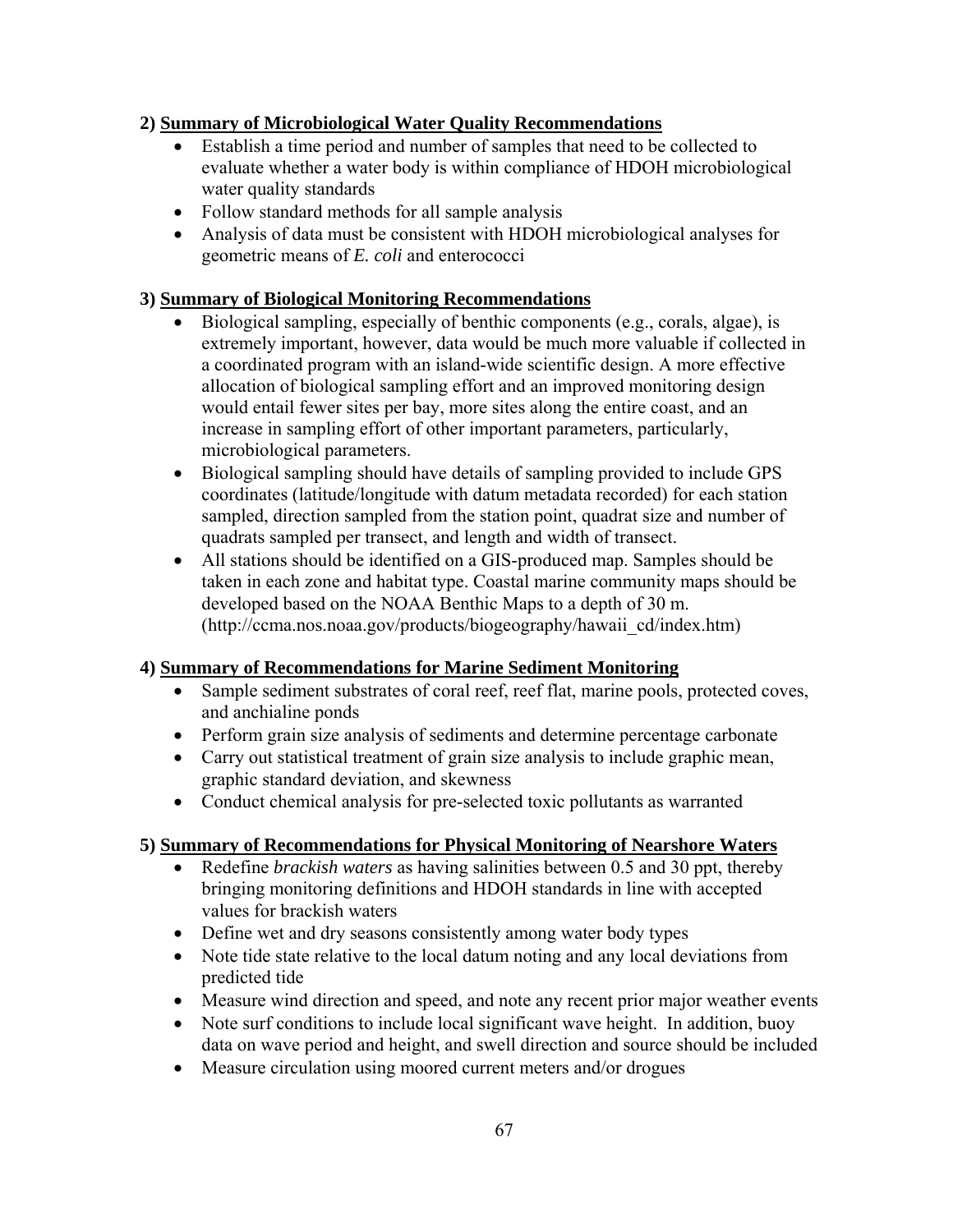# **6) Summary of Recommendations for Anchialine Ponds**

- Measure temperature, salinity, and turbidity at both high and low tide during the maximum biweekly tidal cycle, plus special monitoring following any major rainfall events such as Kona storms
- Measure physical parameters along both vertical and horizontal transects across ponds in order to determine stratification and/or localized input into ponds
- Note external parameters such as surf conditions
- Sample bottom sediments, determine grain size, and calculate sedimentary statistics
- Development projects that will eliminate or impact anchialine ponds should not be approved
- Development projects should be required to map anchialine ponds and monitor their physical, chemical, and biological status at least two times annually
- Management of anchialine ponds on development project land should include assessment and removal of invasive species at least two times annually
- Establish control sites for anchialine ponds at undeveloped or minimally impacted locations with low nutrient concentrations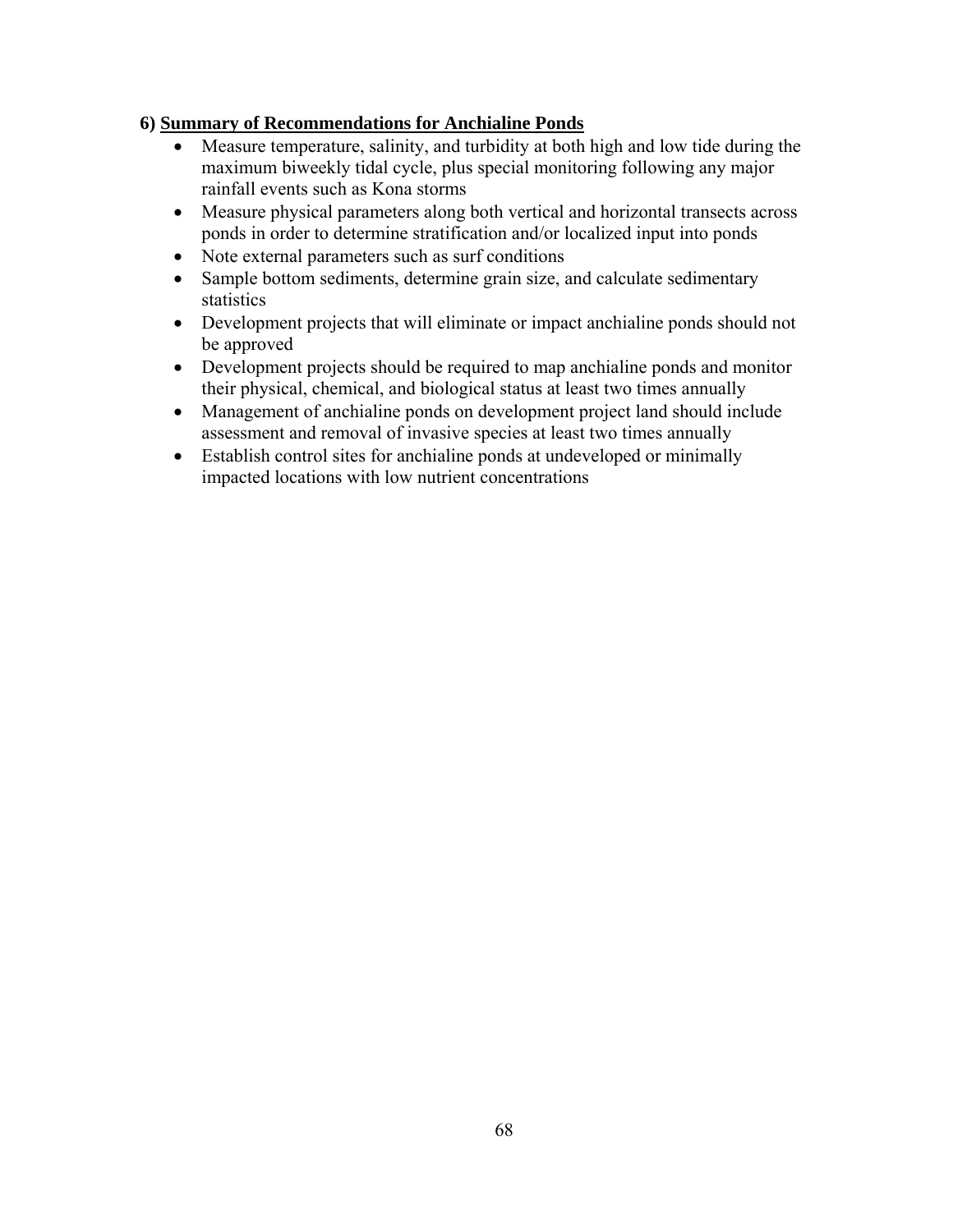### **VII. SUGGESTED FUTURE RESEARCH PROJECTS**

## **A. Coastal Water Projects**

- 1. Review HDOH coastal water quality data for spatial and temporal trends, as well as compliance with HDOH water quality standards. This project, in combination, with results from this report will provide a more complete analysis of water quality for West Hawai`i.
- 2. Map out groundwater seeps in West Hawai`i, measure nutrient concentrations in groundwater, and identify nutrient sources.

### **B. Anchialine Pond Projects**

- 1. Conduct an inventory of anchialine ponds island-wide.
	- a. This would be accomplished through an aerial survey, followed by ground-truthing visits. Ponds can be categorized as: 1) pristine and must be protected, 2) capable of rehabilitation, and 3) lost forever.
	- b. For ponds that fall into category 1 and 2 from above, the following should be measured at those ponds:
		- 1) Water quality parameters (Section IV)
		- 2) Biological parameters (Section IV)
		- 3) Physical/geological parameters (Section IV)
- 2. Develop education module for anchialine ponds and signage for sites in West Hawai' i to educate the public about ponds and their 'protected' status.

### **C. Benthic Community Projects**

1. Conduct a comprehensive survey of benthic community conditions along the coast of West Hawai`i in coordination with DAR. The methods used for this research should be reviewed by professionals conducting similar programs throughout the state. The data base generated through this survey would provide a baseline and comparison for future studies and monitoring programs.

### **D. Development Impact Project**

1. Conduct an assessment of post-development impacts at developments in West Hawai`i. The original sites established during development projects would be re-sampled using methods described in reports. Control sites would be required and final experimental design reviewed by professionals. A thorough analysis of data collected before and after developments and with established control sites would be required.

### **E. Development of a Model Environmental Report**

1. Development of a model environmental report for future development projects. This report would be created during a future study on a selected bay in West Hawai`i that would include all the recommendations made in this report and the 1992 West Hawai`i Coastal Monitoring Task Force report. This model environmental report would be made available to developers and required for review prior to development permit application.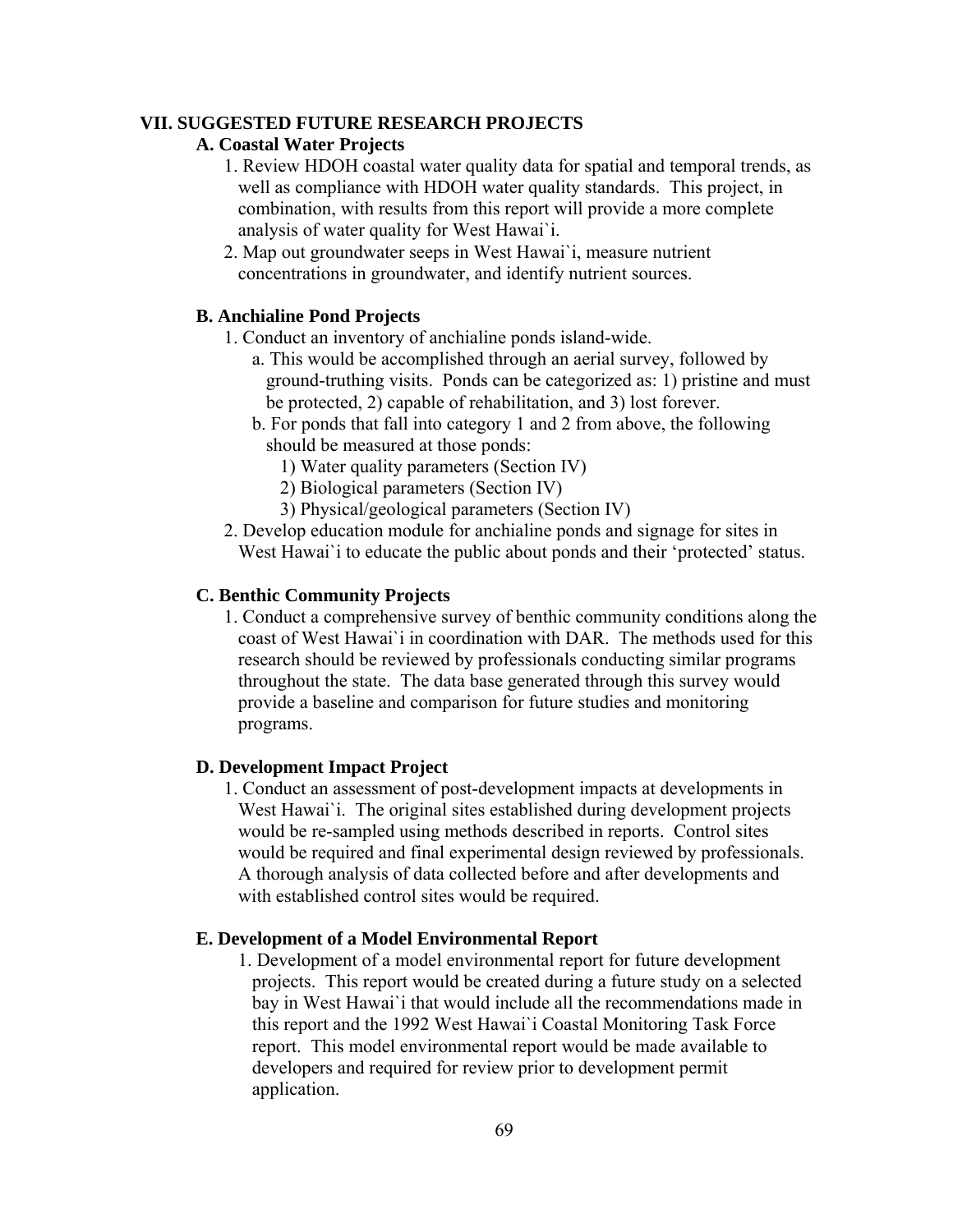# **VIII. CONCLUSIONS**

A strong consensus of the authors is that a comprehensive and integrated coastal monitoring program is critically needed in order to assess water quality trends and evaluate management needs on the Island of Hawai`i. Data collected during the various development monitoring projects are difficult to analyze due to the differences in data quality, parameters sampled, methods utilized, and reporting. Few monitoring projects had adequate controls and were of sufficient duration to analyze for trends and evaluate impacts.

The people of the Island of Hawai`i, particularly in West Hawai`i, are very interested in their natural resources as evident from the public interest in projects, attendance at public meetings, and participation in activist groups. As the Island of Hawai`i continues to grow and be developed, environmental and water quality will be of increasing importance. In order to avoid the adverse impacts due to improperly managed development, resulting in problems such as cultural eutrophication observed on Oahu and Maui, yielding nuisance algal growth and decreased water quality, adequate water quality assessment is essential. Adequate control in very sensitive environments, such as anchialine ponds, is critically needed to avoid continuing loss. The most effective way to provide scientific evaluation of water quality and development impacts is to have quality data provided from a comprehensive monitoring program.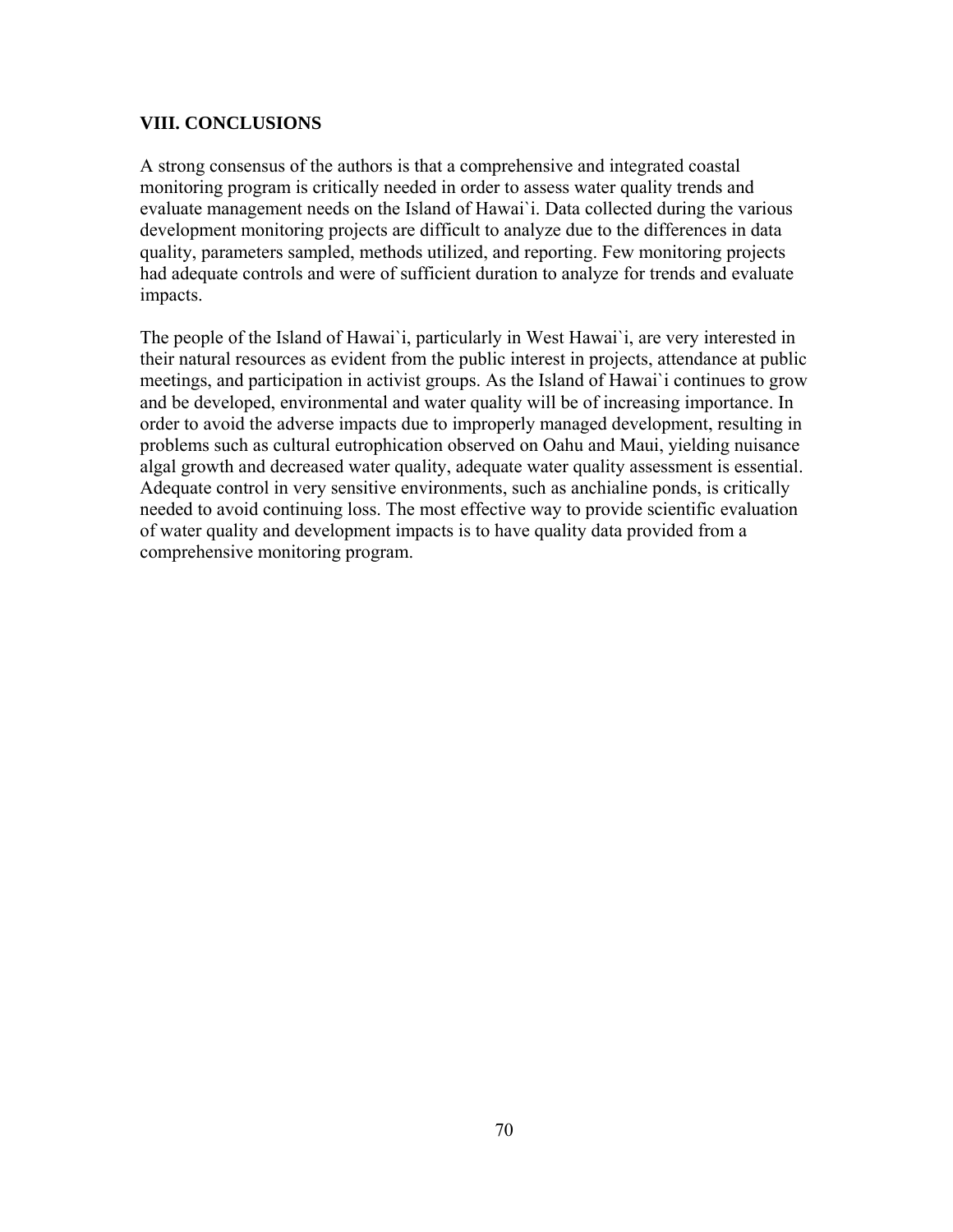### **IX. REFERENCES**

- Acly, M. 2003. The effects of introduced fish species on the endemic shrimp of anchialine ponds. Marine Option Program Annual Symposium.
- Aguirre, A.A. and P.L. Lutz. 2004. Marine turtles as sentinels of ecosystem health: is fibropapillomatosis an indicator? EcoHealth 1: 275-283.
- American Public Health Association. 1995. Standard methods for the examination of water and wastewater.  $19<sup>th</sup>$  edition. American Public Health Association, Washington, D.C.
- Bagnis, R. 1994. Natural versus anthropogenic disturbances to coral reefs comparison in epidemiological patterns of ciguatera. Memoirs of the Queensland Museum 34: 455-460.
- Bailey-Brock, J. H. and R. E. Brock. 1993. Aspects of the feeding, reproduction and sensory biology of the Hawaiian anchialine shrimp. *Halocaridina rubra* HOLTHUIS (Atyidae). Pacific Science 47: 338-355.
- Bailey-Brock, J. H. and R. E. Brock. 1998. A unique anchialine pool in the Hawaiian Islands. Internationale Revue der Gesamten Hydrobiologie 83: 65-75.
- Balazs, G. H. and M. Chaloupka. 2004. Spatial and temporal variability in somatic growth of green turtles (*Chelonia mydas*) resident in the Hawaiian Archipelago. Marine Biology 145:1043-1059.
- Belt Collins Hawai`i, Inc. 2000. Report of a non-intensive fauna and preliminary anchialine ponds Survey at Mauna Lani (TMK 6-8-22:09), Kohala Coast, HI.
- Bienfang, P.K. 1977. Survey of the aquatic biota and water quality characteristics of the anchialine ponds at Anaehoomalu, Hawai`i. Unpublished report prepared for Boise Cascade Co., Honolulu, HI. The Oceanic Institute, Makapuu Point, Waimanalo, HI.
- Brady, N.C. and R.R. Weil. 1999. The nature and properties of soils  $(12<sup>th</sup>$  ed). Prentice Hall, Upper Saddle River, New Jersey.
- Brock, R.E. 1985. An assessment of the conditions and future of the anchialine pond resources of the Hawaiian Islands. *In:* U. S. Army Corps of Engineers, Honolulu District. Final environmental impact statement U.S. Department of the Army permit application Waikoloa Beach Resort, Waikoloa, South Kohala District, Island of Hawai'i.
- Brock, R.E., 2000. A quantitative analysis of impact to water quality and marine communities fronting the Hokuli`a project site, South Kona, Hawai`i, following a heavy rainfall event. Environmental Assessment Co. Report 2000-18.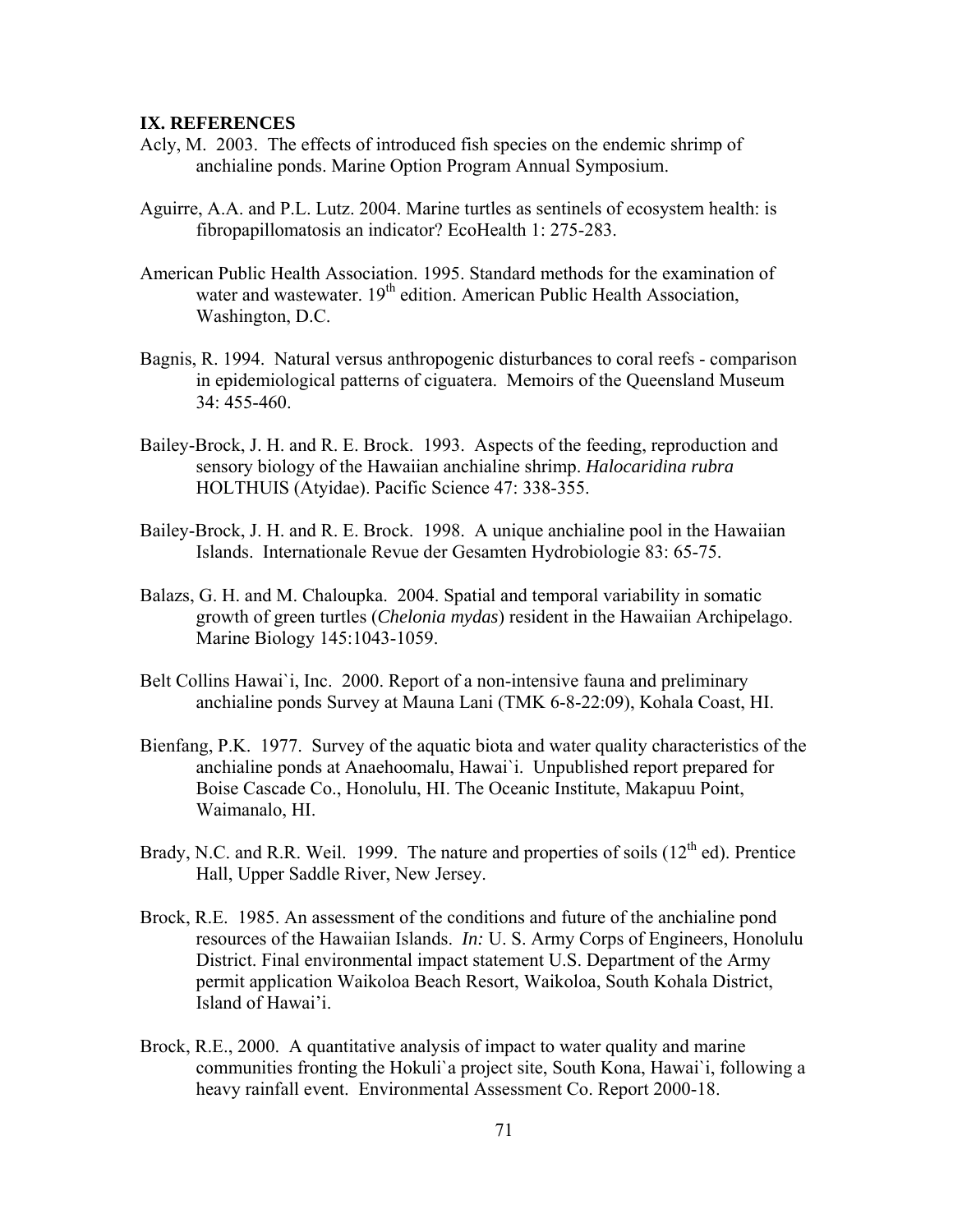- Brock, R.E., J. E. Norris, D. A. Ziemann and M. T. Lee. 1987. Characteristics of water quality in anchialine ponds of the Kona, Hawai`i coast. Pacific Science 41: 200- 208.
- Brock, R.E., and A.K.H. Kam. 1997. Biological and water quality characteristics of anchialine resources in Kaloko-Honokohau National Historical Park. Technical Report 112.
- Chai, D. 1993. A biophysical inventory of assessment of anchialine pools along the Waiakea Coast, Hilo, Hawai`i. MS Thesis, Department of Geography, University of Hawai`i, Honolulu.
- Cole, J.J., B.L. Peierls, N.F. Caraco, and M.L. Pace. 1993. Nitrogen loading of rivers as a human-driven process. *In*: Humans as components of Ecosystems: the ecology of subtle human effects and populated areas. Eds. M.J. McDonnell, S.T.A. Pickett. Springer-Verlag. Pgs: 141-157.
- Cox, D.C., F.F. Peterson, W.M. Adams, C. Lau, J.F. Campbell, and R.D. Huber. 1969. Coastal evidence of groundwater conditions in the vicinity of Anaehoomalu and Lalamilo, South Kohala, Hawai`i. University of Hawai`i, Water Resources Research Center Tech. Report 24.
- Davidson, K., M. Hamnett, and C. Minato (eds). 2003. Economic value of Hawai`i's nearshore reefs. Social Science Research Institute, University of Hawai`i at Manoa.
- Dollar, S.J., and M.J. Atkinson. 1992. Effects of nutrient subsidies from groundwater to nearshore marine ecosystems off the Island of Hawai`i. Estuarine, Coastal, and Shelf Science 35: 409-424.
- Dollar, S. and C. Andrews. 1997. Algal blooms off of West Maui: assessing causal linkages between land and the coastal ocean, National Oceanic and Atmospheric Administration Coastal Ocean Program Office, Honolulu, HI.
- Dudley, W. C., 1996. Coral Reef Sedimentology. *I*n: Coral Reef Research Methods, Tissot, B. T. (ed.), QUEST, special publ. UH Marine Option Program.
- Frihy, O. E. 2001. The necessity of environmental impact assessment (EIA) in implementing coastal projects: Lessons learned from the Egyptian Mediterranean coast. Ocean & Coastal Management 44: 489-516.
- Garrels, R.M. and F.T. Mackenzie. 1971. Evolution of sedimentary rocks. W.W. Norton & Co., New York.
- Glibert, P. M., R. Magnien, M. W. Lomas, J. Alexander, C. Fan, and E. Haramoto. 2001. Harmful algal blooms in the Chesapeake and coastal bays of Maryland, USA: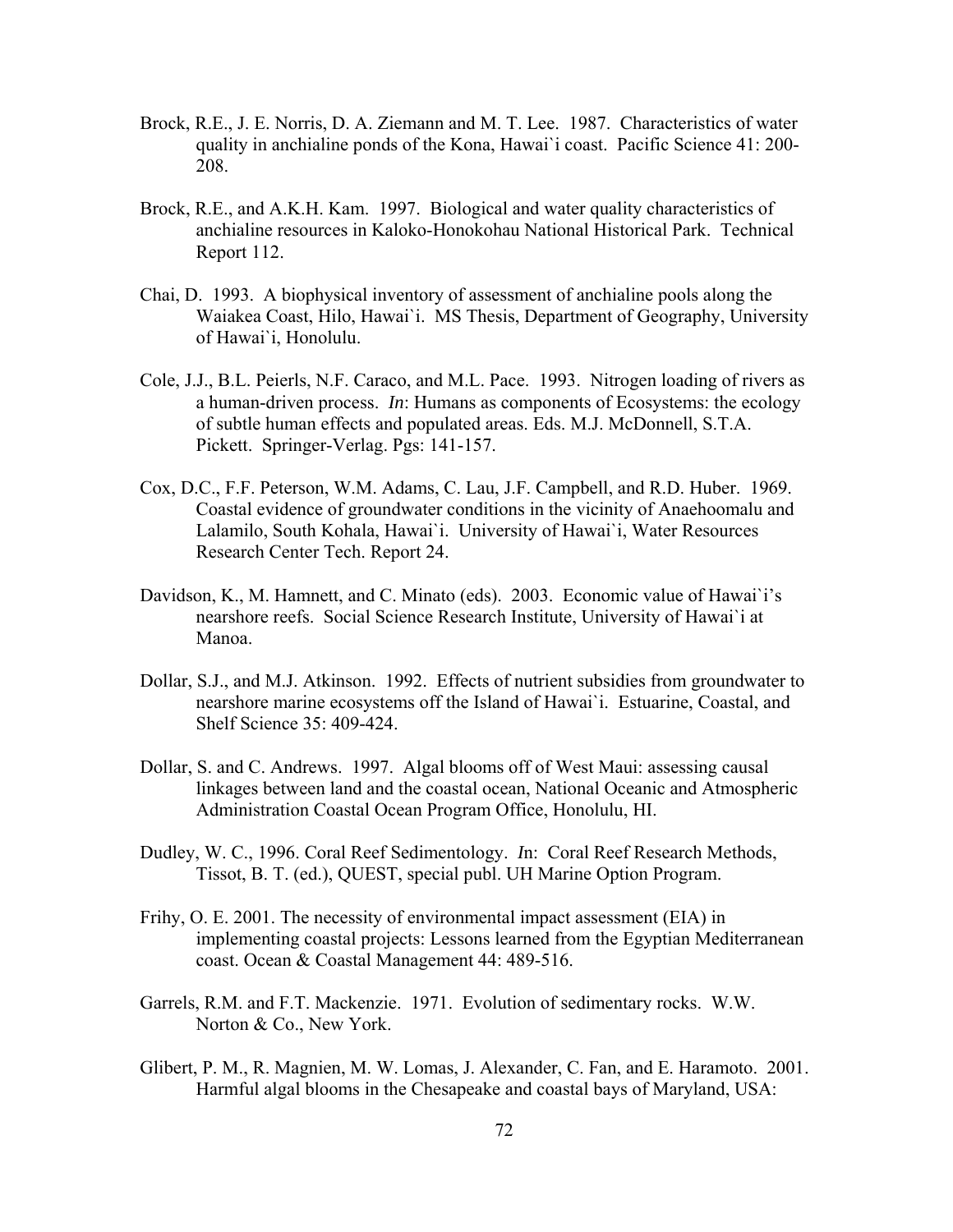Comparison of 1997, 1998, and 1999 events. Estuaries 24: 875-883.

- Grigg, R.W. 1992. Environmental impacts of point-source pollution on coral reef ecosystems in Hawai`i. Pacific Science 46: 379.
- Harborne, A. R., D. C. Afzal, and M. J. Andrews. 2001. Honduras: Caribbean coast. Marine Pollution Bulletin 42: 1221-1235.
- HDOH. 2003. Final 2004 listing and delisting criteria for Hawai`i state surface waters compiled under Clean Water Act 303(d).
- HDOH. 2004. Amendment and compilation of chapter 11-54. Hawai`i administrative rules. [http://www.Hawai`i.gov/health/about/rules/11-54.pdf](http://www.hawaii.gov/health/about/rules/11-54.pdf)
- Hawaiian Turtle Sighting Report Form: <http://www.turtles.org/sightingform.pdf>
- Hunter, C. L., and C. W. Evans. 1995. Coral reefs in Kaneohe bay, Hawai`i: Two centuries of western influence and two decades of data. Bulletin of Marine Science 57: 501-515.
- Holthuis, L. B. 1973. Caridean shrimps found in landlocked salt water pools at four Indo-West Pacific localities (Sinai Peninsula, Funafuti Atoll, Maui and Hawai`i Islands), with a description of one new genus and four new species. Zoologische Verhandelingen 128: 1-48.
- IDEXX Water Microbiology; <http://www.idexx.com/water/index.jsp>
- Laws, E.A., D. Brown, and C. Peace. 2004. Coastal water quality in the Kihei and Lahaina districts of the Island of Maui, Hawaiian Islands: impacts from physical habitat and groundwater seepage: implications from water quality standards. International Journal of the Environment and Pollution 22(5): 531-546.
- Maciolex, J. A. 1986. Environmental features and biota of anchialine pools on Cape Kinau, Maui, Hawai`i. Stygologia 2(½): 119-129.
- Marine Research Consultants. 1989. Preliminary assessment of the marine and pond environments in the vicinity of the proposed Mauna Lani Cove, South Kohala, Hawai`i.
- Messer, J.W. and Dufour, A.P. 1998. A rapid, specific membrane filtration procedure for enumeration of enterococci in recreational water. Applied Environmental Microbiology 64: 678-680.
- Mink, J.F. and S.Lau. 1993. Aquifer identification and classification for the Island of Hawai`i: groundwater protection strategy for Hawai`i. Water Resources Research Center, Technical Report 191.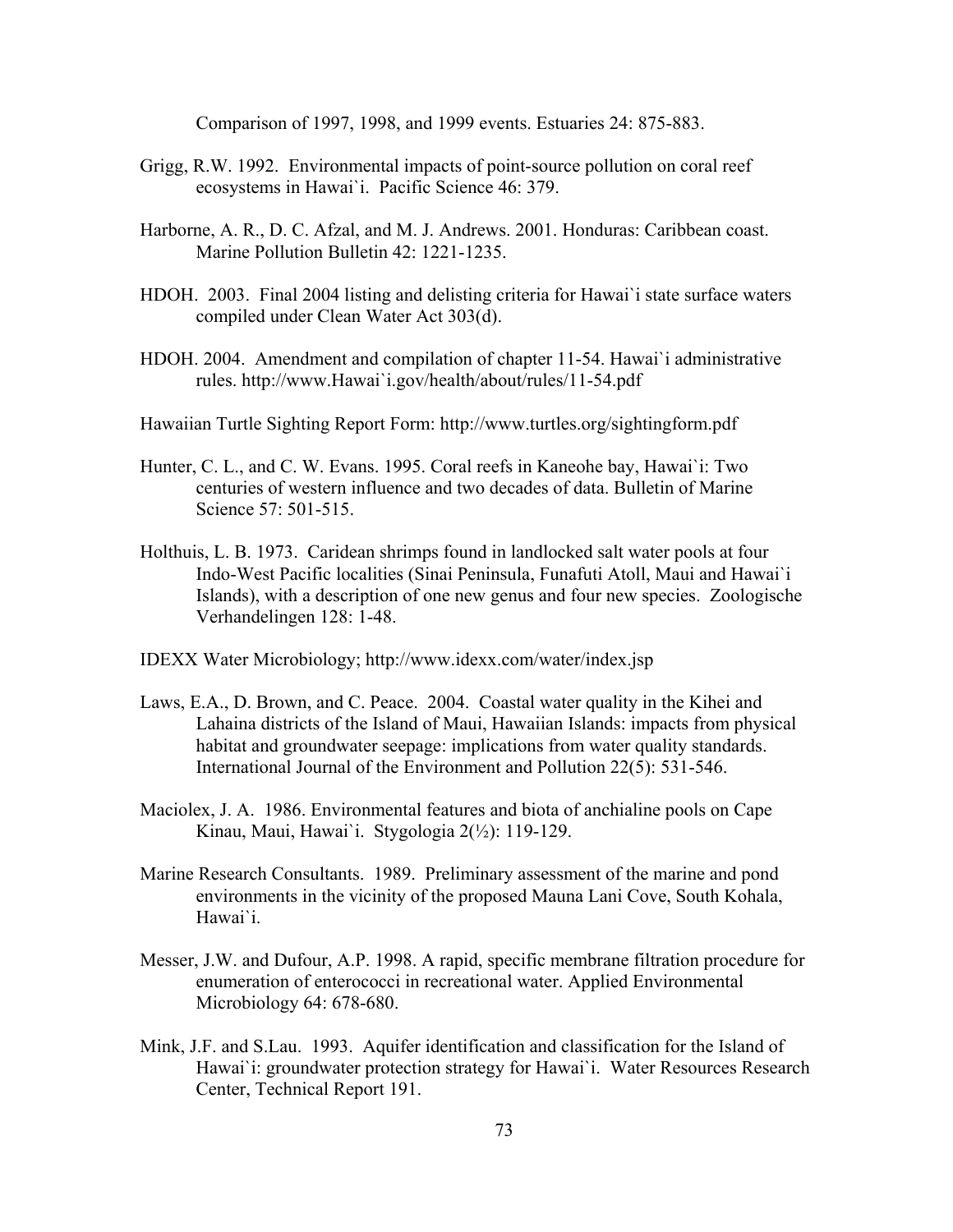- Parsons, M.L., Q. Dortch, R.E. Turner, and N.N. Rabalais. 2006. Reconstructing the development of eutrophication in the Louisiana salt marshes. Limnology and Oceanography 51: 534-544.
- Rabalais, N.N. 2002. Nitrogen in aquatic ecosystems. Ambio 31: 102-112.
- Redfield, A.C. 1958. The biological control of chemical factors in the environment. American Scientist 46(3): 205-221.
- Seitzinger, S. P., C. Kroeze, A. F. Bouwman, N. Caraco, F. Dentener, and R. V. Styles. 2002. Global patterns of dissolved inorganic and particulate nitrogen inputs to coastal systems: Recent conditions and future projections. Estuaries 25: 640-655.
- Smith, A.K., P.A Ajani, and D.E. Roberts. 1999. Spatial and temporal variation in fish assemblages exposed to sewage and implications for management. Marine Environmental Research 47: 241-260.
- Shibata, T., H.M. Solo-Gabriele, L.E. Fleming, and S. Elmir. 2004. Monitoring marine recreational water quality using multiple microbial indicators in an urban tropical environment. Water Research 38:3119-3131.
- Smith, S.V., W. J. Kimmerer, E.A. Laws, R.E. Brock, and T.W. Walsh. 1981. Kaneohe Bay sewage diversion experiment: perspectives on ecosystem responses to nutrient perturbation. Pacific Science 35(4): 279-395.
- Soicher, A.J. and F.L. Peterson. 1997. Terrestrial nutrient and sediment fluxes to the coastal waters of West Maui, Hawai`i. Pacific Science 51(3): 221-232.
- Tissot, B.N. , Walsh, W. and L. E. Hallacher. 2004. Evaluating the effectiveness of a marine reserve network in Hawai`i to increase the productivity of an aquarium fishery. Pacific Science 58(2): 175-188.
- USEPA. Ambient Water Quality Criteria for Bacteria 1986. EPA440/5-84-002. Washington, DC: U.S. Environmental Protection Agency, 1986.
- USEPA, EMAP, 1995. Estuaries Laboratory Methods Manual, Volume I, Section 5, p 1- 28.
- USEPA. 1998. On Maui's shores- searching for answers to algae. Nonpoint source news notes, issue 52.
- USEPA. Improved Enumeration Methods for Recreational Water Quality Indicators: Enterococci and *Escherichia coli*. EPA/821/R-97/004. Washington, DC: U.S. Environmental Protection Agency, 2000. <http://www.epa.gov/nerlcwww/RecManv.pdf>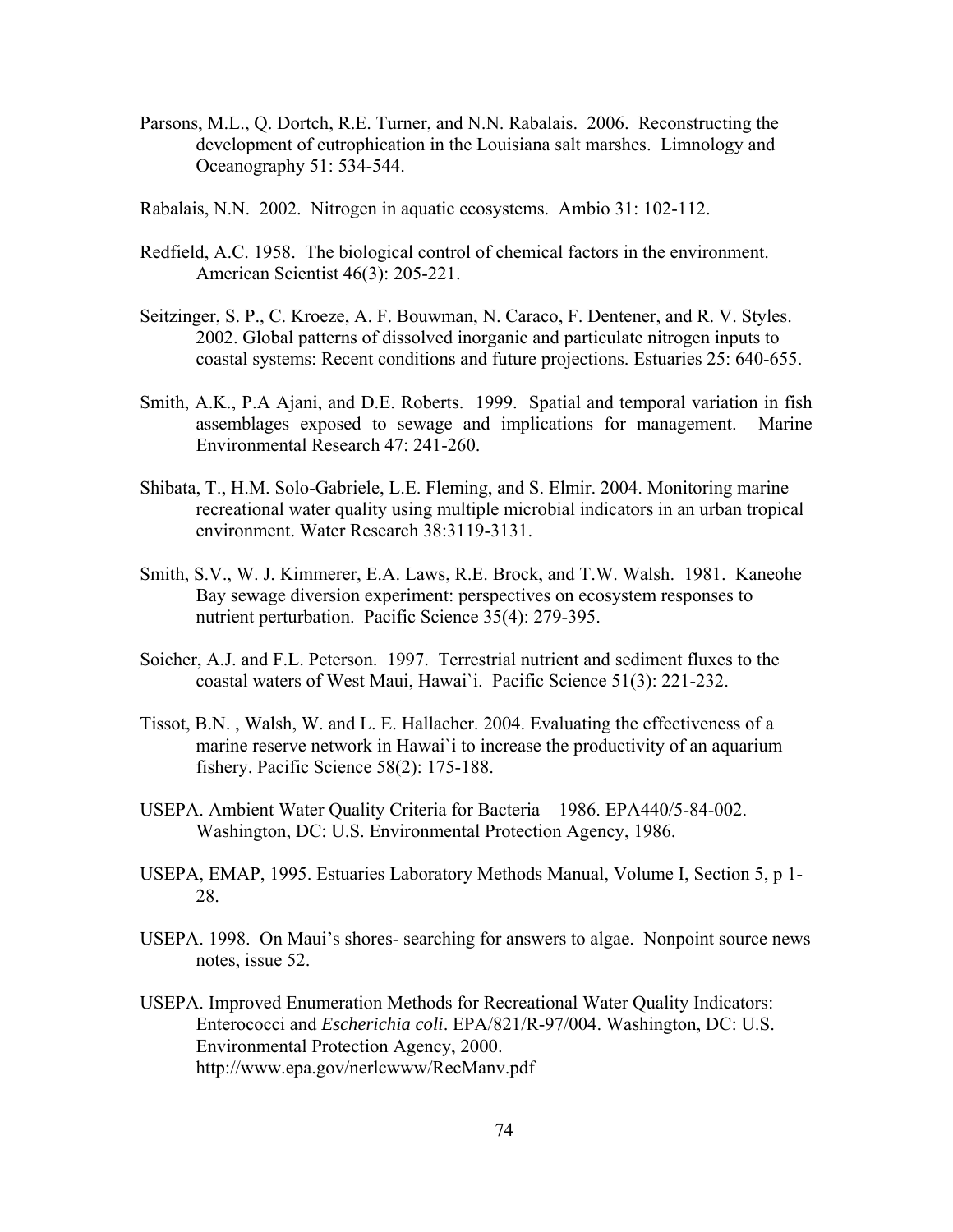- USEPA. Method 1600: Enterococci in Water by Membrane Filtration Using membrane-Enterococcus Indoxyl-ß-D-Glucoside Agar (mEI). EPA 821-R-02-022. Washington, DC: U.S. Environmental Protection Agency, 2002. <http://www.epa.gov/nerlcwww/1600sp02.pdf>
- USEPA. Method 1103.1: *Escherichia coli* (*E. coli*) in Water by Membrane Filtration Using membrane-Thermotolerant *Escherichia coli* Agar (mTEC). EPA 821-R-02- 020. Washington, DC: U.S. Environmental Protection Agency, 2002. [http://www.epa.gov/nerlcwww/1103\\_1sp02.pdf](http://www.epa.gov/nerlcwww/1103_1sp02.pdf)
- USEPA. U.S. Federal Register- 40 CFR Part 136, Volume 68 (139), July 21, 2003.
- USGS. 2001. Nutrient and organic carbon concentrations in filtered ground-water samples from public-supply wells, Island of Oahu, Hawai`i, January through July 2000, <http://wwwdhihnl.wr.usgs.gov/nawqu/GW/gw>sus 1 nut.xls
- USGS. 2003. Nutrient and organic carbon concentrations in filtered ground-water samples from public-supply wells, Island of Oahu, Hawai`i, April through August 2001, <http://wwwdhihnl.wr.usgs.gov/nawqu/GW/gw spcg1 nut.xls>
- Vitousek, P. 2004. Nutrient cycling and limitation: Hawai`i as a model system. Princeton University Press, Princeton, New Jersey.
- Walker, T.W. and J.K. Syers. 1976. The fate of phosphorus during pedogenesis. Geoderma 15: 1-19.
- West Maui Watershed Management Advisory Committee. 1997. West Maui Watershed Owners Manual.
- West Hawai`i Coastal Monitoring Task Force. 1992. West Hawai`i Coastal Monitoring Program Monitoring Protocol Guidelines.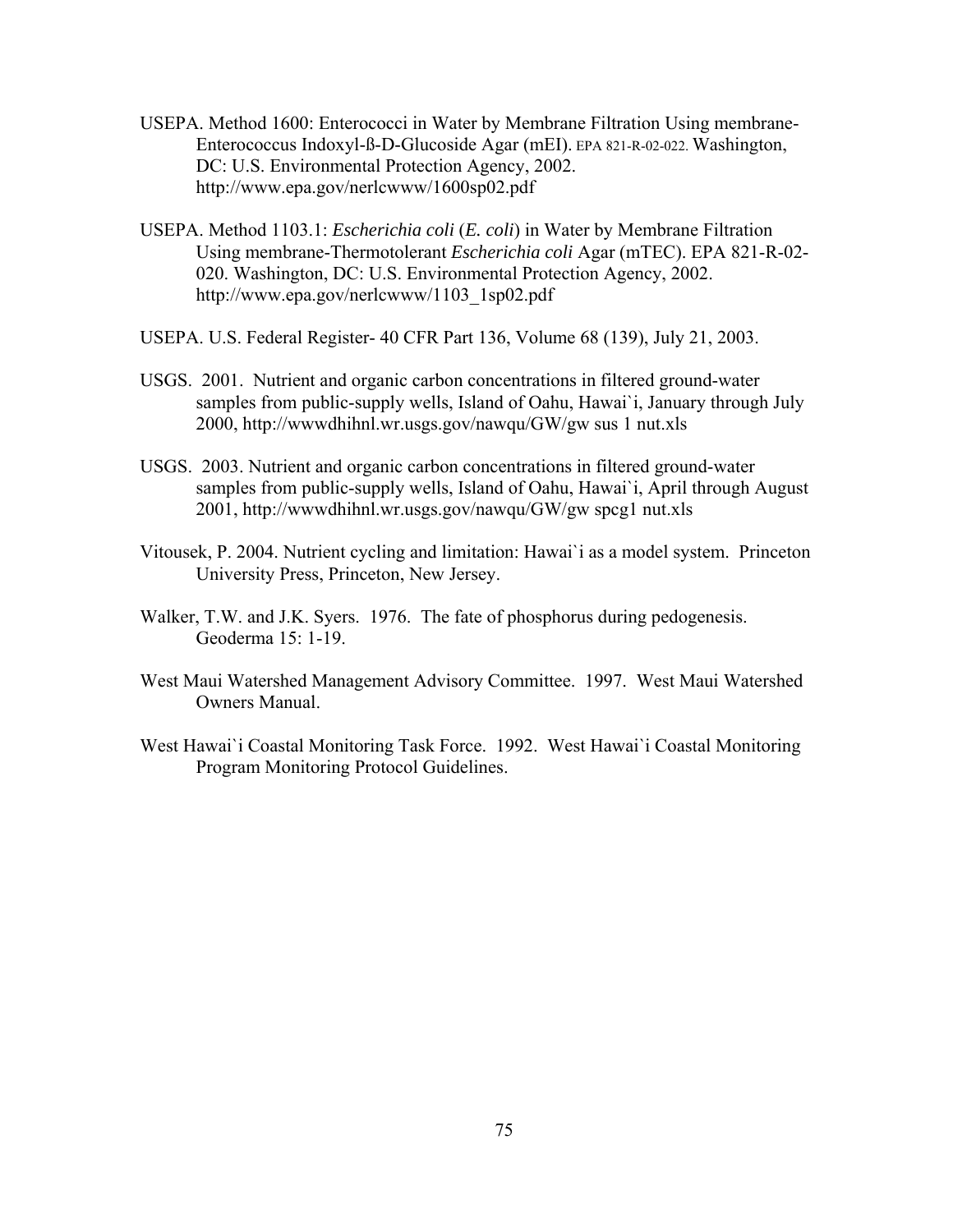## **X. ACKNOWLEDGEMENTS**

We greatly appreciate the County of Hawai'i for providing funding for this important project. Chris Yuen provided valuable technical information and advice, along with a thorough review of the report. We would like to thank Laura Campbell and Katie Gaut for their work on this project that ranged from data entry to figure and table formatting.